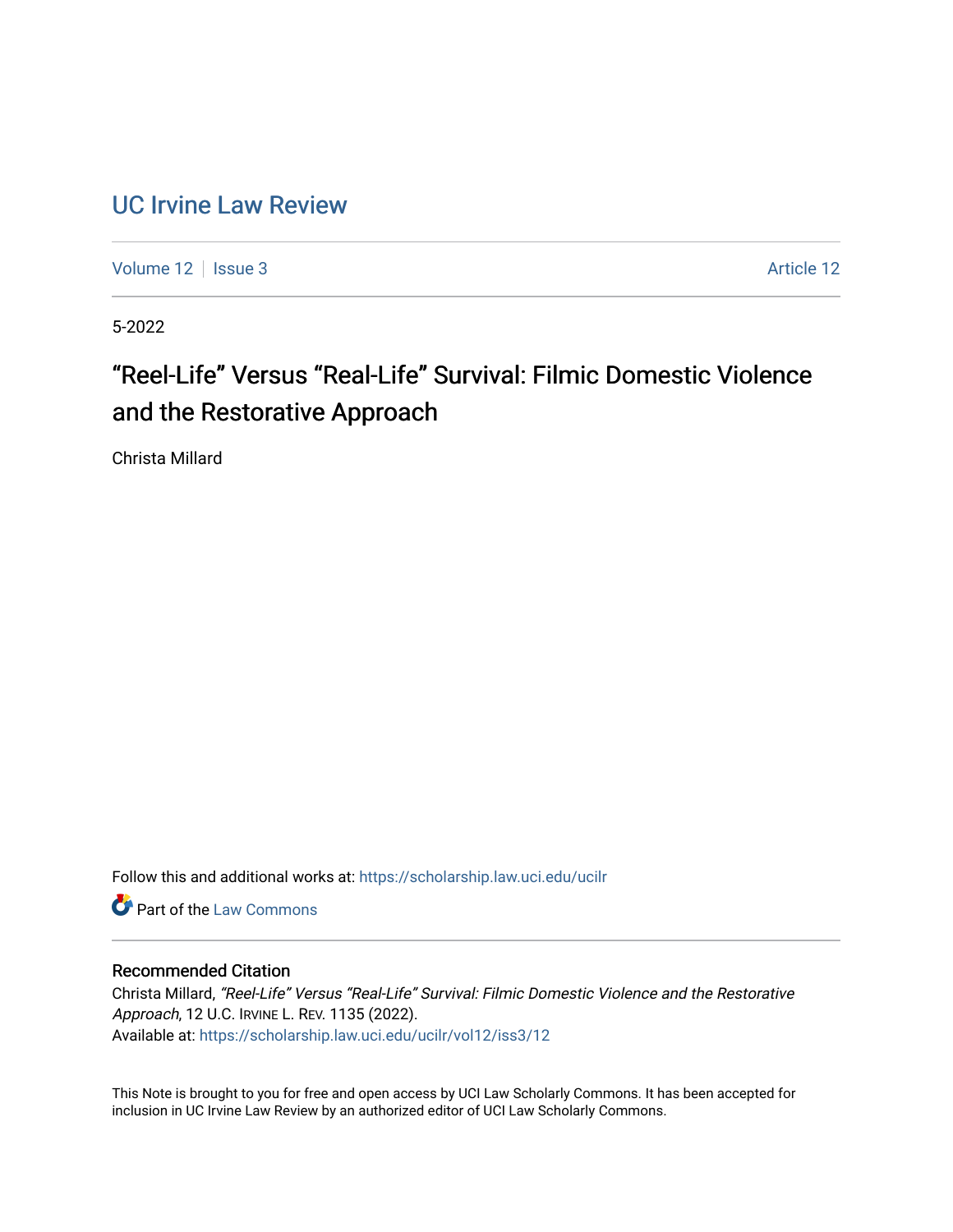## "Reel-Life" Versus "Real-Life" Survival: Filmic Domestic Violence and the Restorative Approach

#### Christa Millard\*

*This Note presents the first interdisciplinary scholarship analyzing the depiction of domestic violence in commercial feature film as a means of understanding the legal rights and remedies afforded survivors. I trace domestic violence law across various cultural movements and filmmaking stages, demonstrating that "reel-life" domestic violence reflects and informs the legal remedies afforded or withheld from "real-life" domestic violence survivors. Since the 2000s, independent films have depicted more accurate representations of domestic violence, promoting restorative justice policies that hold the most promise for survivors. Ultimately, these reflections call Hollywood to action. After all, film—unlike the American legal system—has transformative power, borne of its unique ability to transport viewers from physical reality, force audiences to question expectations, reshape attitudes, and envision a world different from—and undeniably better than—existing legal precedent affords.*

<sup>\*</sup> J.D. Class of 2021, University of California, Irvine School of Law. I dedicate this Note to the real-life survivors that I have had the pleasure and privilege of representing—your stories of survival demonstrate more strength, grit, and perseverance than any "reel-life" story on screen. I would also like to thank my Clinical Supervisors, Professors Jane Stoever and Patricia Cyr, and my Clinic Partner Areen Mesrobian, whose intelligence and character inspire me to be an advocate in every sense of the word. Thank you to Professor Weinstein, Professor Solomon, Catherine Rosoff, Kendall McManus, Jacqueline Hackel, and Jamie Hyams, for your kindness and critical eye at each stage of the writing process. Finally, thank you to my parents Lore and Bill, my sister Rebecca, my brother William, and my partner Sam—your love and boundless patience ground me in who I am and what I'm capable of.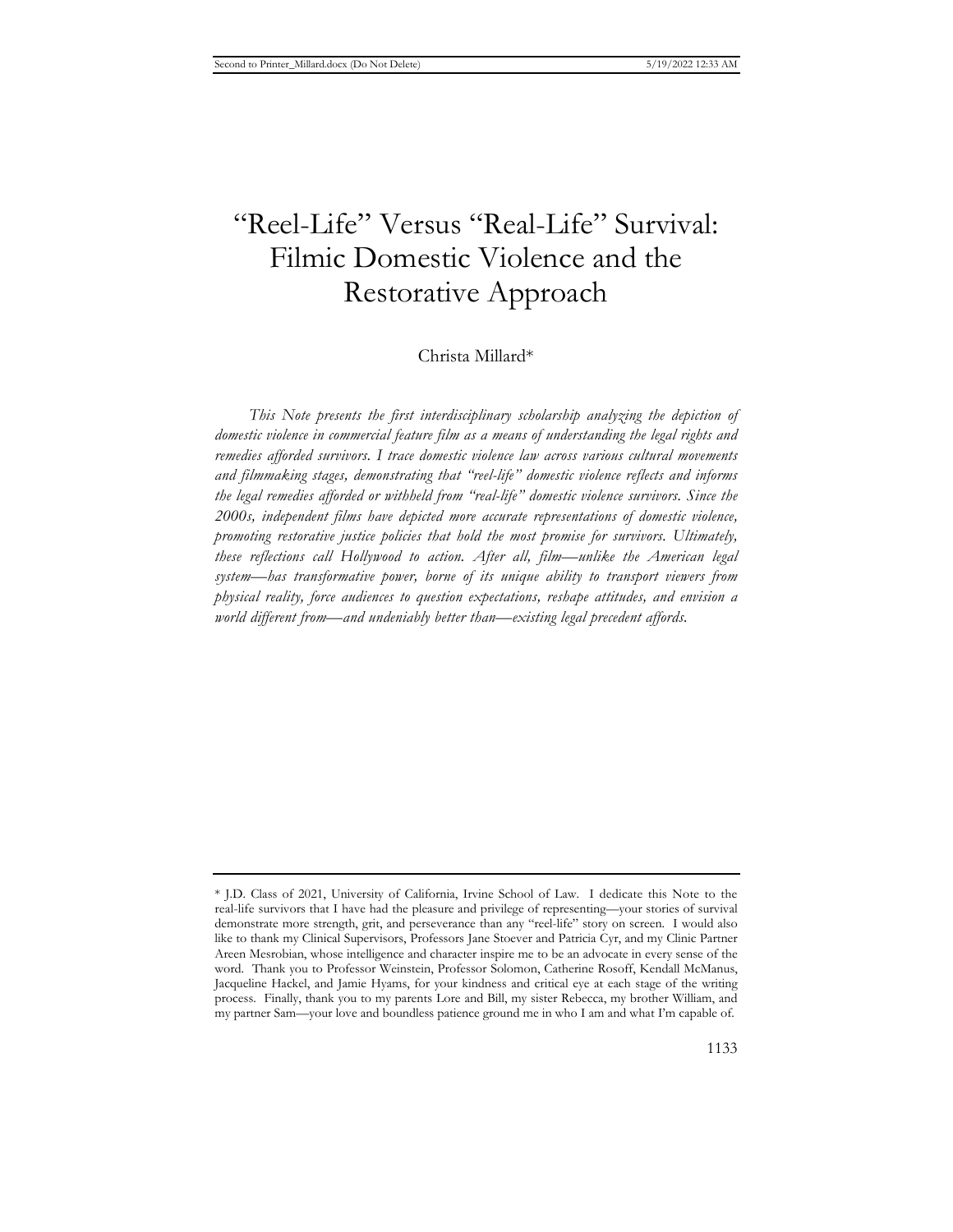| L. | The State of Domestic Violence Law—A Retributive Patchwork of |                                                                  |  |
|----|---------------------------------------------------------------|------------------------------------------------------------------|--|
|    |                                                               |                                                                  |  |
| П. | "Reel-Life" Versus "Real-Life" Domestic Violence in Film 1139 |                                                                  |  |
|    |                                                               | A. "Don't Trust Your Husband" and Gothic Romance                 |  |
|    |                                                               |                                                                  |  |
|    |                                                               | B. The Lying Survivor in "Classical Hollywood" (1950s-1960s)1144 |  |
|    |                                                               | C. "New Hollywood"—the "Battered Woman" Fights Back              |  |
|    |                                                               |                                                                  |  |
|    |                                                               | D. New Themes and Similar Challenges in the "Indiewood" Era      |  |
|    |                                                               |                                                                  |  |
|    |                                                               |                                                                  |  |

#### INTRODUCTION

Movies often reflect the prevailing political and social values, perceptions, and biases of their day.<sup>1</sup> This is especially true of portrayals of domestic violence in film.<sup>2</sup> From the Gothic Romance *Gaslight* (1944) to the modern independent film *Herself* (2020), filmmakers have fixed their lenses on interpersonal violence, each portrayal offering a snapshot of popular perceptions of domestic violence with varying degrees of accuracy (or lack thereof). Despite decades of political, legal, and social capital devoted to researching and understanding the topic, misunderstandings about rape, sexual violence, and domestic violence continue to plague society at

<sup>1.</sup> *See* RICHARD K. SHERWIN, *Introduction: Law in the Age of Images*, *in* WHEN LAW GOES POP: THE VANISHING LINE BETWEEN LAW AND POPULAR CULTURE 3, 8 (2000).

<sup>2.</sup> Domestic violence discourse has debated the use of the term "victim" versus "survivor." *See, e.g.*, Linda Alcoff & Laura Gray, *Survivor Discourse: Transgression or Recuperation?*, 18 SIGNS 260, 261–62 (1993) (describing discourse as a way to "empower victims to act constructively on [their] own behalf and thus make the transition from passive victim to active survivor"); *see also* Nicole Froio, *Are People Who Have Experienced Sexual Violence Victims, or Survivors?*, REWIRE NEWS GRP. (Sep. 5, 2019, 10:14 AM), https://rewirenews.link/2Lm8tfL [https://perma.cc/ER5W-AA69]. I take Elizabeth M. Schneider's approach, believing that the "[p]ortrayal of women as *solely* victims or agents is neither accurate nor adequate to explain the complex realities" of survivors' lives. Elizabeth M. Schneider, *Describing and Changing: Women's Self-Defense Work and the Problem of Expert Testimony on Battering*, 9 WOMEN'S RTS. L. REP. 195, 221 (1986) (emphasis added). Therefore, I use "victim" and "survivor" interchangeably in various contexts to reflect the complex realities of each.

 <sup>&</sup>quot;Domestic violence" describes "a pattern of behaviors used by one person in an intimate relationship over another for the purpose of exerting power and control over them." Tamara Kuennen, *Not All Violence in Relationships Is "Domestic Violence*,*"* 86 BROOK. L. REV. 43, 69 (2020). This pattern of behavior includes "physical violence, sexual violence, stalking, or psychological harm by a current or former partner or spouse. This type of violence can occur among heterosexual or same-sex couples and does not require sexual intimacy." *Intimate Partner Violence*, CTRS. FOR DISEASE CONTROL & PREVENTION, https://www.cdc.gov/violenceprevention/intimatepartnerviolence/index.html [https://web.archive.org/web/20201010055050/https://www.cdc.gov/violenceprevention/intimate partnerviolence/index.html] (Oct. 9, 2020). Therefore, I use "domestic violence," "domestic abuse," and "intimate partner violence" interchangeably for this purpose.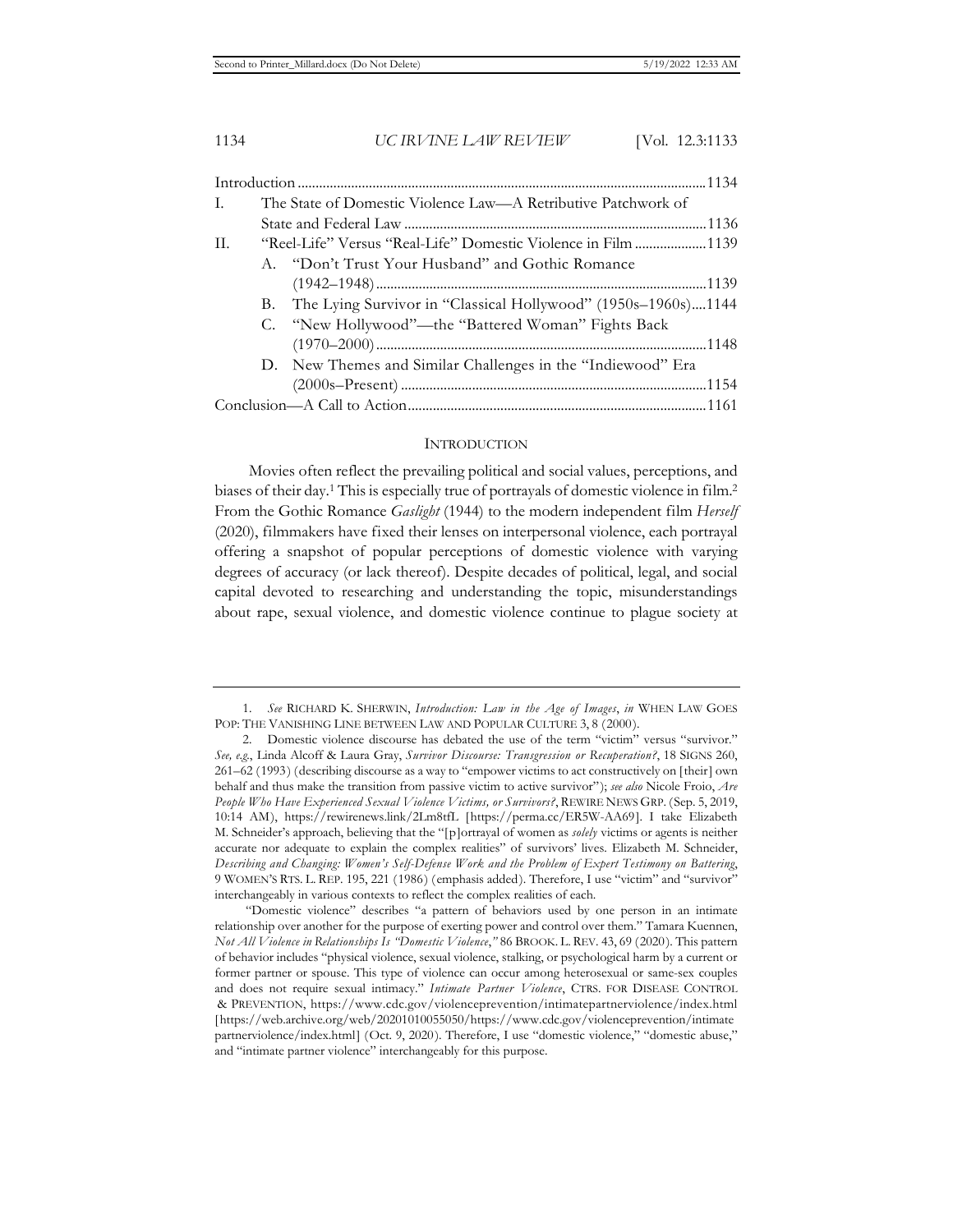large.3 Even more troubling, serious misunderstandings about domestic violence and sexual assault taint educated legal circles.4

Take, for example, the pervading myth that domestic violence is somehow more permissible in the context of marriage.5 In May 1993, Carroll County Superior Court Judge William O'Neil received credible evidence that Stephen Sarno stalked his estranged wife, found her in bed with another man, and repeatedly beat her in the face with a flashlight—so badly that she needed seventeen stitches.6 The judge reasoned that because the couple was not yet divorced (despite a year of separation), "I can't conclude that the attack was completely unprovoked . . . . I think that [finding her in bed with someone else] would provoke the average man."7 Judge O'Neil sentenced Sarno to serve a mere twenty-nine days (over consecutive weekends) for the offense.8

This shocking miscarriage of justice is not merely the remnant of a sexist, bygone era. As recently as 2015, Donald Trump's attorney Michael Cohen told reporters, in response to Ivana Trump's divorce deposition accusing his client of marital rape, "[Y]ou can't rape your spouse."9 That this serious legal inaccuracy was promoted by a presidential spokesperson is troubling; that it was promoted by an attorney is perhaps even more so.

<sup>3.</sup> Take, for example, misunderstandings about affirmative sexual consent within the larger framework of domestic violence. To many, "[t]he idea of consent is confusing because it is confusing legally, psychologically, and socially." Courtney Anne Groszhans, *Romance or Sexual Assault? Ambiguity of Sexual Consent in the Media and How Yes Means Yes Legislation Can Help*, 29 HASTINGS WOMEN'S L.J. 223, 224 (2018). Filmic portrayals reflect and exacerbate the confusion. "'Yes Means Yes' legislation [of affirmative consent] is a hard concept to grasp because Americans rarely see it on the movie screen." *Id.*

<sup>4.</sup> As recently as "[f]ifty years ago, domestic violence was not even recognized as a subject of study or as a legal problem . . . . Marriage—the notion that husband and wife were one and that one was the husband—made domestic violence permissible and acceptable." Elizabeth M. Schneider, *Domestic Violence Law Reform in the Twenty-First Century: Looking Back and Looking Forward*, 42 FAM. L.Q. 353, 353 (2008).

<sup>5.</sup> Although every state criminalizes rape in the context of marriage to some degree, "[s]tatements and images endorsing marital rape" continue to pervade social myths, cultural stereotypes, and popular culture. *See* Lisa R. Eskow, Note, *The Ultimate Weapon?: Demythologizing Spousal Rape and Reconceptualizing Its Prosecution*, 48 STAN. L. REV. 677, 688–89 (1996) (tracing the historical roots of the marital rape exemption and stating that, although every state today makes it illegal for a husband to rape his wife, the "[m]yths, both about sex in marriage and about the crime of rape, hinder mainstream acceptance of the pervasive reality of marital rape").

<sup>6.</sup> Doina Chiacu, *Judge's Remarks in Domestic Violence Provoke Uproar*, AP NEWS (June 10, 1993), https://apnews.com/article/c52152834750101f34781ef36bb6670d [https://web.archive.org/ web/20220325034314/https://apnews.com/article/c52152834750101f34781ef36bb6670d]; Andrea Giampetro-Meyer & Amy Fiordalisi, *Toward Gender Equality: The Promise of* Paradoxes of Gender *to Promote Structural Change*, 1 WM. & MARY J. WOMEN & L. 131, 140 (1994) (reviewing JUDITH LORBER, PARADOXES OF GENDER (1994)).

<sup>7.</sup> Chiacu, *supra* note 6.

<sup>8.</sup> *Id.*

<sup>9.</sup> Tanya Basu, *Donald Trump Lawyer Sorry for Saying 'You Can't Rape Your Spouse*,*'* TIME (July 28, 2015, 11:38 AM), http://time.com/3974560/donald-trump-rape-ivana-michael-cohen [https://web.archive.org/web/20171126121046/http://time.com/3974560/donald-trump-rape-ivanamichael-cohen/].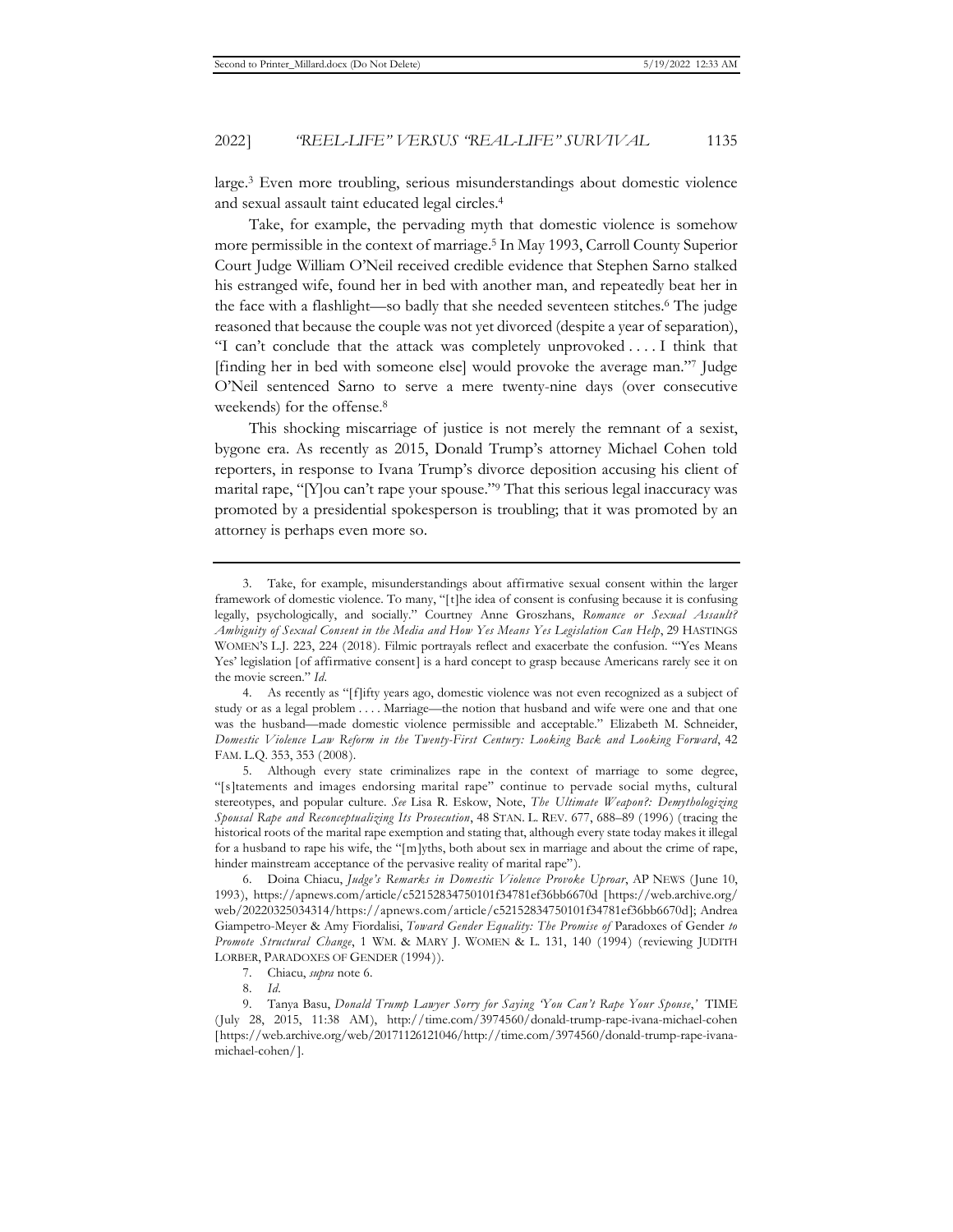Unfortunately, when lawyers misunderstand domestic violence, survivors suffer grave consequences. Lawyers enjoy a prominent place in America's elite, educated class.10 Lawyers also wield political capital to draft, enact, and shape the law.11 Eventually, lawyers may become judges who conduct civil protection order hearings and evidentiary proceedings, thus serving as gatekeepers to safety and security for domestic violence survivors. Therefore, these problems are not merely theoretical—their consequences often prove lethal.12

Accurate filmic portrayals of domestic violence are not the magic bullet for effectuating survivors' legal rights and remedies—but they promise a strong start. In Part I, I introduce the legal framework and theory underpinning current domestic violence law. In Part II, I describe popular cultural portrayals of domestic violence across several filmmaking stages: (1) "Gothic Romance," (2) "Classical Hollywood," (3) "New Hollywood," and (4) "Indiewood." I explain how each filmmaking period imbues its own popularly understood domestic violence facts and fictions. Each period also reflects and informs the legal remedies afforded or withheld from domestic violence survivors. Ultimately, these reflections call on Hollywood to promote accuracy and diversity on the silver screen—in other words, to improve the stories filmmakers tell. In doing so, filmmakers and lawmakers can educate audiences, effectuating survivors' safety and security with long-term institutional reform.

#### I. THE STATE OF DOMESTIC VIOLENCE LAW—A RETRIBUTIVE PATCHWORK OF STATE AND FEDERAL LAW

There is no uniform codification of domestic violence law. Rather, domestic violence legislation is a patchwork of criminal statutes and civil protection order statutes at the state and federal level.13 At the federal level, the Violence Against Women Act (VAWA) is the first—and to date, the only—federal law addressing domestic violence,14 primarily in the form of resource distribution to domestic

<sup>10.</sup> *See* CLIFFORD WINSTON, DAVID BURK & JIA YAN, TROUBLE AT THE BAR: AN ECONOMICS PERSPECTIVE ON THE LEGAL PROFESSION AND THE CASE FOR FUNDAMENTAL REFORM 9, 41 (2010) (reporting that law school graduates earn a 38% premium on their legal education, equivalent to an 11.3% rate of return vis-à-vis undergraduate counterparts).

<sup>11.</sup> Christian Schneickert, *Globalizing Political and Economic Elites in National Fields of Power*, 43 HIST. SOC. RSCH., no. 3, 2018, at 329, 348 fig.5 (depicting the political elite of the Unites States as graduates from "Harvard, Yale, lawyers, [and those] holding a PhD").

<sup>12.</sup> *See, e.g.*, Walter Goodman, *Review/Television; Violence in the Home, on 'Frontline*,*'*  N.Y. TIMES (June 28, 1988), at C20, https://www.nytimes.com/1988/06/28/arts/review-televisionviolence-in-the-home-on-frontline.html [https://perma.cc/4HMZ-EDYV]; *see also* Sarah M. Buel, *The Pedagogy of Domestic Violence Law: Situating Domestic Violence Work in Law Schools, Adding the Lenses of Race and Class*, 11 AM. U. J. GENDER SOC. POL'Y & L. 309, 310 (2003).

<sup>13.</sup> April Paredes, Donalene Roberts, Lauren Ruvo & Taylor Stuart eds., *Domestic Violence*, 19 GEO. J. GENDER & L. 265, 267 (2018).

<sup>14.</sup> Robin R. Runge, *The Evolution of a National Response to Violence Against Women*, 24 HASTINGS WOMEN'S L.J. 433, 433 (2013).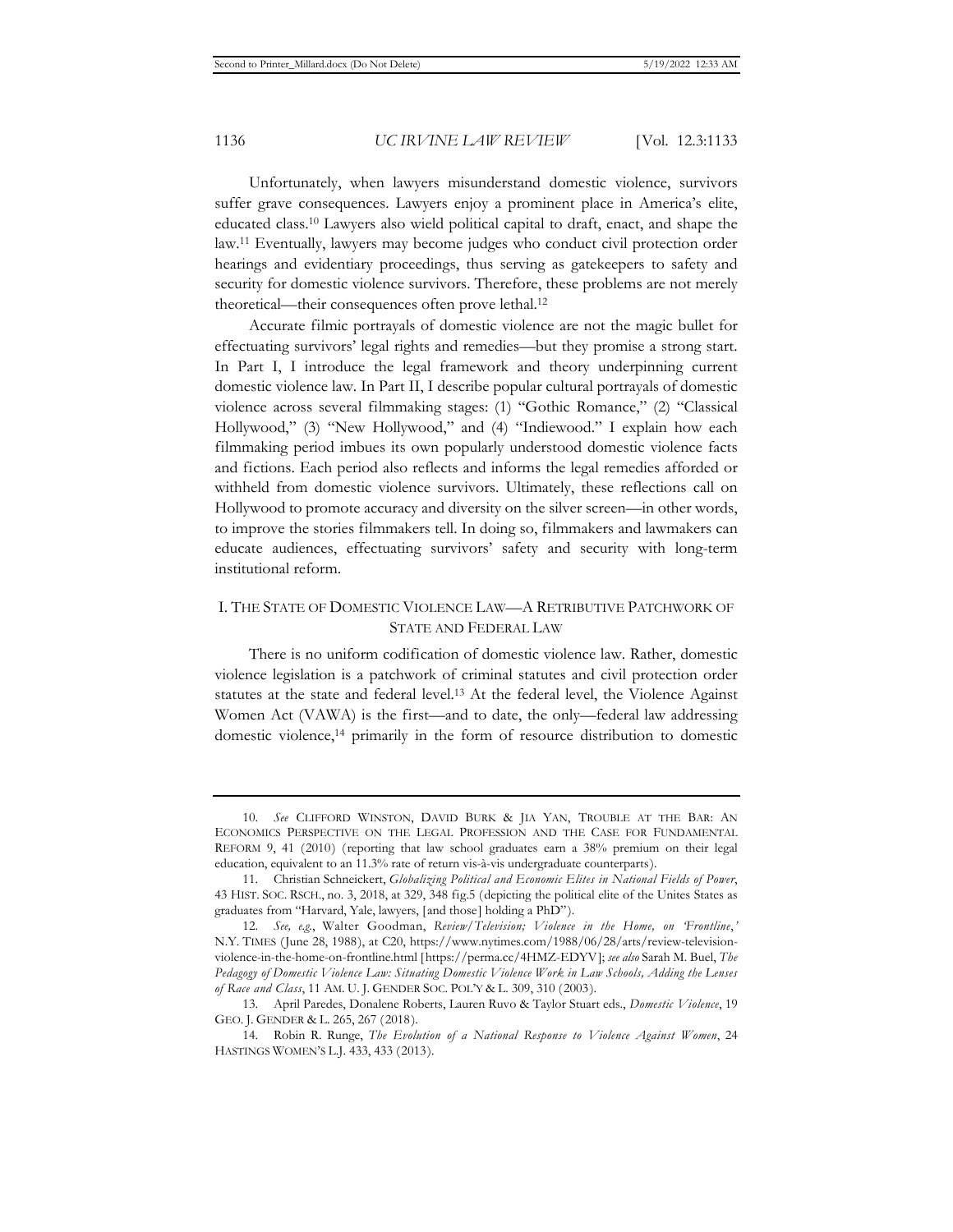violence prevention resources and research.15 Therefore, almost all domestic violence law is at the state level.16

At the state level, both civil and criminal statutes address domestic violence. In criminal statutes, states penalize certain crimes—rape or assault, for example—as "domestic violence offenses" when perpetrated against family members or romantic partners.17 In civil statutes, survivors can secure a binding court order that affords various types of preventative relief, called a domestic violence civil protection order (CPO).18 Judicial officers grant CPOs in two forms: *ex parte* (temporary) or permanent.19 Each state has its own legal standard, statutory criteria, and relief afforded survivors under each. For example, some states do not explicitly apply CPOs to "dating partners" (vis-à-vis spouses, former spouses, cohabitating partners, etc.),<sup>20</sup> or same-sex romantic partners.<sup>21</sup> Some states allow CPO protection for children or pets.<sup>22</sup> Although state laws tend to follow uniform patterns, this state-level variation can greatly impact survivors' outcomes. These civil and criminal laws operate concurrently to prevent domestic violence and protect survivors.

Across criminal and civil state laws, two prevailing approaches dominate domestic violence discourse: restorative and retributive. Attorneys and mainstream audiences are likely most familiar (if not exclusively acquainted) with retributive approaches, which focus on punishment, accountability, and vindication through arrest, prosecution, and incarceration.23 Retributive policies empower police

19. *See* Jaime Kay Dahlstedt, *Notification and Risk Management for Victims of Domestic Violence*, 28 WIS. J.L. GENDER & SOC'Y 1, 7 (2013).

20. *See, e.g.*, MD. CODE ANN., FAM. LAW § 4-501 (West 2020).

21. North Carolina is the only state to explicitly exclude same-sex survivors from its statutory scope. *See* N.C. GEN. STAT. ANN. § 50B-1 (West 2015). However, most statutes are silent on this matter. *See, e.g.*, CAL. FAM. CODE § 6211 (West 1993).

<sup>15.</sup> *See generally* 34 U.S.C.A. § 12291 (West).

<sup>16.</sup> United States v. Morrison, 529 U.S. 598, 618 (2000) (holding that "the regulation . . . of intrastate violence that is not directed at the instrumentalities, channels, or goods involved in interstate commerce has always been the province of the States").

<sup>17.</sup> *See, e.g.*, CAL. FAM. CODE § 6211 (West 2021) (defining criminal domestic violence as "abuse perpetrated against . . . [a] spouse or former spouse . . . [a] cohabitant or former cohabitant . . . [a] person with whom the respondent is having or has had a dating or engagement relationship," etc.).

<sup>18.</sup> For a fifty-state summary of CPO statutes, see American Bar Association Commission on Domestic & Sexual Violence, *Domestic Violence Civil Protection Orders (CPOs)*, AM. BAR ASS'N (June 2020) [hereinafter CPO Statutory Survey], https://www.americanbar.org/content/dam/aba/ administrative/domestic\_violence1/Resources/charts/cpo2020.pdf [https://perma.cc/VQ8E-GWZB].

<sup>22.</sup> *See, e.g.*, CAL. FAM. CODE § 6320(b) (West 2021) ("On a showing of good cause, the court may include in a protective order a grant to the petitioner of the exclusive care, possession, or control of any animal owned, possessed, leased, kept, or held by either the petitioner or the respondent or a minor child residing in the residence or household of either the petitioner or the respondent.").

<sup>23.</sup> Consider, for example, that the average conception of the "legal system" is based on "react[ing] to and punish[ing] crimes — assaults, batteries, harassments, stalking, and destruction of property. These are offenses for which abusers can be arrested, tried, and convicted; for which restraining orders can be issued; and which, in many states, constitute the type of evidence admissible in custody cases where domestic violence is alleged." Leigh Goodmark, *Law Is the Answer? Do We*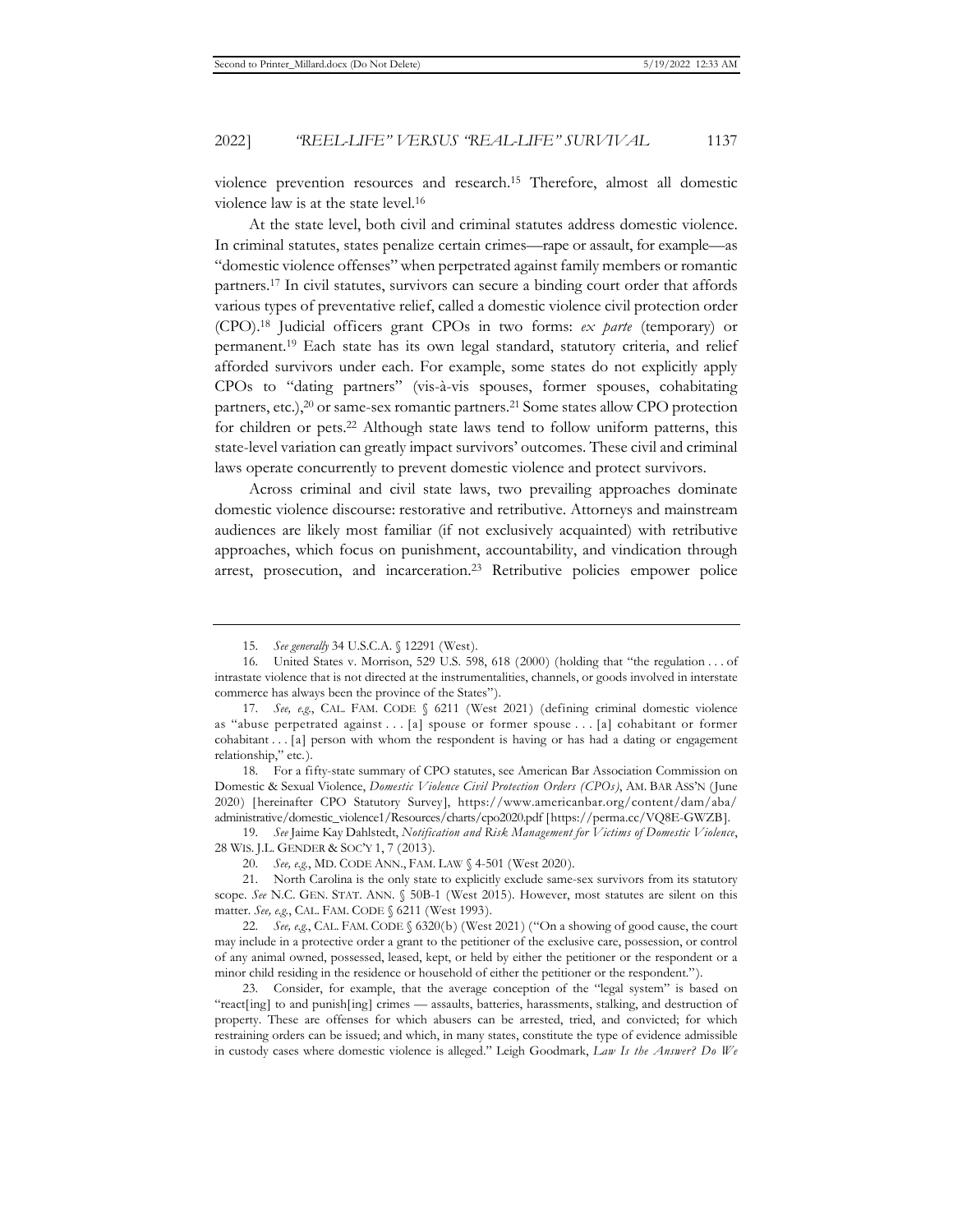officers, prosecutors, and judicial officers to punish those who commit acts of domestic violence. Retributive policies afford survivors' safety "[t]o the extent that arrest incapacitates their partners . . . or the criminal court issues an order for the offender to stay away from the victim of a crime of intimate partner violence."24 Retributive anti-domestic violence policies include warrantless arrests in cases with probable cause of a misdemeanor domestic violence offense,25 mandatory arrest statutes,26 and no-drop prosecution policies.27 Because they punish abusers for past behavior, retributive policies are primarily retrospective in scope.

Restorative approaches, on the other hand, proactively prevent further community harm.28 Restorative justice processes "allow[] victims to define the harm done to them, requir[e] offenders to acknowledge the harm, and bring[] victims, offenders, and their supporters together to craft a plan that holds offenders accountable for and addresses the harm."29 Rather than empowering police officers and prosecutors, restorative policies empower survivors. Restorative solutions divert offenders from the traditional court system into a "victim-offender mediation" process, where apology and acknowledgment—rather than incarceration—are the end goals.30 Ultimately, restorative justice affords a trauma-centered alternative to the adversarial court system, which can revictimize survivors,<sup>31</sup> or worse, put their lives in peril.<sup>32</sup>

*Know that for Sure?: Questioning the Efficacy of Legal Interventions for Battered Women*, 23 ST. LOUIS UNIV. PUB. L. REV. 7, 28 (2004).

25. Cheryl Hanna, *No Right to Choose: Mandated Victim Participation in Domestic Violence Prosecutions*, 109 HARV. L. REV. 1849, 1859 (1996) ("By 1988, all but two states had created an exception to the in-presence requirement to permit warrantless arrest when the officer has probable cause to believe that someone has committed a misdemeanor or violated a restraining order," and by 1995, all fifty states had done so.).

26. Emily J. Sack, *Battered Women and the State: The Struggle for the Future of Domestic Violence Policy*, 2004 WIS. L. REV. 1657, 1669–70; Jill Theresa Messing, Allison Ward-Lasher, Jonel Thaller & Meredith E. Bagwell-Gray, *The State of Intimate Partner Violence Intervention: Progress and Continuing Challenges*, 60 SOC. WORK 305, 306 (2015).

27. Linda G. Mills, Commentary, *Killing Her Softly: Intimate Abuse and the Violence of State Intervention*, 113 HARV. L. REV. 550, 561 (1999); Messing, Ward-Lasher, Thaller & Bagwell-Gray, *supra*  note 26, at 306–07.

28. Note that restorative justice frameworks, although unfamiliar, are not new to legal discourse. Rather, "[r]estorative justice is a process that has long been used by indigenous populations and, since in [sic] the 1970s, has been making significant inroads into the American juvenile justice system." Meghan Condon, Note, *Bruise of a Different Color: The Possibilities of Restorative Justice for Minority Victims of Domestic Violence*, 17 GEO. J. POVERTY L. & POL'Y 487, 495 (2010).

29. Goodmark, *supra* note 24, at 94.

30. Sarah Curtis-Fawley & Kathleen Daly, *Gendered Violence and Restorative Justice: The Views of Victim Advocates*, 11 VIOLENCE AGAINST WOMEN 603, 606, 611 (2005).

31. The adversarial system "is structured so women are not believed . . . . The onus is upon them to prove that an assault took place," which can be both "degrading and humiliating. So the act of violence" traumatizes survivors "and the court process further perpetuates that." *Id.* at 615–16 (alteration in original) (internal brackets omitted) (quoting comments made in anonymous interviews).

32. *See* Meg Obenauf, Essay, *The Isolation Abyss: A Case Against Mandatory Prosecution*, 9 UCLA WOMEN'S L.J. 263, 297–98 (1999) (describing the danger of retaliation victims face after

<sup>24.</sup> Leigh Goodmark, *Should Domestic Violence Be Decriminalized?*, 40 HARV. J.L. & GENDER 53, 90 (2017).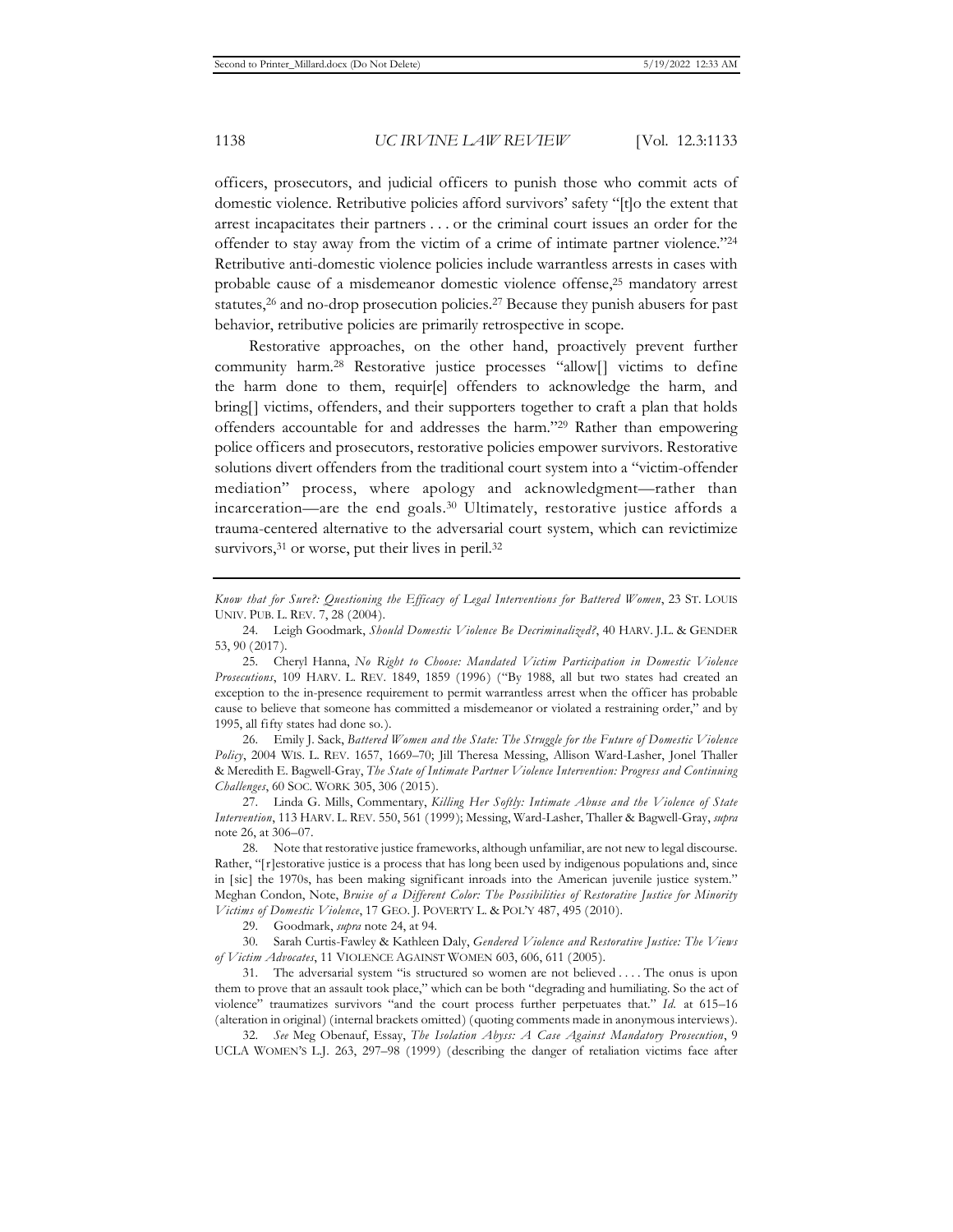Admittedly, retributive and restorative approaches are not mutually exclusive. Although some states have experimented with retributive policies,<sup>33</sup> legislators have directed significant political capital toward constructing a retributive approach at the expense of restorative alternatives.34 This is partly due to the resistance that restorative justice has met from anti-domestic violence advocates, who criticize such methods as unworkable, ineffective, or harmful to survivors.35 Thus, the state of domestic violence legislation today represents a primarily retributive patchwork of state and federal criminal and civil law.

#### II. "REEL-LIFE" VERSUS "REAL-LIFE" DOMESTIC VIOLENCE IN FILM

This patchwork of state and federal law did not develop in a vacuum; rather, legislators enacted civil and criminal domestic violence statutes against the backdrop of four popular cultural movements and filmmaking stages: (1) the "Gothic Romance" anomaly within the larger "Classical Hollywood" period, (2) "Classical Hollywood" in the 1930s to the 1960s, (3) "New Hollywood" from the 1970s through the 1990s, and (4) "Indiewood" portrayals from the 2000s to the present. As popular understandings about domestic violence changed, so did portrayals of survivors in film.

#### *A. "Don't Trust Your Husband" and Gothic Romance (1942–1948)*

American cinema rose to prominence from the 1930s to 1960s, in a period of sound-era filmmaking often called the Classical Hollywood period.<sup>36</sup> Within the Classical Hollywood period, a unique subset of 1940s films overtly addressed domestic violence in the film noir style. Commonly referred to as the "Gothic

mandatory prosecution, which "forces victims to endure a horrible experience for 'their own good,'" but "[u]nless the victim has an incredible support system, is financially secure, and is prepared to abandon her life and move far away, that batterer merely stews in jail for a year (or less, with probation), while his anger eats away at him, simmers, and grows").

<sup>33.</sup> *See* Laurie S. Kohn, *What's So Funny About Peace, Love, and Understanding? Restorative Justice as a New Paradigm for Domestic Violence Intervention*, 40 SETON HALL L. REV. 517, 533 (2010). For example, the California judiciary is at the forefront of the development of the collaborative, restorative judicial process, implementing community courts for juvenile offenders, veterans, and those suffering from mental illness and substance abuse. *See* Juleyka Lantigua-Williams, *When Prison Is Not the Answer*, ATLANTIC (June 19, 2016), https://www.theatlantic.com/politics/archive/ 2016/06/when-prison-is-not-the-answer/487703/ [https://perma.cc/SNS7-6G9J]; ROBERT V. WOLF, JUD. COUNCIL OF CAL., CALIFORNIA'S COLLABORATIVE JUSTICE COURTS: BUILDING A PROBLEM-SOLVING JUDICIARY (2005), https://www.courts.ca.gov/documents/California\_Story.pdf [https://perma.cc/VR65-RHJU].

<sup>34.</sup> *See* KATHLEEN J. FERRARO, NEITHER ANGELS NOR DEMONS: WOMEN, CRIME, AND VICTIMIZATION 12–13 (2006) (explaining that, in the wake of the feminist anti-domestic violence movement, "[w]omen's' needs for housing, health care, income, transportation, education, and childcare were submerged in the focus on treating domestic violence as a crime").

<sup>35.</sup> *See* Kohn, *supra* note 33, at 541–52 (summarizing anti-domestic violence critiques of retributive justice).

<sup>36.</sup> David Neumeyer, *Music and Cinema, Classical Hollywood*, OXFORD BIBLIOGRAPHIES (Oct. 28, 2011), https://www.oxfordbibliographies.com/view/document/obo-9780199791286/obo-9780199791286-0118.xml [https://perma.cc/UTU6-Z62Y].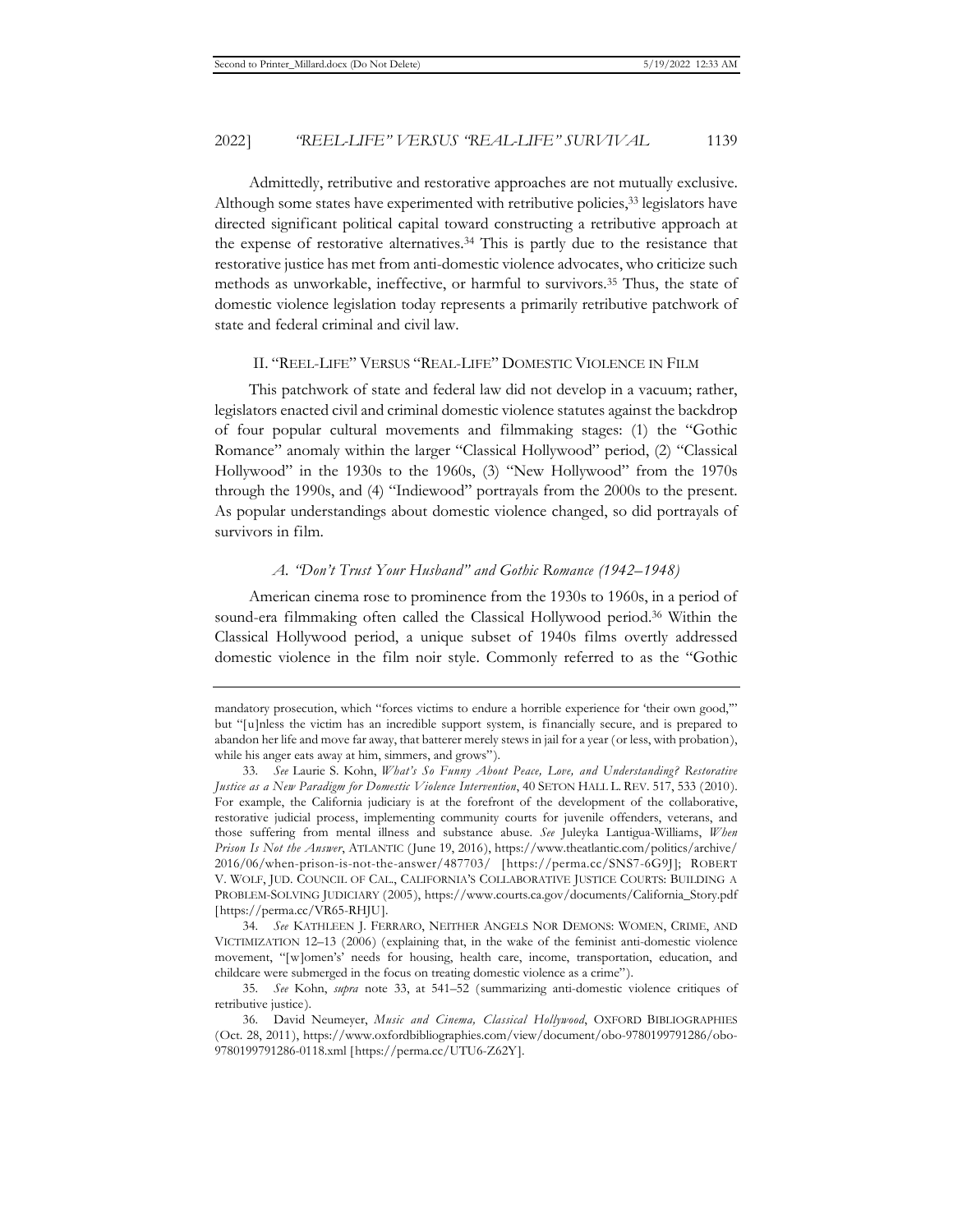Romance" period, the "wife-in-peril" cycle, or the "Don't Trust Your Husband" films, these stories present an exception to the general absence of domestic violence from major filmic story arcs depicted both before (in the "Silent Era") and after (in the "Post-War" period of Classical Hollywood).37 Exemplars of the Gothic Romance include Alfred Hitchcock's *Rebecca* (1940) and *Shadow of a Doubt* (1943), *Gaslight* (1944), and *Sleep, My Love* (1948).

Each film transformed marriage—traditionally depicted as a source of support, domesticity, and safety to women and wives<sup>38</sup>—into a symbol of oppression and fear. All presented a similar premise and narrative structure: "[t]he life of a rich, sheltered woman is threatened by an older, deranged man, often her husband."<sup>39</sup> After the brief period of whirlwind romance, the woman's home becomes her prison, and her husband its jailer.40 The central conflict resolves when another man (typically a rival lover or admirer) comes to the defenseless protagonist's rescue, so that the two can live happily ever after.

This series of 1940s noir dramas represents an anomaly within the rest of the Classical Hollywood period. In contrast to mainstream films produced before and after, Gothic Romantic films were produced by nearly every major production studio from 1940 to 1948, drawing prestigious directors and star-studded performances.41 What accounts for this unique period of "so-called 'women's films" in the 1940s?<sup>42</sup> After all, these predominately female narratives were still written, produced, and directed by men.43 As always, the economics of the filmmaking industry drove the demand for Gothic Romantic pictures. American

<sup>37.</sup> Adrian Martin, MYSTERIES OF CINEMA: REFLECTIONS ON FILM THEORY, HISTORY AND CULTURE 1982–2016, at 277, 278 (2018); Emanuel Levy, *Gaslight (1944): Cukor's Masterpiece, Starring Charles Boyer and Ingrid Bergman in Oscar-Winning Performance*, EMANUEL LEVY CINEMA 24/7 (Apr. 16, 2006), https://emanuellevy.com/review/gaslight-6/ [https://perma.cc/TTY4-LLAV].

<sup>38.</sup> This portrayal was, at least in part, due to Hollywood's rigid self-censorship under the Hays Code. Here, the Code had specific language enforcing strict traditional values that upheld the institution of marriage. *See* MOTION PICTURE PRODUCTION CODE (AS PUBLISHED 31, MARCH, 1930), https:// www.asu.edu/courses/fms200s/total-readings/MotionPictureProductionCode.pdf [https://perma.cc/VB9J-PESZ] ("The sanctity of the institution of marriage and the home shall be upheld.").

<sup>39.</sup> Levy, *supra* note 37.

<sup>40.</sup> Diane Waldman, *"At Last I Can Tell It to Someone!": Feminine Point of View and Subjectivity in the Gothic Romance Film of the 1940s*, CINEMA J., Winter 1984, at 29, 29–30.

<sup>41.</sup> *Id.* at 29.

<sup>42.</sup> Samm Deighan, *Gothic Film in the '40s: Doomed Romance and Murderous Melodrama*, DIABOLIQUE MAG. (July 28, 2016), https://diaboliquemagazine.com/gothic-cinema-40s-doomedromance-murderous-melodrama/ [https://perma.cc/WTR9-ZXMZ].

<sup>43.</sup> *See generally* Katherine J. Wu, *Hollywood's 'Golden Age' Saw Massive Dip in Female Film Representation*, SMITHSONIAN MAG. (Apr. 3, 2020), https://www.smithsonianmag.com/smart-news/ hollywoods-golden-age-saw-massive-dip-female-representation-films-180974573/ [https://perma.cc/S98J-4EAE]; *see also* Naomi McDougall Jones, *When Hollywood's Power Players Were Women*, ATLANTIC (Feb. 9, 2020), https://www.theatlantic.com/culture/archive/2020/02/naomi-mcdougall-joneswrong-kind-of-women-excerpt/606277/ [https://perma.cc/8DMJ-RJE3] (explaining that, in the 1940s, "[a]s the maverick operations of the silent-film era turned into male-dominated, vertically integrated studios that controlled films' development, production, and distribution, many women were squeezed out or left behind by an industrialized system that did not mesh with their more individualized approach to filmmaking").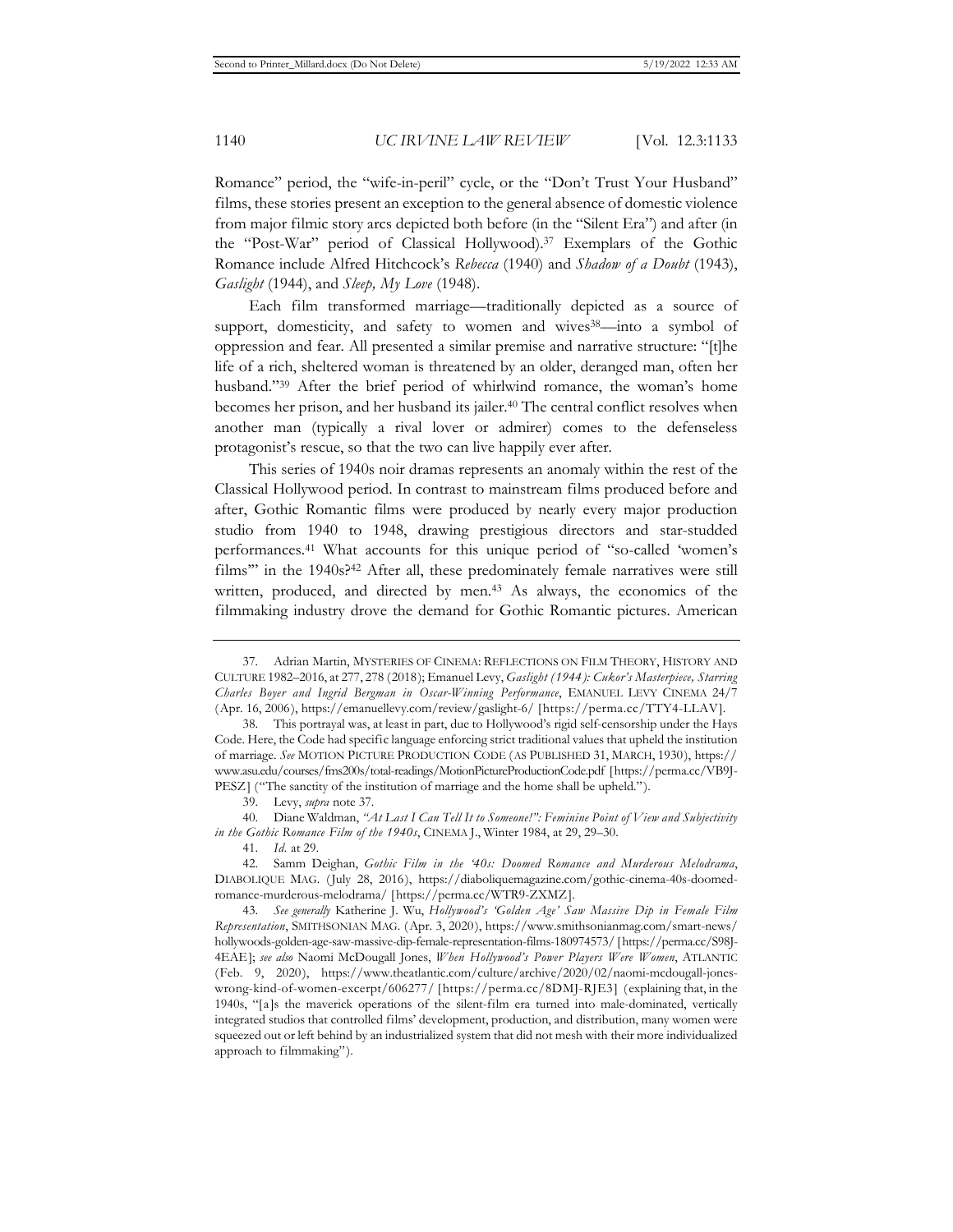involvement in World War II brought ten million men to the battlefront and away from the home front.44 Thus, film studios had an economic interest in producing Gothic Romantic films when women were thought to be the primary moviegoers.<sup>45</sup>

Perhaps the greatest example of the Gothic Romance is George Cukor's *Gaslight* (1944), based on a British film and play by the same name. Throughout the film, a handsome and charming Gregory Anton convinces his young wife Paula of her own insanity by deliberately misplacing their personal possessions, creating the creaking of footsteps in the attic, and flickering the gas lamps in their house. He accomplishes this while isolating Paula from the outside world, explaining that her mental state is "perhaps . . . why I cannot let you meet people."46

*Gaslight* and its Gothic Romantic counterparts dramatized the psychological aspects of domestic abuse, isolation, and control. Thus, *Gaslight* brought the modern phrase "gaslighting" to life, depicting a type of psychological abuse where the abuser manipulates the victim into doubting their own mental stability.47 For instance, Gregory Anton isolates Paula from her community, manipulates, and controls her. These behaviors provided a picture of what Dr. Evan Stark would later define as "coercive control."48 Rather than limiting abuse to a physical fight, coercive control frames domestic violence as an ongoing strategy to deprive survivors of "money, food, access to communication or transportation[,] . . . family, friends, and other supports."49 Although the systematic "micro-regulation" of a survivor's life does not leave visible cuts or bruises, its latent damage manifests in fear or distress,<sup>50</sup> substance abuse,<sup>51</sup> or post-traumatic stress disorder.<sup>52</sup>

48. *See generally* EVAN STARK, COERCIVE CONTROL: HOW MEN ENTRAPWOMEN IN PERSONAL LIFE (2007).

49. *Id.* at 5.

51. Kristy Candela, Note, *Protecting the Invisible Victim: Incorporating Coercive Control in Domestic Violence Statutes*, 54 FAM. CT. REV. 112, 115 (2016).

<sup>44.</sup> *Research Starters: The Draft and World War II*, NAT'L WORLD WAR II MUSEUM NEW ORLEANS, https://www.nationalww2museum.org/students-teachers/student-resources/research-starters/ draft-and-wwii [https://perma.cc/JU8A-DCG6] (last visited Apr. 2, 2022).

<sup>45.</sup> Waldman, s*upra* note 40, at 30.

<sup>46.</sup> GASLIGHT (Metro-Goldwyn-Mayer 1944).

<sup>47.</sup> *See* Arwa Haider, *A Cultural History of Gaslighting*, BBC (Nov. 22, 2019), https:// www.bbc.com/culture/article/20191122-cultural-history-of-gaslighting-in-film [https://perma.cc/8K5N-648X]; *see also* Alissa Wilkinson, *What is Gaslighting? The 1944 Film Gaslight Is the Best Explainer.*, VOX (Jan. 21, 2017, 10:00 AM), https://www.vox.com/culture/2017/1/21/14315372/what-isgaslighting-gaslight-movie-ingrid-bergman [https://web.archive.org/web/20220206000146/https:// www.vox.com/culture/2017/1/21/14315372/what-is-gaslighting-gaslight-movie-ingrid-bergman].

<sup>50.</sup> Joan S. Meier, *Dangerous Liaisons: A Domestic Violence Typology in Custody Litigation*, 70 RUTGERS U. L. REV. 115, 147 (2017) ("Interestingly, evidence has also emerged that suggests that *non-violent* coercive control *by itself* can cause virtually the same degree of fear and distress to the victim as coercive control accompanied by violence.").

<sup>52.</sup> Alexandra Michelle Ortiz, Note, *Invisible Bars: Adapting the Crime of False Imprisonment to Better Address Coercive Control and Domestic Violence in Tennessee*, 71 VAND. L. REV. 681, 689 (2018).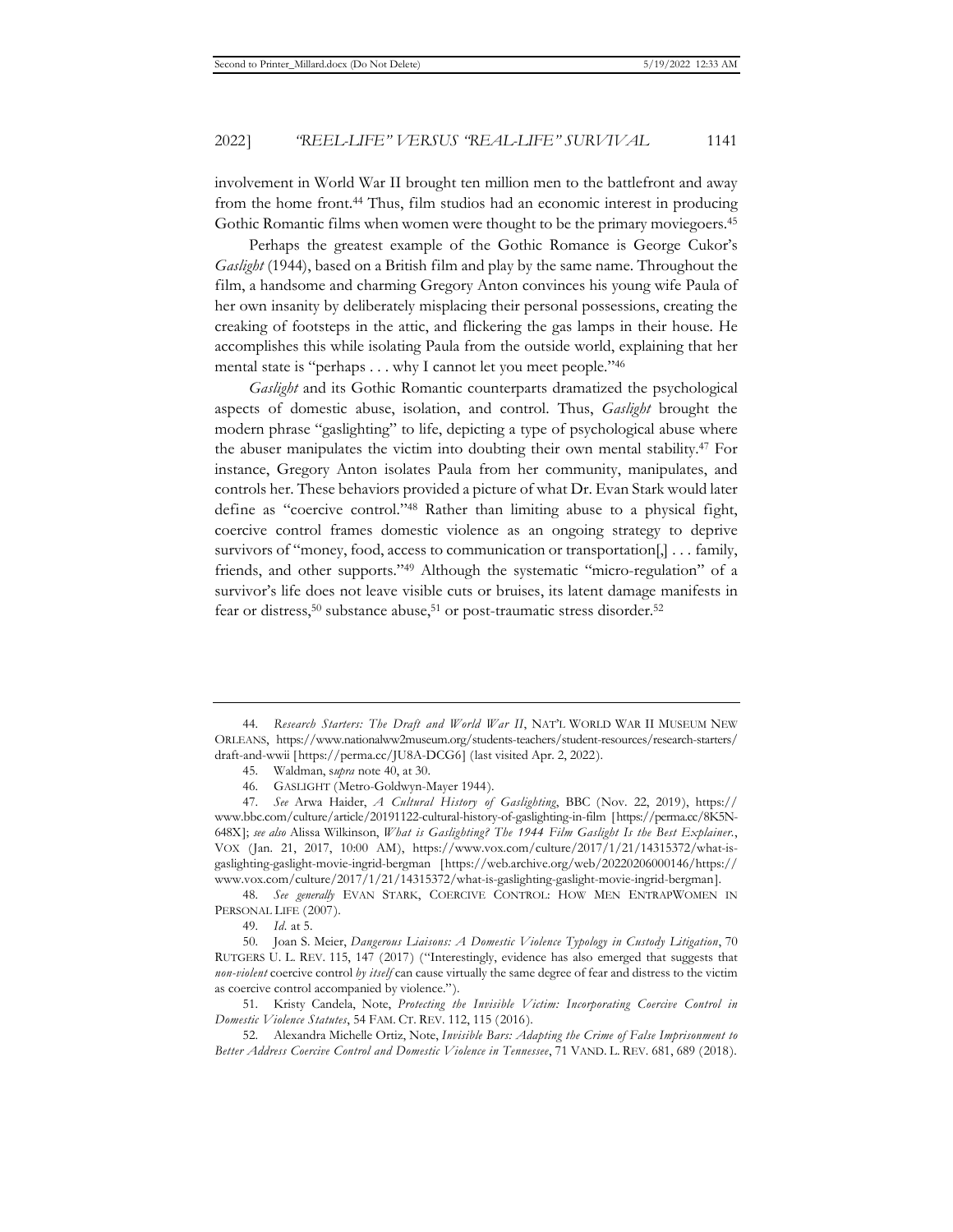Unfortunately, even today many examples of emotional abuse remain unnoticed and unpunished because they do not leave physical marks.53 In civil cases, for example, two-thirds of state statutes require victims show physical violence or threat of physical violence by a preponderance of the evidence to obtain a CPO.54 Some CPO statutes have adopted the language of coercion and control, but still require survivors prove that coercion by force or threat of force.55 Survivors fare no better in criminal court, where most states limit criminal domestic violence to assault or physical violence.56 Throughout litigation, judges and judicial officers tend to downplay the emotional, psychological, and economic manifestations of domestic violence.57

Only two states have pioneered a legal remedy for survivors of non-violent domestic violence: California and Hawaii.58 Both states have explicitly incorporated "coercion and control" as a basis for a CPO, although the exact wording of each statute differs slightly.59 Under both new statutes, non-violent, coercive examples of domestic violence—such as isolating survivors from friends and family, forcing financial dependency, and restricting survivors' movements—entitle survivors to petition for a CPO.60 Therefore, California and Hawaii have finally afforded survivors the protection of a CPO in response to "real-life" domestic violence dynamics; unfortunately, they are the only two states to do so.61 Therefore, 1940s Gothic Romantic films brought the non-violent psychological aspects of domestic violence out of the private sphere and into the public, even before police, prosecutors, and courts enforced legal rights and remedies tied to them.62

- 59. CAL. FAM. CODE § 6320(c); HAW. REV. STAT. § 431:10-217.5.
- 60. CAL. FAM. CODE § 6320(c); HAW. REV. STAT. § 431:10-217.5.

<sup>53.</sup> David K. Warren, Note, *A Man's Home Is His Castle, But It Has a Secret Dungeon: Domestic Violence Victims Need an Amendment to Florida's All-Party Consent Law*, 69 FLA. L. REV. 223, 238 (2017) ("Unfortunately, visible proof does not exist in many cases. Much of the abuse, especially the kind of emotional and psychological coercion that facilitates the abuser's control and leads to more violent forms of abuse, does not leave physical marks.").

<sup>54.</sup> Candela, *supra* note 51, at 113.

<sup>55.</sup> *See, e.g.*, COLO. REV. STAT. ANN. § 13-14-101(2) (West 2021) ("'[C]oercion' includes compelling a person by force, threat of force, or intimidation to engage in conduct from which the person has the right or privilege to abstain . . . . ").

<sup>56.</sup> Ortiz, *supra* note 52, at 688.

<sup>57.</sup> *See* Schneider, *supra* note 4, at 356 (noting that, despite the modern understanding that "domestic violence involves a wide range of behaviors including physical abuse, verbal abuse, threats, stalking, sexual abuse, coercion, and economic control[,] . . . there are critical problems in translating these broader perspectives on abuse to lawyers, judges, and other professionals who still tend to see a physical focus . . . . "); *see also* Nancy Ver Steegh, *The Uniform Collaborative Law Act and Intimate Partner Violence: A Roadmap for Collaborative (and Non-Collaborative) Lawyers*, 38 HOFSTRA L. REV. 699, 711 (2009) ("Many civil state statutory definitions promote a one-size-fits-all approach to intimate partner violence by focusing on physical acts (in this case pushing) without adequately taking into account potential underlying dynamics, such as those involving coercion and control, which can dramatically alter the meaning of the violence.").

<sup>58.</sup> CAL. FAM. CODE § 6320(c) (West 2021); HAW. REV. STAT. § 431:10-217.5 (2021).

<sup>61.</sup> *See* CPO Statutory Survey, *supra* note 18.

<sup>62.</sup> *See* Sally F. Goldfarb, *Violence Against Women and the Persistence of Privacy*, 61 OHIO ST. L.J. 1, 22–23 (2000).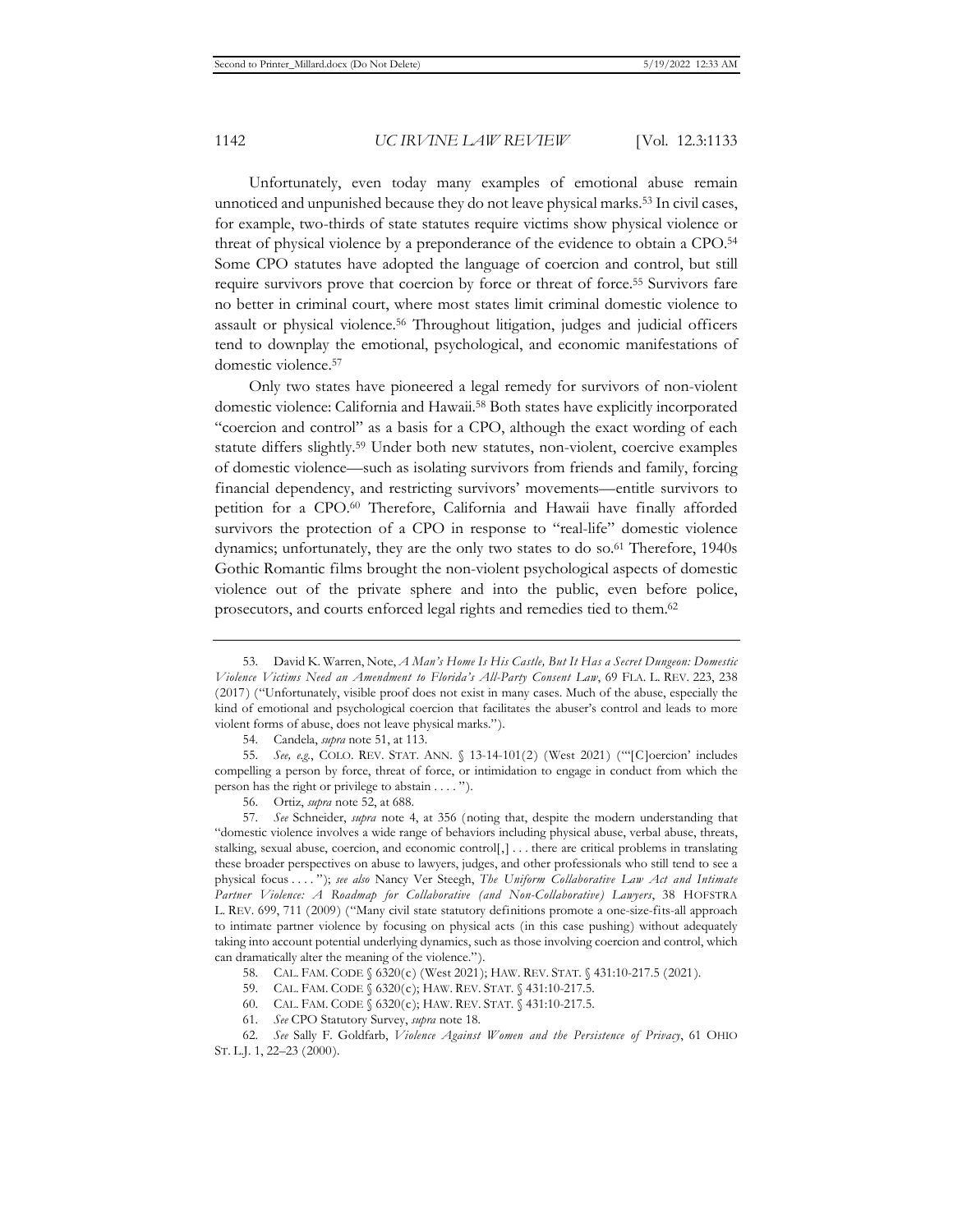At the conclusion of *Gaslight*, the male protagonist Brian Cameron of Scotland Yard rushes to Paula's aid, restoring Paula's safety and belief in her own sanity; thus, Gothic Romantic films introduced contemporary themes like emotional abuse and domestic violence while reinforcing traditional, predefined gender roles within these abusive relationships. For example, Gothic Romantic films exclusively depicted heterosexual relationships since the Hays Code strictly forbade films with any reference to "sex perversion" during the Classical Hollywood period (which included any "expression of the homoerotic or homosexual").63 Within these exclusively heterosexual romantic relationships, the Gothic Romance reinforced a "beast-in-the-boudoir" narrative in which "the monster is coded as male, the victim female. Typically, her vulnerability and sexuality are heightened because she is a comely maiden wearing a night-gown or a wedding-dress or some other light-coloured garment."64 The female victim never resolves the central conflict herself; whether it was Bruce Elcott of *Sleep, My Love* or Brian Cameron of *Gaslight*, a handsome love interest always saves the helpless protagonist to resolve the film's central conflict. As a result, Gothic Romance depicted women primarily as helpless domestic violence "victims" (who need saving) rather than "survivors" (who, with the aid of support networks, can save themselves).65

These portrayals reflect negatively and broadly on domestic violence survivors, reinforcing stereotypes that continue in modern social discourse.<sup>66</sup> This male-female binary contributes to the expectation that domestic violence survivors behave a certain way—for example, that survivors "assume the demeanor of helplessness, to act as if they are without capacity to exercise their rights independently."67 First,

<sup>63.</sup> This traditional sexual ethical code was not merely theoretical or informal. Until the late 1950s, "American commercial film was subject to rigid regulation from within the industry" under the strict "Hays Code," (or, in shorthand, simply "'the Code"') named after the first president of the Motion Picture Producers and Distributors of America (MPPDA), who oversaw the self-censorship project. TERRI MURRAY, STUDYING FEMINIST FILM THEORY 47 (Auteur rev. ed. 2019). The Code "defined the moral and ideological limits of the classic Hollywood film for a period of about 20 years . . . encompass[ing] law and order . . . religion . . . and patriarchal values." *Id*. at 47–48. *See also*  Leonard J. Leff, *"Come on Home with Me": "*42nd Street*" and the Gay Male World of the 1930s*, 39 CINEMA J., Fall 1999, at 3, 4.

<sup>64.</sup> Barry Keith Grant, *Introduction*, *in* THE DREAD OF DIFFERENCE: GENDER AND THE HORROR FILM 1–5 (2nd ed. 2015).

<sup>65.</sup> *See* Jane K. Stoever, *Freedom from Violence: Using the Stages of Change Model to Realize the Promise of Civil Protection Orders*, 72 OHIO ST. L.J. 303, 325 (2011) (contrasting theoretical frameworks of domestic violence survivorship, namely, the "early theories [of] learned helplessness" versus modern research that "shows that women who experience abuse are typically active survivors who are highly motivated to terminate the violence and are vigorously engaged in help-seeking efforts and the process of surviving violence").

<sup>66.</sup> Pamela Hill Nettleton, *Domestic Violence in Men's and Women's Magazines: Women Are Guilty of Choosing the Wrong Men, Men Are Not Guilty of Hitting Women*, 34 WOMEN'S STUD. COMMC'N 139 (2011) (reporting an enduring expectation in women's magazines that women bear responsibility for domestic violence, in a ten-year qualitative narrative study).

<sup>67.</sup> Deborah M. Weissman, *The Politicization of Domestic Violence*, *in* THE POLITICIZATION OF SAFETY: CRITICAL PERSPECTIVES ON DOMESTIC VIOLENCE RESPONSES 38, 45 (Jane K. Stoever ed., 2019).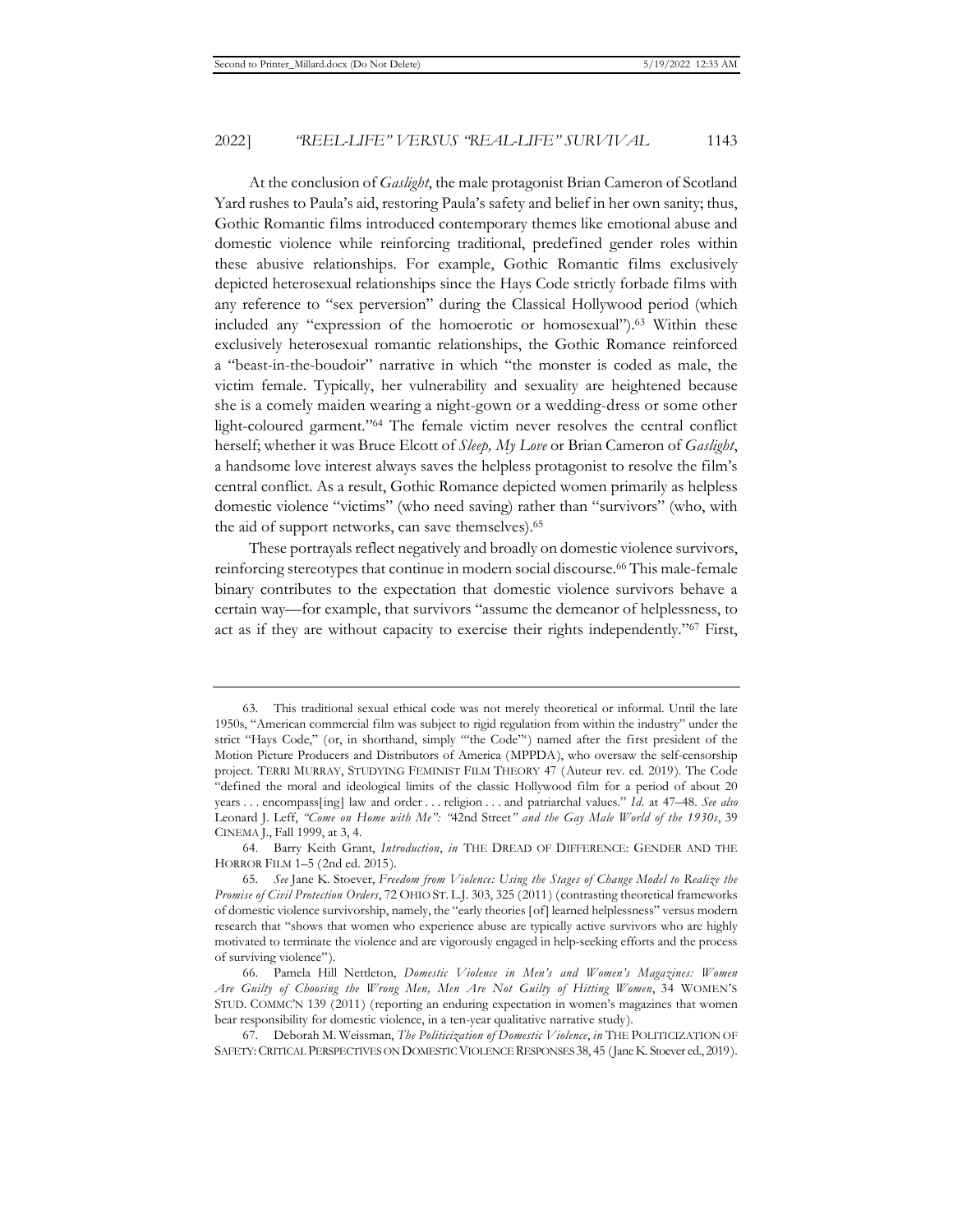these expectations explicitly impact state statutory CPO requirements,<sup>68</sup> requiring that survivors demonstrate fear to secure state-sanctioned protection rather than the range of emotions survivors experience in response to domestic violence.<sup>69</sup> Second, these expectations implicitly impact credibility judgments made by domestic violence agencies, prosecutors, judges, and juries—which ultimately affect survivors' outcomes.<sup>70</sup> The rescuer figure and the "wrong man ideology" (suggesting the victim's "faulty judgment" or "naïveté" led her "to marry the wrong man") only reinforces judges' and juries' misconception that abused persons are to blame for their own abuse.<sup>71</sup>

Therefore, Gothic Romantic films introduced progressive themes while reinforcing traditional stereotypes. Films like *Gaslight* paved the way for modern-day discussions of emotional and psychological abuse tactics, long before legislators codified protection against them. But the Gothic Romance's exclusively gender-binary character development and plot resolution suggested that vulnerable female survivors ought to seek protection from male friends, neighbors, and rival lovers—rather than pursue the legal rights and remedies that would allow survivors to protect themselves.

#### *B. The Lying Survivor in "Classical Hollywood" (1950s–1960s)*

Films from the 1930s through the 1960s (here, the Classical Hollywood period) rarely, if ever, tackled the topic of domestic violence head-on, instead relegating domestic violence to a minor character's development within a larger story arc. Take, for example, Laura Manion's portrayal in the courtroom drama *Anatomy of a Murder* (1959).72 *Anatomy of a Murder* chronicles small-town attorney Paul Biegler's defense of Frederick Manion for the murder of local bartender, Barney Quill. Biegler employs the "heat of passion" defense with evidence that Quill raped Manion's wife Laura. Unfortunately for Biegler, throughout the movie and the trial, Laura Manion's credibility as a rape victim deteriorates. Laura Manion's open flirtation and questionable marital history lead Biegler and the audience to question Laura Manion's complicity in the sexual encounter. Laura Manion was a beautiful, seductive woman—clearly not the "right kind" of credible sexual assault

<sup>68.</sup> Laurie S. Kohn, *Barriers to Reliable Credibility Assessments: Domestic Violence Victim-Witnesses*, 11 AM. U. J. GENDER SOC. POL'Y & L. 733, 737 (2003).

<sup>69.</sup> Leigh Goodmark, *When Is a Battered Woman Not a Battered Woman? When She Fights Back*, 20 YALE J.L. & FEMINISM 75, 114 (2008) (describing the "remarkably diverse" range of survivors' emotions and stories, including "stories of fear, frustration, anger, protectiveness, self-image, racism, homophobia, lack of options, and lack of resources" that "frequently get distilled down to the story of the paradigmatic victim" for the sake of a judge and jury).

<sup>70.</sup> *See, e.g.*, Alana Bowman, *A Matter of Justice: Overcoming Juror Bias in Prosecutions of Batterers Through Expert Witness Testimony of the Common Experiences of Battered Women*, 2 S. CAL. REV. L. & WOMEN'S STUD. 219, 241–48 (1992) (reviewing misconceptions jurors carry into domestic violence trials).

<sup>71.</sup> *See* DIANE L. SHOOS, Gaslight*, Gaslighting, and the Gothic Romantic Film*, *in* DOMESTIC VIOLENCE IN HOLLYWOOD FILM: GASLIGHTING 39, 56–57 (2017).

<sup>72.</sup> ANATOMY OF A MURDER (Carlyle Productions 1959).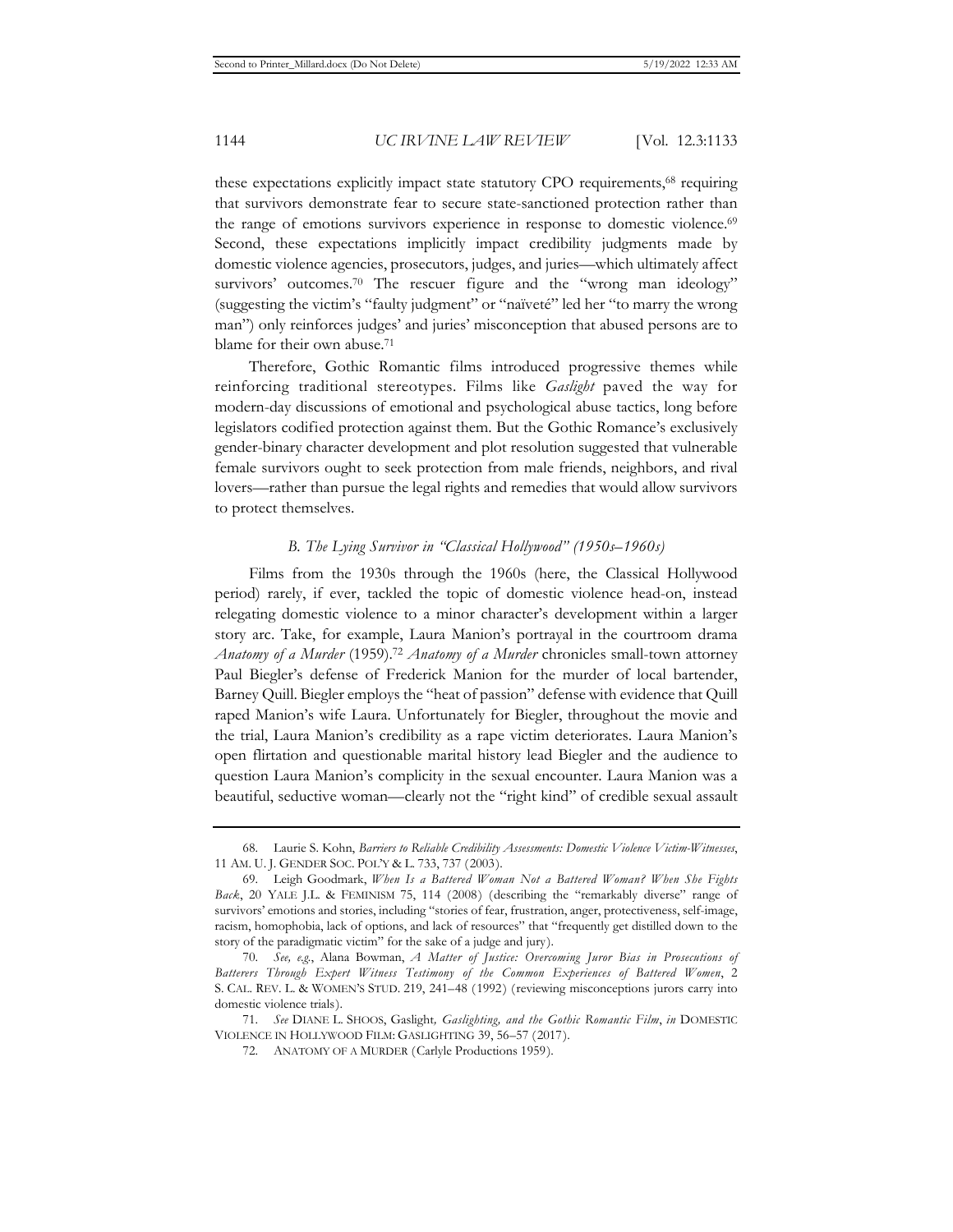victim, especially within the traditional sexual ethical framework of the Hays Code.73 This discrepancy forces the audience to ask: was Laura Manion raped? If she was not, why did she lie?

The film answers these questions with another (subtler) example of gender-based violence. On direct examination, Frederick Manion's cellmate testifies that Manion had his lawyer completely fooled. In jail, Manion purportedly bragged that "when he got out, the first thing he was going to do was kick that bitch from here to kingdom come."74 Thus, domestic violence affords the audience a morally digestible through-line between Laura Manion's extramarital affairs and purported rape. Laura Manion is not a "credible" victim because she falsified her rape for fear of her abusive husband. Here, filmmakers afford viewers a reasonable explanation for the commonly held myth that women often lie about having been raped.75 As Ms. Manion flees the courtroom to wait in the car, she asks Biegler to "tell [Frederick Manion] I'm waiting to get kicked to kingdom come."76 The audience hears (but does not see) that Laura Manion wept as she and her exonerated husband fled town. The film does not resolve the abuse Laura Manion suffers; however, with domestic violence as a sub-plot, Laura Manion's tragic story is ancillary and therefore largely irrelevant to the overarching courtroom drama.

Laura Manion's story bears striking similarity to that of another tragic witness: Mayella Ewell of *To Kill a Mockingbird* (1962). *To Kill a Mockingbird* is a coming-of-age story in the Depression-era South from a circumspect adult Scout Finch. Scout's father, Atticus Finch, faces significant personal and professional backlash after he chooses to defend Tom Robinson, a Black man falsely accused of raping a white woman. Mayella Ewell, the alleged rape victim, vehemently testifies that Tom Robinson "caught [her], he choked [her], and he took advantage of [her]."77

But Mayella Ewell, like Laura Manion, is an unreliable witness, offering false testimony in a high-stakes criminal trial. Through astute questioning, circumstantial

<sup>73.</sup> *See* Murray, *supra* note 63, at 47–48 (explaining that, according to the Hays Code, "films had to be sympathetic to marriage as an institution and 'impure love' could not be represented as attractive").

<sup>74.</sup> ANATOMY OF A MURDER (Carlyle Productions 1959).

<sup>75.</sup> Note that the prevailing myth that women often lie about having been raped "is one of the most hotly contested discourses within the area of rape and rape myths. It has been circulating in legal, political, and social discourses for centuries . . . . Despite how commonly this myth reemerges, statistics gathered by researchers in this field do not bear it out; rather, 'of all rapes (those reported and not reported to the police), 0.005% are false allegations. And importantly, although false rape claims are reprehensible, it is important to acknowledge that they are also incredibly rare. Clearly, as a group, victims are very unlikely to report rapes to the police, and even less likely to make false claims.'" Holly Boux, *"If You Wouldn't Have Been There That Night, None of This Would Have Happened to You": Rape Myth Usage in the American Judiciary*, 40 WOMEN'S RTS. L. REP. 237, 244–45 n.43 (2019) (citing Joanne Belknap, *Rape: Too Hard to Report and Too Easy to Discredit Victims*, 16 VIOLENCE AGAINST WOMEN 1335, 1335 (2010)).

<sup>76.</sup> ANATOMY OF A MURDER (Carlyle Productions 1959).

<sup>77.</sup> TO KILL A MOCKINGBIRD (Brentwood Productions & Pakula-Mulligan 1962).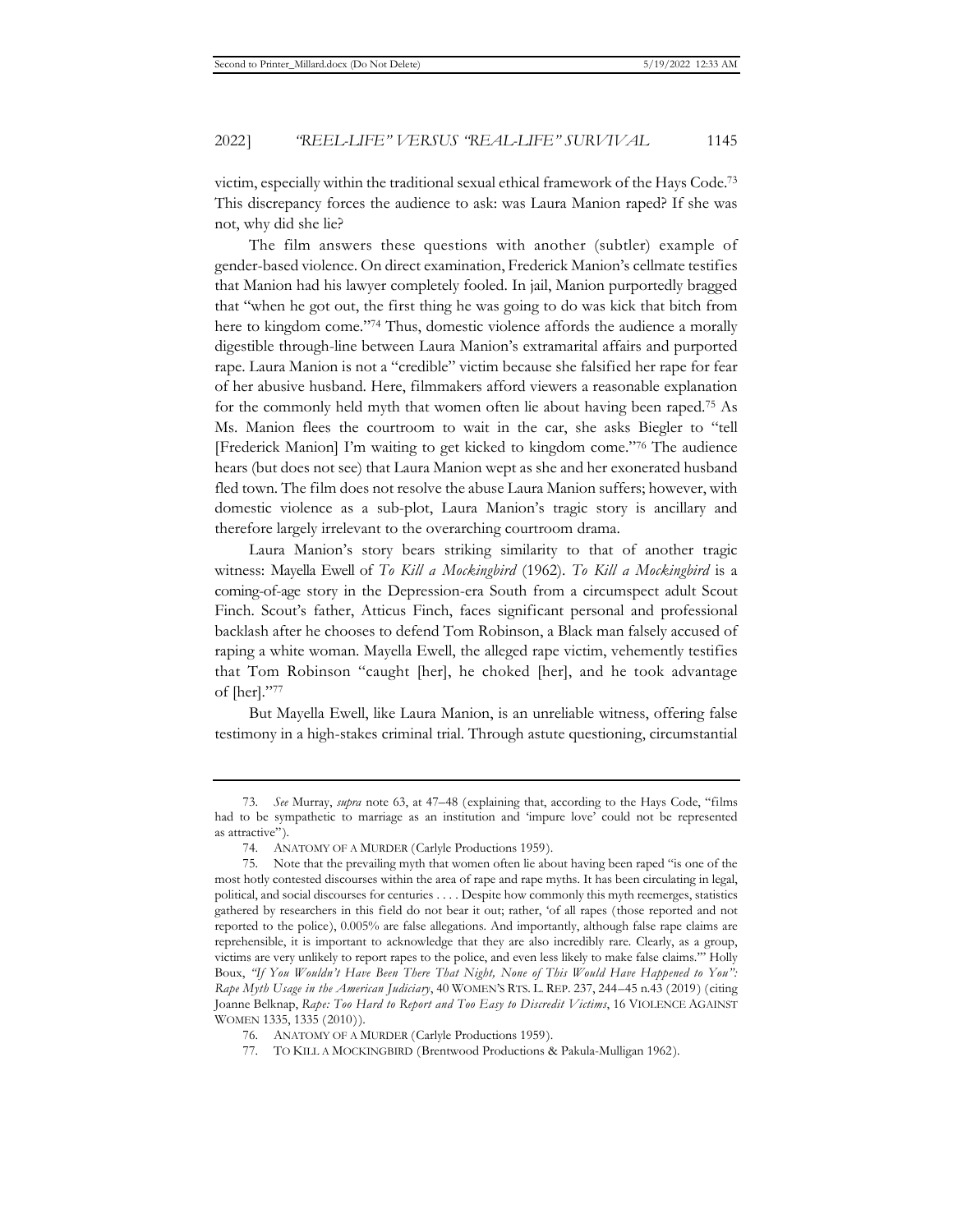evidence, and Tom Robinson's direct examination, Atticus Finch posits a narrative in stark contrast with Mayella's testimony. Atticus's first question on cross-examination is simply, "Miss Mayella, is your father good to you?"78 After a polite but astute cross-examination, Atticus concludes that Mayella Ewell—beaten and isolated by her alcoholic father, Bob Ewell—sought out Tom Robinson's company. Thus, Mayella "broke[] a rigid and time-honored code of [Southern] society" by kissing a Black man and was "beaten savagely" by her father because of it.79 Finally, to "destroy the evidence of her offense," the Ewells falsely accused Tom of rape. In closing, Atticus harshly characterizes Mayella as a "victim of cruel poverty and ignorance."80 Atticus begs the jury not to "associate[] with minds of their caliber."81 In other words, while condemning Southern racial injustice, Atticus Finch employs sexism and classism in its stead.

Unfortunately, portraying Laura Manion and Mayella Ewell as unreliable "reel-life" abuse victims damages the credibility of "real-life" abuse victims generally. First, viewers are conditioned to associate Laura Manion and Mayella Ewell's sexually predatory behavior with dishonesty. Thus, these and other courtroom dramas in the Classical Hollywood period reinforce gendered conceptions of honesty that associate female credibility with "virginity, chastity, [and] fidelity to a husband."<sup>82</sup> These fictionalized, false accusations threaten the credibility of female rape victims at large. This is particularly problematic, considering sexual assault and domestic violence are crimes where the victim is often the only witness to the abuse<sup>83</sup> and consent is directly at issue at trial.<sup>84</sup> Admittedly, gender-based credibility issues and their legal consequences have garnered significant critical attention during and after the popularization of the #MeToo movement.<sup>85</sup> However—perhaps in response to #MeToo<sup>86</sup>—survivors' stories are now met with more disbelief and skepticism than before.87

These credibility issues highlight one major reason the retributive justice system effectuates less safety and security for survivors as compared to a survivor-centered restorative justice system. For example, the traditional retributive

<sup>78.</sup> *Id.*

<sup>79.</sup> *Id.*

<sup>80.</sup> *Id.*

<sup>81.</sup> *Id.*

<sup>82.</sup> Julia Simon-Kerr, Note, *Unchaste and Incredible: The Use of Gendered Conceptions of Honor in Impeachment*, 117 YALE L.J. 1854, 1862 (2008) (citing ADRIENNE RICH, *Women and Honor: Some Notes on Lying*, *in* ON LIES, SECRETS, AND SILENCE: SELECTED PROSE 1966–1978, at 412, 412 (W.W. Norton & Co. rev. ed. 1995))

<sup>83.</sup> Jane H. Aiken & Jane C. Murphy, *Evidence Issues in Domestic Violence Civil Cases*, 34 FAM. L.Q. 43, 44 (2000).

<sup>84.</sup> Deborah Tuerkheimer, *Incredible Women: Sexual Violence and the Credibility Discount*, 166 U. PA. L. REV. 1, 4 (2017).

<sup>85.</sup> Aníbal Rosario-Lebrón, *Evidence's #MeToo Moment*, 74 U. MIA. L. REV. 1, 54 (2019).

<sup>86.</sup> *Id.* at 55.

<sup>87.</sup> *See, e.g.*, *After a Year of #MeToo, American Opinion Has Shifted Against Victims*, ECONOMIST (Oct. 15, 2018), https://www.economist.com/graphic-detail/2018/10/15/after-a-yearof-metoo-american-opinion-has-shifted-against-victims [https://perma.cc/5ZHH-JC4D].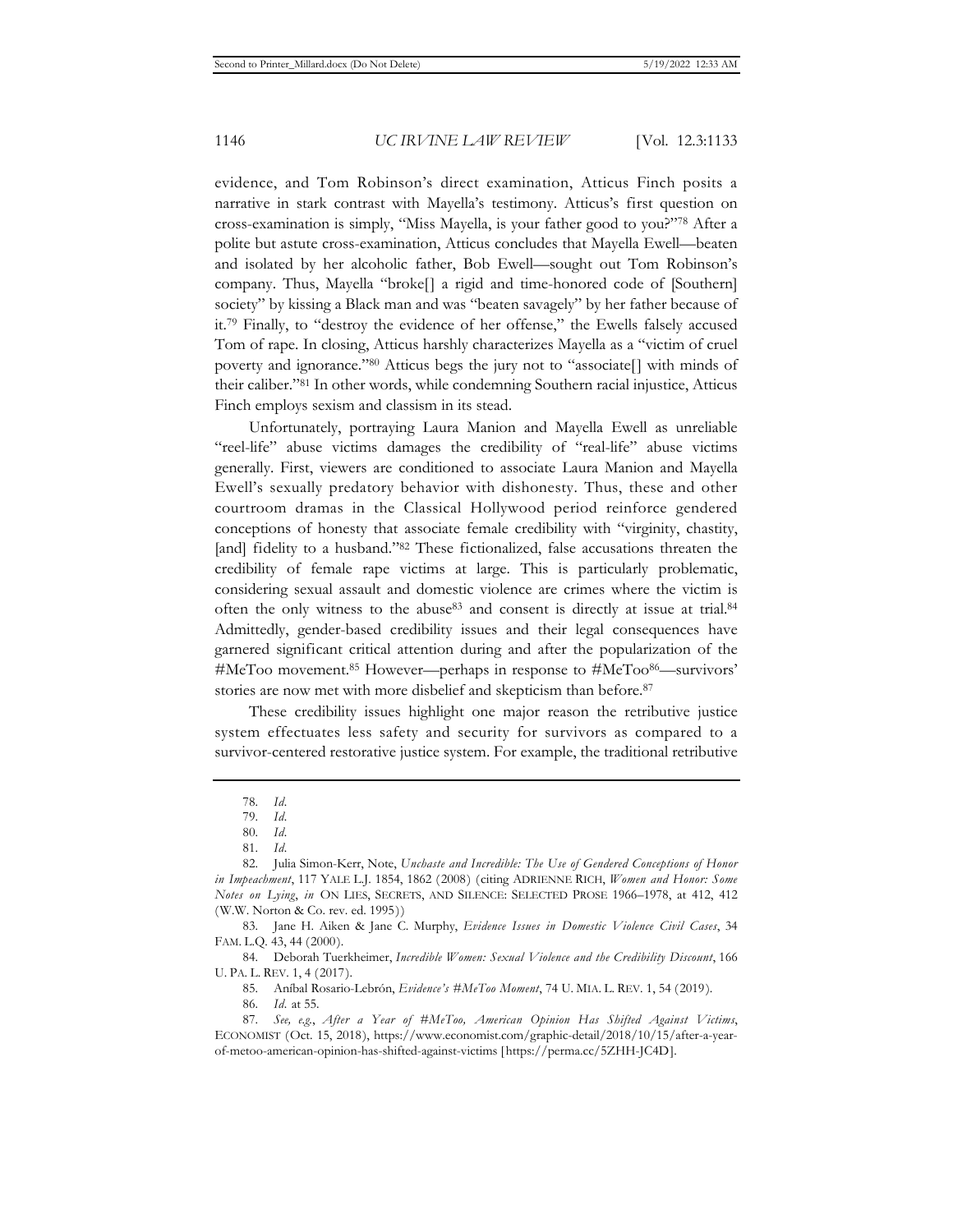justice system requires adversarial competition between two sides.<sup>88</sup> In the domestic violence context, this forces the survivor to face her fears and her abuser face-to-face,<sup>89</sup> provide corroborating testimony,<sup>90</sup> and recount personal trauma subject to rigorous, high-pressure cross-examination.<sup>91</sup> Ultimately these high-stakes credibility contests determine the survivor's legal outcome in the criminal92 or civil context.93 Considering the re-traumatization survivors suffer when confronting their abuser,94 the difficulty securing evidence in domestic violence cases,95 and the gender-based credibility challenges survivors face,96 it is no wonder survivors are often hesitant to assert their legal rights in an adversarial system that continually scrutinizes their trauma.<sup>97</sup> However, a restorative justice approach requires both parties to actively take part in healing broken relationships<sup>98</sup> by crafting long-term collaborative solutions,<sup>99</sup> encouraging the offender to apologize, and allowing the survivor to forgive<sup>100</sup>—in stark contrast to the retributive focus on truth, credibility, and zero-sum outcomes. This active participation promises increased perceptions of procedural fairness,101 protecting survivors by increasing the likelihood that offenders comply.102

Ultimately, in both films, the abuse each victim suffers is irrelevant to the primary story arc. Unfortunately, it is hardly surprising that in Classical Hollywood

89. Negar Katirai, *Retraumatized in Court*, 62 ARIZ. L. REV. 81, 85 (2020); Tom Lininger, *Bearing the Cross*, 74 FORDHAM L. REV. 1353, 1355 (2005). *See generally* William T. Pizzi, *The American "Adversary System"?*, 100 W. VA. L. REV. 847 (1998).

- 90. *See* Kohn, *supra* note 33, at 521.
- 91. Katirai, *supra* note 89, at 85–86.
- 92. Rosario-Lebrón, *supra* note 85, at 53.

93. Deborah Epstein & Lisa A. Goodman, *Discounting Women: Doubting Domestic Violence Survivors' Credibility and Dismissing Their Experiences*, 167 U. PA. L. REV. 399, 414 (2019).

94. *See generally* Katirai, *supra* note 89; Lininger, *supra* note 89.

95. Dana Harrington Conner, *Abuse and Discretion: Evaluating Judicial Discretion in Custody Cases Involving Violence Against Women*, 17 AM. U. J. GENDER SOC. POL'Y & L. 163, 183 (2009); Aiken & Murphy, *supra* note 83.

96. *See generally* Epstein & Goodman, *supra* note 93.

97. *See* Kohn, *supra* note 33, at 528. Note that this hesitancy is particularly pronounced in communities of color. Kimberle Crenshaw, *Mapping the Margins: Intersectionality, Identity Politics, and Violence Against Women of Color*, 43 STAN. L. REV. 1241, 1257 (1991) [hereinafter *Mapping the Margins*].

98. JENNIFER J. LLEWELLYN & ROBERT HOWSE, RESTORATIVE JUSTICE: A CONCEPTUAL FRAMEWORK 10, 41 (1998).

99. *See* Kohn, *supra* note 33, at 532.

100. *See* Heather Strang & Lawrence W. Sherman, *Repairing the Harm: Victims and Restorative Justice*, 2003 UTAH L. REV. 15, 28 ("[A]pology is usually seen as central to the process of restoration.").

101. *See* Deborah Epstein, *Procedural Justice: Tempering the State's Response to Domestic Violence*, 43 WM. & MARY L. REV. 1843, 1846 (2002).

102. *See* Kohn, *supra* note 33, at 569.

<sup>88.</sup> *See* Maryland v. Craig, 497 U.S. 836, 846 (1990) (noting "rigorous adversarial testing" is the "norm of Anglo-American criminal proceedings"); Hickman v. Taylor, 329 U.S. 495, 516 (1947) (Jackson, J., concurring) ("[A] common law trial is and always should be an adversary proceeding."); Stephan Landsman, *A Brief Survey of the Development of the Adversary System*, 44 OHIO ST. L.J. 713, 716 (1983) (chronicling the history of the adversarial system and describing the modern adversarial trial process as "highly competitive" and "tend[ing] to promote a win-at-any-cost attitude").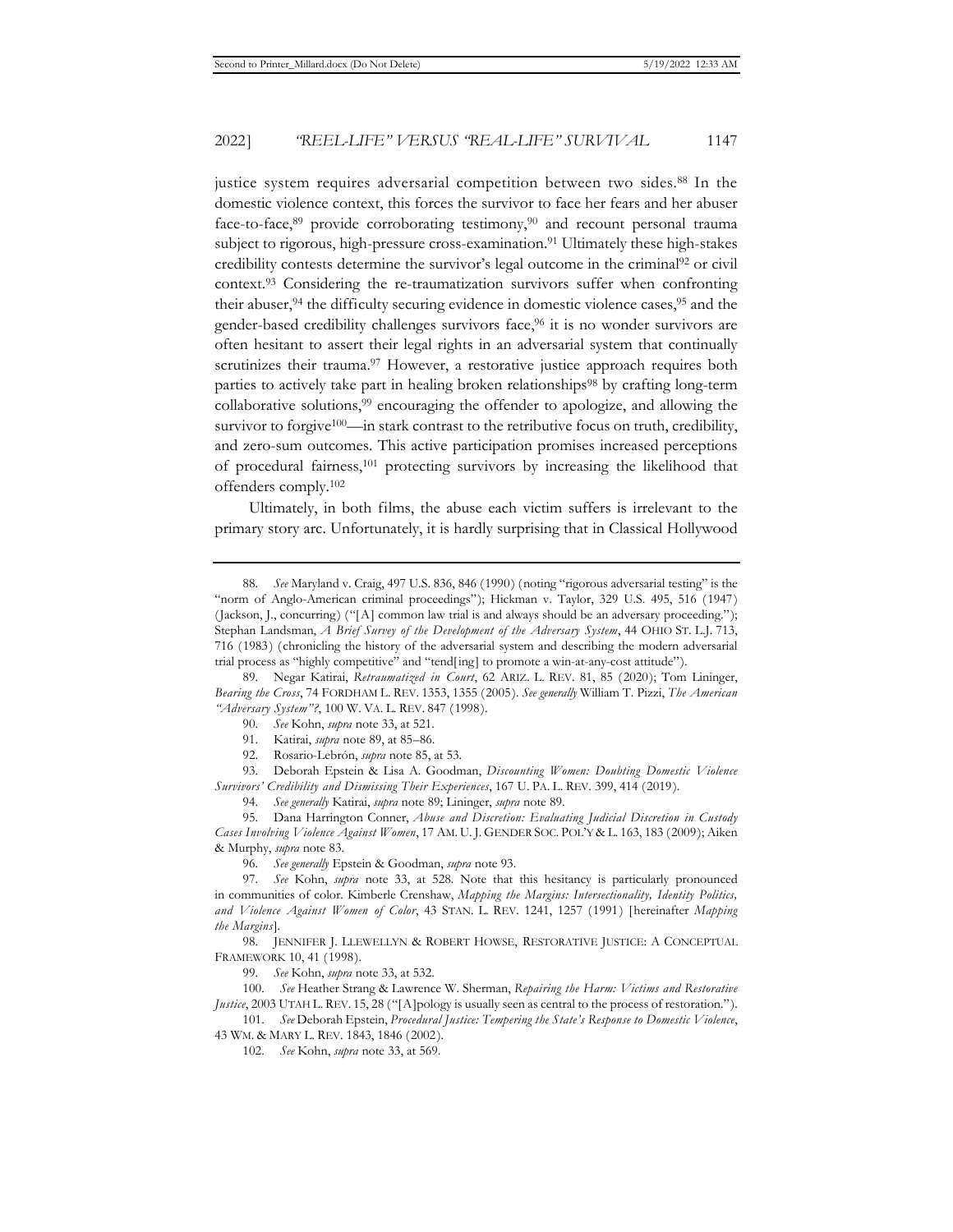dramas, domestic violence was a private issue rather than a legal issue, and thus, was not redressed in the courtroom. Until the 1970s, all stakeholders in the criminal justice system treated domestic violence "as a private family matter—one that implicate[d] issues and conflicts beyond the scope of proper judicial intervention."103 In the eyes of the law, domestic violence victims lacked any legal recourse—even in instances of beating, incest, or marital rape.104 Judges relied on decades of legal precedent that treated domestic violence as a natural circumstance of marriage, unless it resulted in near-death injury.105 Police officers simply advised the parties to "cool off"106 or informally mediated between them107—that is, if the police chose to respond at all.108 Films in this era reflected and reinforced the prevailing social, cultural, and legal understanding that domestic violence belonged in the private domestic sphere, not in a court of law.

On the one hand, Laura Manion and Mayella Ewell introduced American moviegoers to issues that, at the time, were often excluded from public discourse. However, framing sexual assault allegations as outright lies perpetuates the Classical Hollywood stereotype that associates female honesty with sexual fidelity and purity. These credibility issues derived from and contributed to the credibility discount many survivors face today. Finally, these portrayals afforded survivors no legal rights or remedies and reinforced the supposition that domestic violence should be addressed in the home and not the courtroom.

#### *C. "New Hollywood"—the "Battered Woman" Fights Back (1970–2000)*

The feminist movement of the 1970s and 1980s challenged traditional social and legal structures that labelled domestic violence a private issue to be handled at

<sup>103.</sup> Jennifer L. Thompson, Comment, *Who's Afraid of Judicial Activism? Reconceptualizing a Traditional Paradigm in the Context of Specialized Domestic Violence Court Programs*, 56 ME.L.REV. 407, 414–15 (2004); *see* Aiken & Murphy, *supra* note 83. *See generally* R. EMERSON DOBASH & RUSSELL DOBASH, VIOLENCE AGAINST WIVES: A CASE AGAINST THE PATRIARCHY 60 (1979) (explaining how American and European laws did little to protect women from abuse until the 1970s).

<sup>104.</sup> Goldfarb, *supra* note 62.

<sup>105.</sup> *See* State v. Edens, 95 N.C. 693, 696 (1886) ("[O]nly where the battery is so great and excessive as to put life and limb in peril, or where permanent injury to person is inflicted . . . that the law interposes to punish."), *abrogated by* Virmani v. Presbyterian Health Servs. Corp., 515 S.E.2d 675 (1999); State v. Oliver, 70 N.C. 60, 61–62 (1874) (per curiam) ("If no permanent injury has been inflicted, nor malice, cruelty nor dangerous violence shown by the husband, it is better to draw the curtain, shut out the public gaze, and leave the parties to forget and forgive."); State v. Rhodes, 61 N.C. (Phil.) 453, 454 (1868) (per curiam) ("The courts have been loth to take cognizance of trivial complaints arising out of the domestic relations–such as master and apprentice, teacher and pupil, parent and child, husband and wife."), *overruled by Virmani*, 515 S.E.2d 675.

<sup>106.</sup> Goodmark, *supra* note 23, at 13.

<sup>107.</sup> Deborah Epstein, *Effective Intervention in Domestic Violence Cases: Rethinking the Roles of Prosecutors, Judges, and the Court System*, 11 YALE J.L. & FEMINISM 3, 14 (1999).

<sup>108.</sup> Joan Zorza, *The Criminal Law of Misdemeanor Domestic Violence, 1970–1990*, 83 J. CRIM. L. & CRIMINOLOGY 46, 47 (1992).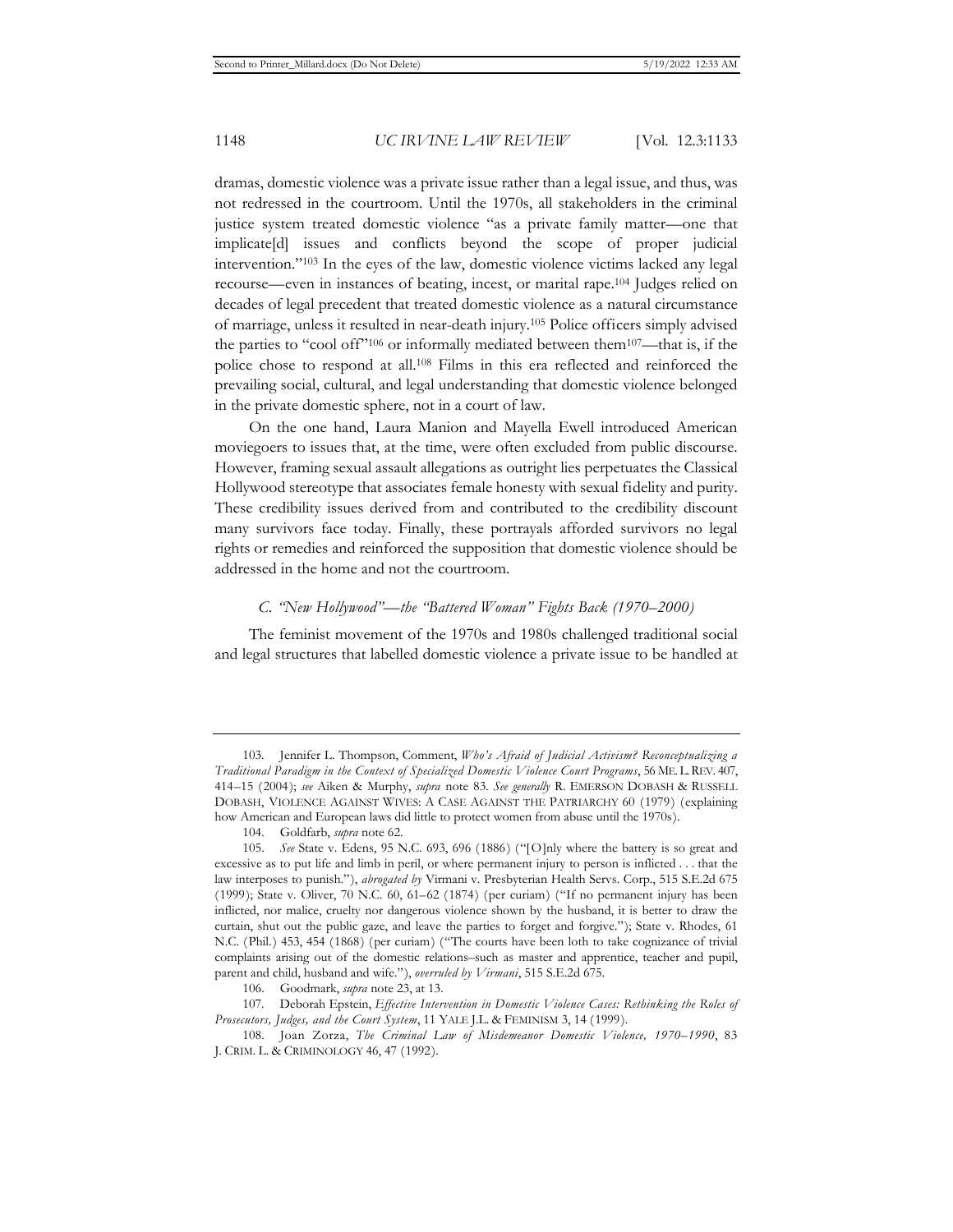home.109 In response, all fifty states and the District of Columbia enacted laws affording domestic violence sufferers explicit statutory rights and remedies.110

During this period, domestic violence advocacy was heavily influenced by Lenore Walker's three-stage "cycle of violence" theory, popularized in the 1980s and outlined in her scholarship on Battered Woman's Syndrome (BWS).111 The three distinct phases of Dr. Walker's theoretical cycle of violence include (1) tension building, characterized by a victim's "walking on eggshells" to avoid upsetting a demanding or controlling abuser; (2) the violent episode, exemplified by a dangerously violent attempt to hurt or kill the victim; and (3) the honeymoon phase, characterized by gifts, apologies, and promises to change.112 Originally, Dr. Walker's work was twofold. First, her work relied on the cycle of violence to explain common behaviors and stages within abusive relationships. Second, it posited "learned helplessness" as the defining characteristic of a battered woman to explain "why battered women do not attempt to free themselves from a battering relationship."113 Walker has since revised her theories of BWS, since they have come under fire from domestic violence advocates for diminishing survivors' agency within the cycle of coercion and control, and for saddling the victim with the duty to change her circumstances.<sup>114</sup>

With feminist perspectives and the Battered Women's Movement at the political forefront, movies and films portraying these topics soon followed.115 Unlike Gothic Romances of the 1940s, movies about domestic violence in the "New Hollywood" era resolved the central conflict (abuse) when the victim (always female) fought back and defended herself. Movies about domestic violence enjoyed big budgets and star-studded performances, like Farrah Fawcett's

<sup>109. &</sup>quot;Much has been written on the advent of the antidomestic violence movement that evolved during the 1970s and 1980s. During this period, criminal justice remedies emerged as the principal response to domestic violence as a way to correct a legacy of judicial indifference to violence in the 'private' matters of the home and the norms that sanctioned the prerogative of punishment to husbands over wives." Deborah M. Weissman, *The Community Politics of Domestic Violence*, 82 BROOK. L. REV. 1479, 1510 (2017). For an in-depth summary of the anti-domestic violence movement within the feminist social movement of the 1970s and 1980s, see Mimi E. Kim, *The Coupling and Decoupling of Safety and Crime Control: An Anti-Violence Movement Timeline*, *in* THE POLITICIZATION OF SAFETY, *supra* note 65, at 15, 16–22.

<sup>110.</sup> For an in-depth historical overview of the development of Civil Protection Order statutes, see Stoever, *supra* note 65, at 306 n.6.

<sup>111.</sup> *See generally* LENORE E. WALKER, THE BATTERED WOMAN (1979).

<sup>112.</sup> *Id.* at 55.

<sup>113.</sup> LENORE E. WALKER, *The Psychosocial Theory of Learned Helplessness*, *reprinted in* DOMESTIC VIOLENCE LAW 74, 75–76 (Nancy K.D. Lemon ed., 4th ed. 2013).

<sup>114.</sup> *See* Mary Ann Dutton with Sue Osthoff & Melissa Dichter, *Update of the "Battered Woman Syndrome" Critique*, NAT'L ONLINE RES. CTR. ON VIOLENCE AGAINST WOMEN (Aug. 2009), https:// vawnet.org/sites/default/files/materials/files/2016-09/AR\_BWSCritique.pdf [https://perma.cc/NK7V-UU2K]; *see also* Edward Gondolf & Ellen Fisher, *The Survivor Theory*, *reprinted in* DOMESTIC VIOLENCE LAW, *supra* note 113, at 80, 82 ("Feminist critics . . . have strongly objected to the implication that battered women provoke or prolong abuse . . . . ").

<sup>115.</sup> Elizabeth Jean Hornbeck, *Who's Afraid of the Big Bad Wolf?: Domestic Violence in* The Shining, 42 FEMINIST STUD. 689, 690 (2016).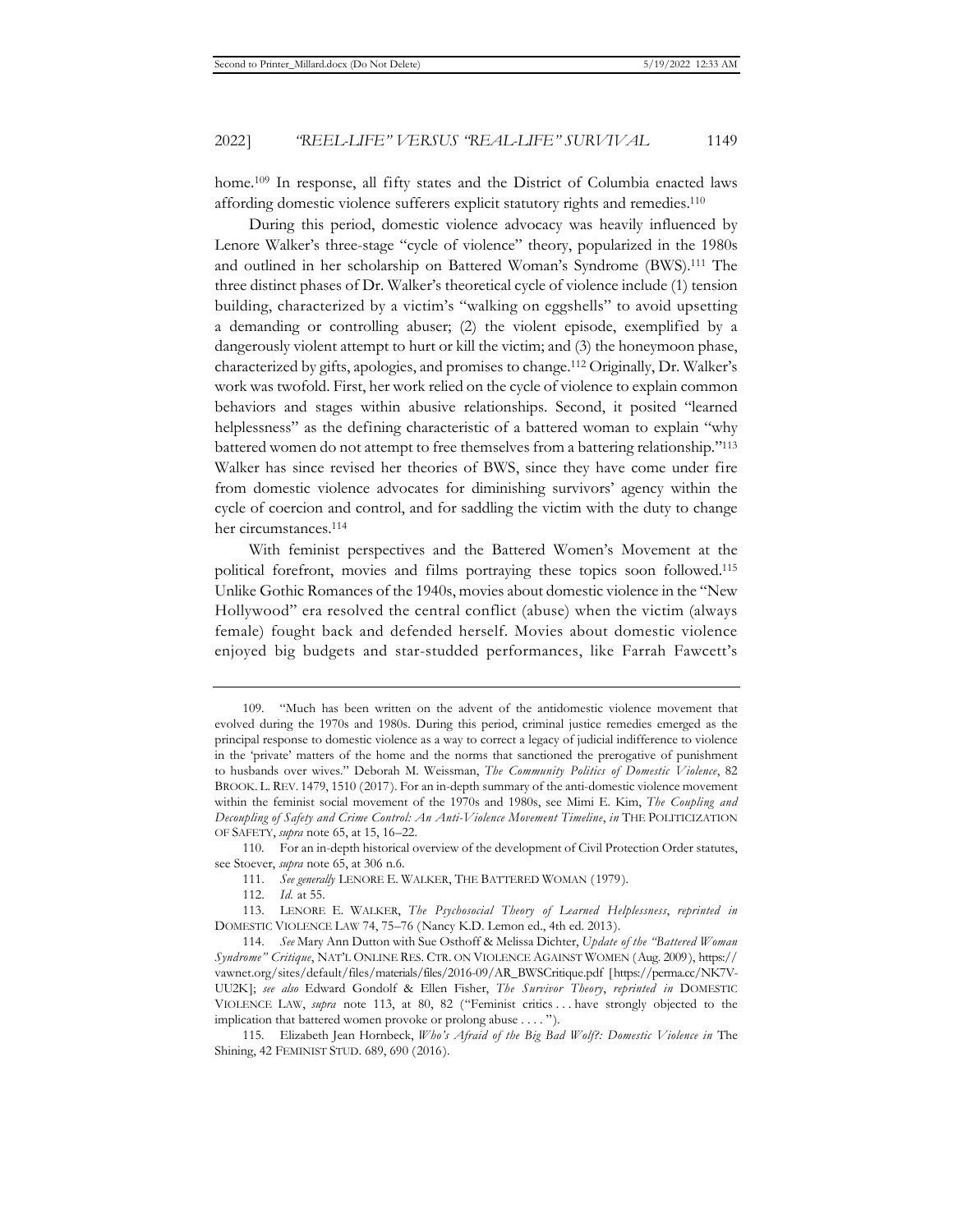appearance in the made-for-television movie *The Burning Bed* (1984) and Jennifer Lopez's action-packed performance as the character Slim in *Enough* (2002).

*Sleeping With the Enemy* (1991) exemplifies the big-budget New Hollywood film portraying domestic violence.<sup>116</sup> It was a major box-office success,<sup>117</sup> with America's sweetheart Julia Roberts as the protagonist-victim Laura Burney, who successfully escapes, outsmarts, and fights her abuser to safety. The film was heavily influenced by Dr. Walker's "cycle of violence" theory, and in the first carefully crafted twenty minutes, Martin and Laura demonstrate with chilling accuracy the emotional, sexual, and physical violence victims often experience in abusive relationships. From the outset, Laura navigates an elaborate system of rules—changing her dress, aligning hand towels, rearranging the pantry—at her obsessive-compulsive, millionaire husband Martin's command, with the nervous charm of a dog scared to perform the wrong trick (the "tension building phase"). Interestingly, this segment highlights the oft-overlooked nonviolent elements of the tension building stage, because the audience recognizes Laura's vulnerability and despair as she tries to meet Martin's constant domestic demands. Despite Laura's best efforts to placate her husband, an offhand comment from their Cape Cod neighbor ("That must be your wife that I keep seeing staring down from the window . . . . You're a lucky man.") drives Martin into a jealous rage (the "violent" episode"). Martin violently knocks Laura to the floor, driving his foot full-force into her stomach for good measure. Moments later, he sweetly embraces her, calls her his "princess," and offers her flowers in apology (the "honeymoon phase").

The scene concludes with physical intimacy between the two. However, the viewer must grapple with cognitive dissonance brought on by two irreconcilable perspectives. From Martin's perspective, his physical intimacy atones for his violent outburst. From Laura's perspective—her face expressionless, bruises already forming on her limp body—the experience is clearly a routine, nonconsensual occurrence. The result for the audience is an overwhelming feeling of horror and disgust, as the viewer realizes a sexual assault is taking place. Even more shocking, Laura's blank acquiescence suggests to the audience an even more horrifying truth: this is just one of countless assaults and abuses at Martin's hands. The film's outset resolves the cinematic cycle of violence.

However, this is where the cinematic commitment to realism ends. Laura surprises the audience—and her abusive husband—with a daring (and unbelievable) escape plan. During a violent storm, Laura surreptitiously leaps overboard and

<sup>116.</sup> SLEEPING WITH THE ENEMY (20th Century Studios 1991).

<sup>117.</sup> *See Sleeping with the Enemy (1991)*, NUMBERS, https://www.the-numbers.com/movie/ Sleeping-with-the-Enemy#tab=summary [https://perma.cc/9JG7-FBAA] (last visited Apr. 2, 2022) (reporting that *Sleeping with the Enemy* grossed over \$100 million in domestic box office sales); *see also Sleeping with the Enemy*, BOX OFFICE MOJO BY IMDBPRO, https://www.boxofficemojo.com/release/ rl3429991937/weekend/ [https://perma.cc/Q5KB-L8HT] (last visited Apr. 2, 2022) (reporting that *Sleeping with the Enemy* grossed over \$13.5 million on its opening weekend, compared to its total production budget of \$19 million).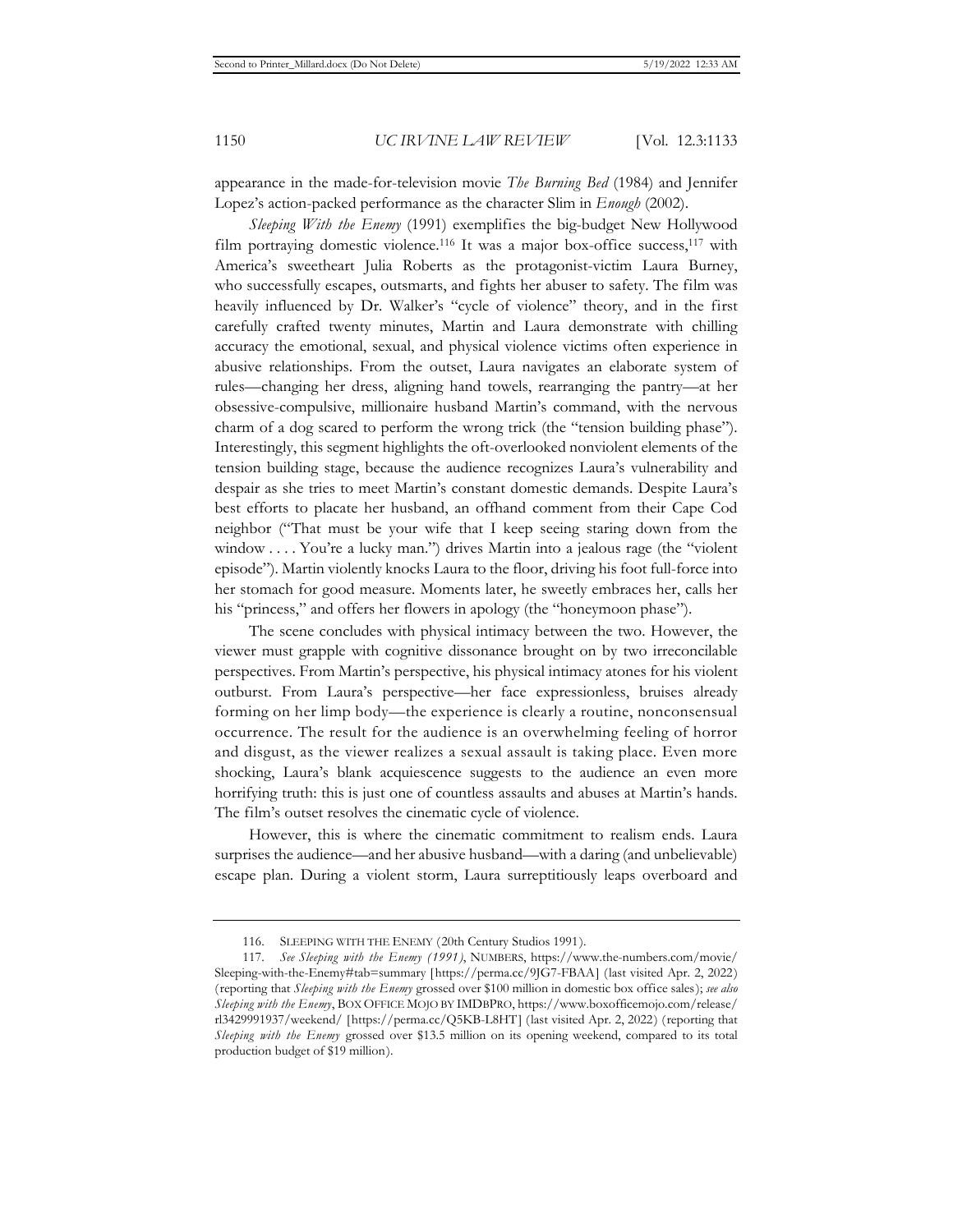fakes her own death at sea. Viewers learn that Laura spent the last several months packing, hoarding cash, and teaching herself to swim. As Laura grabs her bags to race out the door, she abandons her wedding ring in the toilet, literally and symbolically abandoning Martin's dominance over her. She hops on a Greyhound bus to small-town Iowa under the alias "Sarah Waters." Finally, after moving across the country, "Sarah" rents a charming Victorian house, strikes up a romantic relationship with her affable neighbor, and reunites with her ailing mother—seemingly with ease, in a few quick and upbeat scenes.

Her charmed double-life does not last long. A fortuitous phone call and the resurgence of Laura's wedding ring lead Martin on a cross-country chase to reclaim her. Tension builds as the audience sees Martin circle in on his unsuspecting prey. The denouement involves a cat-and-mouse chase through Laura's new home, as Martin rearranges Laura's towels and her spice cabinet to foreshadow his domineering presence. The conflict resolves after Laura strikes her husband in the groin, calls the police, and delivers the fatal gunshots. Dramatic Berlioz transitions to an upbeat, major-key background score, as the camera pulls away from Laura tenderly embracing her new next-door-neighbor paramour.

This second half of *Sleeping with the Enemy* exemplifies the unrealistic suspension of disbelief characteristic of New Hollywood domestic violence films. In attempts to craft an edge-of-your-seat box office success, filmmakers sacrificed realism for Hollywood sensationalism.118 The result—numerous nonsensical jump scares, plot twists, and a "homicidal beast" of a husband.119 What the film gains in thrills, it loses any realistic portrayal of a domestic violence survivor breaking free from the power and control of her abuser.

For example, Laura quite effortlessly secures comfortable, affordable housing, acquires a new job, and begins a new, seemingly healthy relationship just weeks after she fled a years-long marriage marked by high-level abuse. Though every survivor recovers differently, "two of the most significant problems with the domestic violence survivor client population are mental health issues, often caused or exacerbated by the trauma and more recent trauma-related triggers, and substance abuse, which may also be cause [sic] or heightened by a traumatic situation."120 Laura exhibits no sign of trauma and no difficulty striking up meaningful, stable

<sup>118.</sup> DIANE L. SHOOS, Sleeping with the Enemy*, Victim Empowerment, and the Thrill of Horror*, *in* DOMESTIC VIOLENCE IN HOLLYWOOD FILM: GASLIGHTING, *supra* note 71, at 63, 68 [hereinafter *Sleeping with the Enemy*] ("[E]roticizing and sensationalizing violence is one of the ways that the media attempts to depict survivors' stories of violence in order to attract more viewers.").

<sup>119.</sup> Janet Maslin, *Review/Film; Sure, She's Pretty. Pretty Scared, Too.*, N.Y. TIMES, Feb. 8, 1991, at C10, https://www.nytimes.com/1991/02/08/movies/review-film-sure-she-s-pretty-pretty-scaredtoo.html [https://perma.cc/7D7T-U6CM].

<sup>120.</sup> Sarah Katz & Deeya Haldar, *The Pedagogy of Trauma-Informed Lawyering*, 22 CLINICAL L. REV. 359, 381 (2016).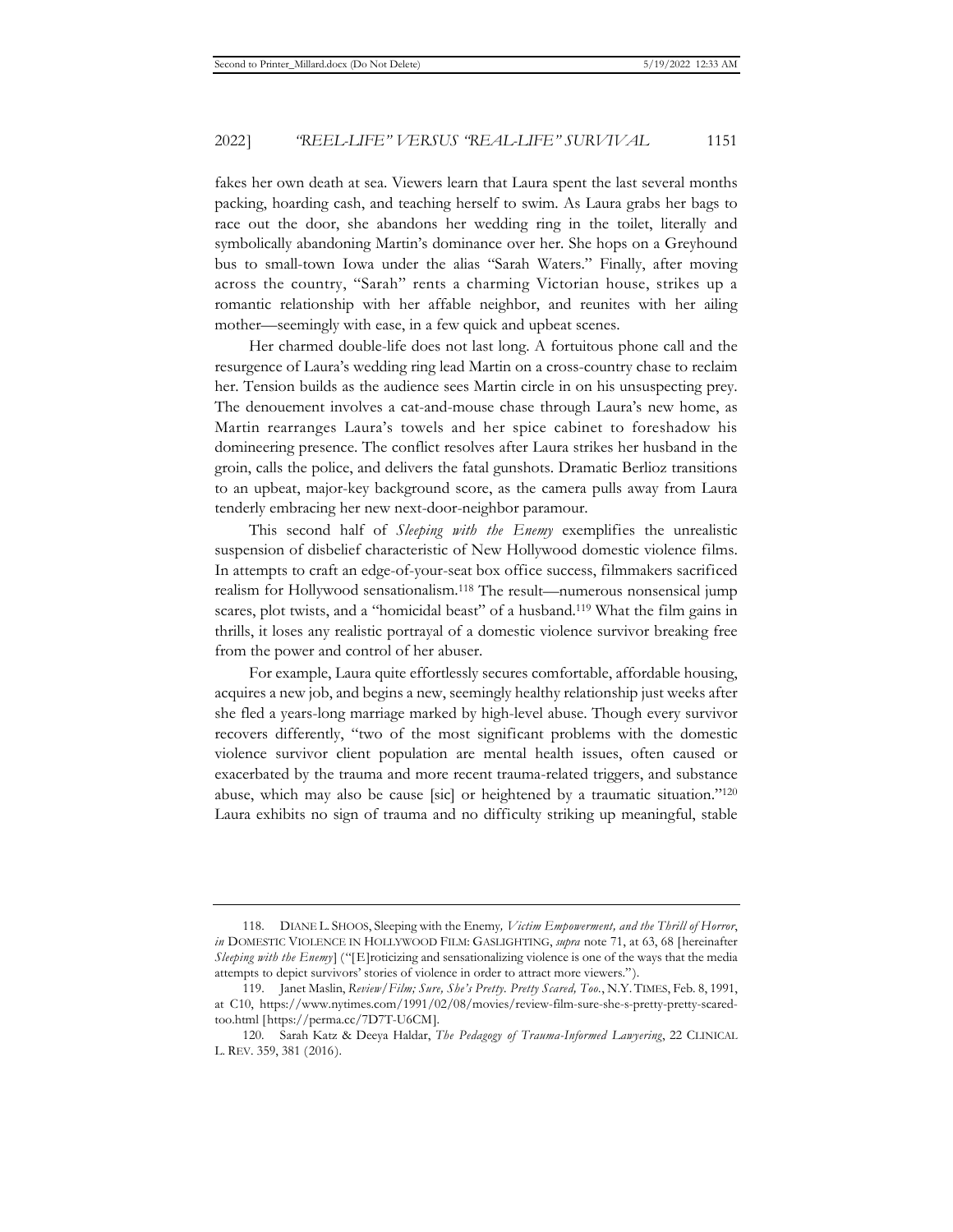relationships. Thus, in an attempt to adhere to a mainstream "happy ending,"121 the film fails to depict any of the painful aftereffects of domestic violence.

Part of this unrealistic portrayal is explained by Laura's privileged position in society, which is statistically unusual for domestic violence victims generally.122 For example, Laura—a beautiful, wealthy, white woman—breaks free from the cycle of violence seemingly with ease, packing up and starting a fulfilling life in small-town U.S.A. Although domestic violence does not discriminate based on race, class, gender, or sexual orientation, it is worth noting that Laura exemplifies the statistical outlier. Domestic violence disproportionately impacts younger women, particularly younger Black women.123 Domestic violence also disproportionately affects families facing economic hardship.124 Laura's wealth, race, and privilege may explain her ability to overcome the countless obstacles to leaving that domestic violence victims face.125

In this way, Laura and her New Hollywood counterparts represent both a "real-life" fact *and* a "reel-life" fiction.<sup>126</sup> In fact, the intersectional realities of domestic violence have long been excluded from the broader conversation about domestic violence.127 This exclusion in part explains the popularly held "reel-life" misunderstanding that domestic violence is classless and raceless, and that it affects all victims in the same way.128 This domestic violence fiction, with the help of films like *Sleeping with the Enemy* and *Enough*, reinforces the false social stereotype that domestic violence stems from stupidity, masochism, or codependence.129 Viewers draw the conclusion that if leaving was so easy for Laura, it should be just as easy

123. For example, a Bureau of Justice study reported that Black women are significantly more likely to be raped than White women. Women in the sixteen to twenty-four age group are two to three times more likely to be raped or be victims of attempted rape than women in any other age group. *Id.*

125. For just fifty of such examples, see Sarah M. Buel, *Fifty Obstacles to Leaving,* a.k.a.*, Why Abuse Victims Stay*, COLO. LAW., Oct. 1999, at 19 [hereinafter *Fifty Obstacles to Leaving*].

127. *Mapping the Margins*, *supra* note 97, at 1243–44.

<sup>121.</sup> *See generally* James MacDowell, *Introduction: The 'Happy Ending': The Making of a Reputation*, *in* HAPPY ENDINGS IN HOLLYWOOD CINEMA: CLICHÉ, CONVENTION AND THE FINAL COUPLE 1 (Edinburgh Univ. Press 2014) (2013).

<sup>122.</sup> Deborah M. Weissman, *Law, Social Movements, and the Political Economy of Domestic Violence*, 20 DUKE J. GENDER L. & POL'Y 221 (2013) [hereinafter *Law, Social Movements*]. *See Mapping the Margins*, *supra* note 97, at 1274 n.109 (citing Ronald J. Ostrow, *Typical Rape Victim Called Poor, Young*, L.A. TIMES, Mar. 25, 1985, at 8, https://www.latimes.com/archives/la-xpm-1985-03-25-mn-21342-story.html [https://perma.cc/7KRQ-G23Z]).

<sup>124.</sup> *Law, Social Movements*, *supra* note 122, at 235.

<sup>126.</sup> It is worth noting that Jennifer Lopez's prominent role of the protagonist, Slim, in the film ENOUGH (Winkler Films 2002) defies this analysis, if only superficially. Although Jennifer Lopez is a prominent Puerto Rican-American actress, the film treats Slim's Latinx identity with "ambivalence." DIANE L. SHOOS, Enough*, the Action Heroine, and the Limits of Violence*, *in* DOMESTIC VIOLENCE IN HOLLYWOOD FILM: GASLIGHTING, *supra* note 71, at 131, 143 [hereinafter Enough*, the Action Heroine*].

<sup>128.</sup> *Id.* at 1257–58 ("That battering occurs in families of all races and all classes seems to be an ever-present theme of anti-abuse campaigns . . . . A few commentators have even transformed the message that battering is not *exclusively* a problem of the poor or minority communities into a claim that it *equally* affects all races and classes." (footnotes omitted)).

<sup>129.</sup> *Fifty Obstacles to Leaving*, *supra* note 125, at 19.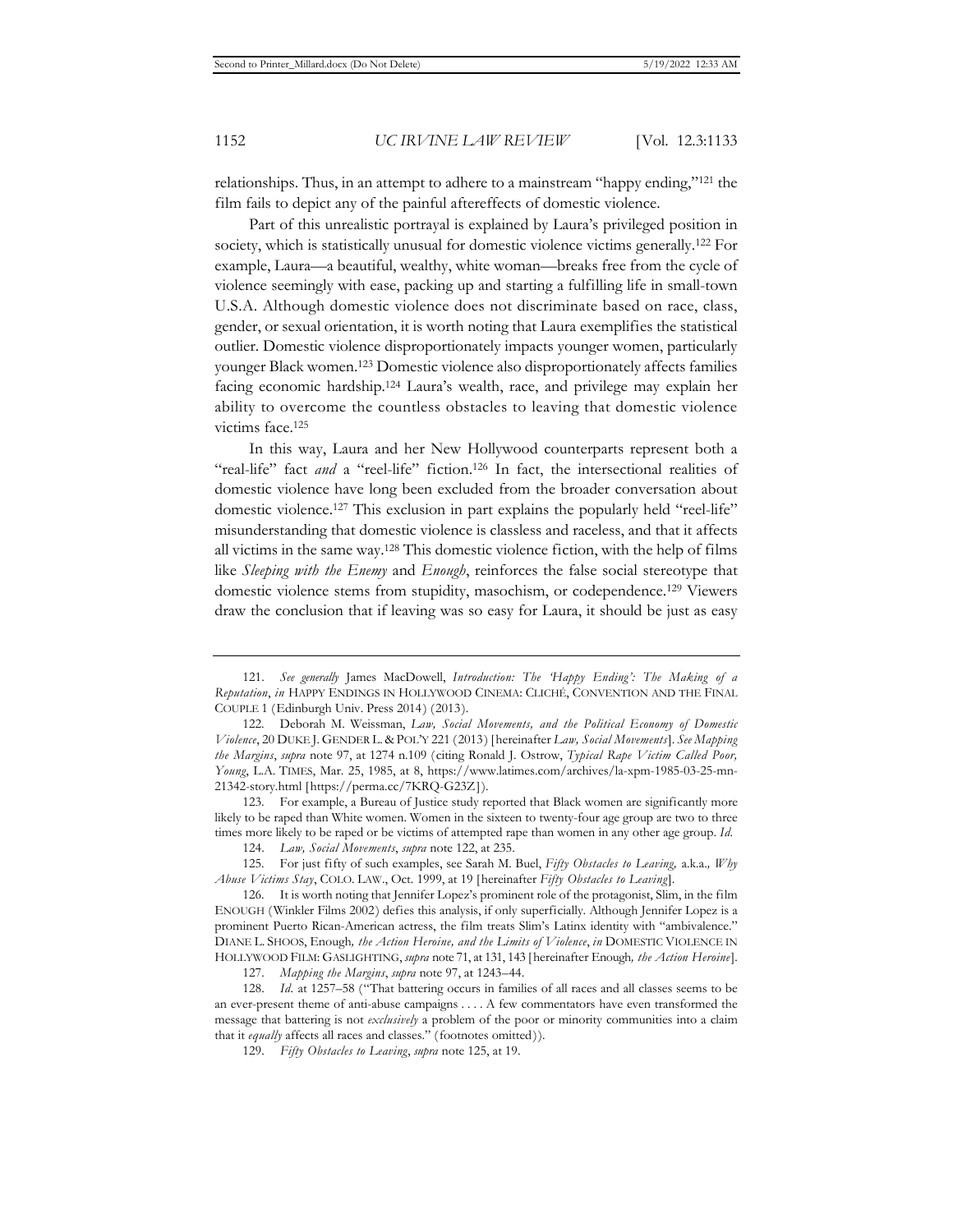for all victims of domestic violence. Thus, New Hollywood films frame domestic violence as the *victim's* problem—focusing exclusively on the victim's individual fight for survival, rather than the abuser's or society's preventative role.130 This leads the general public—and, thus, lawyers and judges—to focus "obsessively on the question 'Why didn't she leave?"'131

This highlights a distinction between domestic violence law as written and domestic violence law as applied. When and whether a domestic violence survivor leaves her abuser is legally irrelevant under criminal and civil statutes alike.132 But practically speaking, this question, while legally irrelevant, often drastically affects survivors' legal outcomes.<sup>133</sup> The obstacles to leaving (often framed as "the reasons victims stay"134) factor into legal determinations made by judges and judicial officers.135 Civil protection orders are often denied because judges "assum[e] a woman survivor's story is less plausible when it fails to meet her judicial audience's expectations about how the world works."136 Because New Hollywood films suggest that leaving can be as straightforward as moving across the country or taking a crash course in martial arts, it is no wonder that judges and lawyers—reinforced by their own privileged position in society—expect domestic violence survivors to

133. Epstein & Goodman, *supra* note 93, at 414 (In their professional experiences, judges are unlikely to "make such . . . statements on the record, but many continue to perceive a woman's decision to stay as externally inconsistent. Judges tend to express their belief in the connection between women staying and story plausibility in less formal contexts, such as judicial training sessions and casual conversations outside of the courtroom. And this failure of understanding affects case outcomes" (footnotes omitted)).

134. *Fifty Obstacles to Leaving*, *supra* note 125, at 19.

135. *Id.*

<sup>130.</sup> *See generally* NANCY BERNS, *'*FRAMING THE VICTIM: DOMESTIC VIOLENCE, MEDIA, AND SOCIAL PROBLEMS 55 (Routledge 2017) (2004).

<sup>131.</sup> Epstein & Goodman, *supra* note 93.

<sup>132.</sup> *See, e.g.*, CAL. FAM. CODE § 6300(a) (West 2021) (civil statute permitting a CPO on the basis of "reasonable proof of a past act or acts of abuse. The court may issue an order under this part based solely on the affidavit or testimony of the person requesting the restraining order"). No temporal element is required. *See, e.g.*, CAL. FAM. CODE § 6301(c) (West 2021) ("The length of time since the most recent act of abuse is not, by itself, determinative."). In fact, a victim can—and often *does*—seek a CPO while still living with their abuser, garnering a move-out order to aid in the process. *See, e.g.*, Nicole G. v. Braithwaite, 49 Cal. App. 5th 990 (2020) (affirming the issuance of CPO granting girlfriend temporary exclusive use and possession of shared residence).

<sup>136.</sup> *Id.*; *see, e.g.*, Catchpole v. Brannon, 36 Cal. App. 4th 237, 254 (1995) (During a rape and sexual harassment trial against a woman's supervisor, the judge questioned the plaintiff as to why she stayed as the night went on and business was never discussed, asking: "But couldn't you have easily said, 'No, not tonight. I'm tired. I have got to go to school tomorrow. I'll talk about it later.' Why not? Why didn't you say that?"), *disapproved on irrelevant grounds by* People v. Freeman, 222 P.3d 177 (Cal. 2010); Jane C. Murphy, *Lawyering for Social Change: The Power of the Narrative in Domestic Violence Law Reform*, 21 HOFSTRA L. REV. 1243, 1275 (1993) (During Maryland's Special Committee on Gender Bias in the Courts, one superior court judge denied a civil protective order, stating, "I don't believe anything that you're saying . . . . The reason I don't believe it is because I don't believe that anything like this could happen to me. If I was you and someone had threatened me with a gun, there is no way that I would continue to stay with them. There is no way that I could take that kind of abuse from them. Therefore, since I would not let that happen to me, I can't believe that it happened to you.").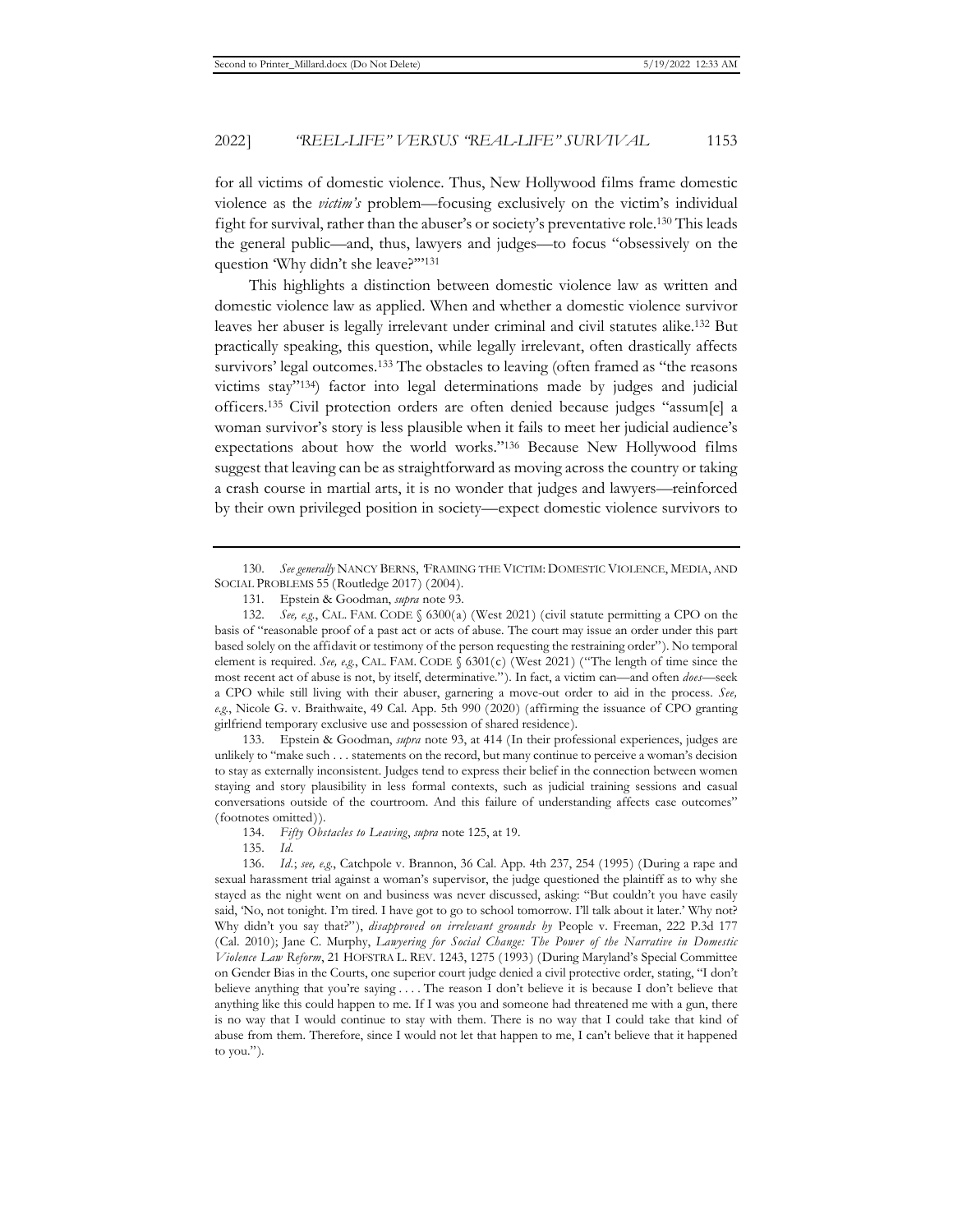do the same.137 Ultimately, these representations "throw[] the burden of responsibility for the woman's safety back on her shoulders."138

During the 1960s, the burgeoning feminist movement put a spotlight on so-called "women's issues" like domestic violence, and popular films about the topic soon followed.139 Unlike previous portrayals of domestic violence, New Hollywood films focused almost exclusively on physical violence, portraying survivors as action heroes that fend off their abuser. However, films from the period continued to exclude intersectional voices, reinforcing the assumption that safety and security is as easy as having the legal tools available for when a survivor decides to leave.

#### *D. New Themes and Similar Challenges in the "Indiewood" Era (2000s–Present)*

From the 2000s to the present, filmmaking trends have profoundly impacted modern filmic portrayals of domestic violence. First, digital technology and streaming services expanded the market—and thus, the impact—of television and independent film vis-à-vis big-budget feature film.140 Second, filmmakers no longer require institutional Hollywood resources to produce a film, and this "democratization" of filmmaking has expanded the perspectives and stories reaching audiences.141 Finally, the rise of the independent film generated a focus on realism rather than fantasy as a result.142 Each of these dynamics has impacted the domestic violence stories portrayed in film and television.

Revisionist perspectives dominate Indiewood storytelling, as independent voices revisit classic Hollywood stereotypes from fresh perspectives. Audiences are surprised to watch survivors take up vigilante justice, or traditional antagonists

141. *See* Emily Hales, *Hollywood is Falling, and Independent Film Hopes to Take Its Place*, DAILY UNIVERSE (May 3, 2015), https://universe.byu.edu/narratives/hollywood-independent-film/ [https://perma.cc/8JB2-ZJZD].

<sup>137.</sup> Stephen Holden, *O.K., Buster, Now It's Your Turn*, N.Y. TIMES, May 24, 2002, at E18 https://www.nytimes.com/2002/05/24/movies/film-review-ok-buster-now-it-s-your-turn.html [https://perma.cc/NVU8-DGWX] (reviewing ENOUGH (Winkler Films 2002)).

<sup>138.</sup> Enough*, the Action Heroine*, *supra* note 126, at 131.

<sup>139.</sup> *See Law, Social Movements*, *supra* note 122.

<sup>140.</sup> *See* YANNIS TZIOUMAKIS, AMERICAN INDEPENDENT CINEMA 257, 259 (2d ed. 2017); Anthony D'Alessandro, *Does the Success of Streaming Signal the Death of Indie Cinema?*—*Sundance*, DEADLINE (Jan. 24, 2019, 2:37 PM), https://deadline.com/2019/01/netflix-versus-independentcinema-roma-oscars-sundance-film-festival-1202541064/ [https://perma.cc/QY84-WA82] ("In sum, streaming hasn't killed the indie cinema star, it's only expanded the independent cinema marketplace. There are those in indie circles who praise Netflix: They are making and releasing movies that otherwise would not have gotten made by a mainstream distributor.").

<sup>142.</sup> Sherry B. Ortner, *Against Hollywood: American Independent Film as a Critical Cultural Movement*, 2 HAU: J. ETHNOGRAPHIC THEORY, no. 2, 2012, at 1, 11–12 ("Independent films seek to tell the truth about contemporary society. Where Hollywood films seek to provide escape and fantasy, independent films seek to tell realist or hyper(bolic)-realist stories about the world as it really is, in all its ugliness and cruelty, or all its weirdness and strangeness, and if this makes audiences uncomfortable, so be it.").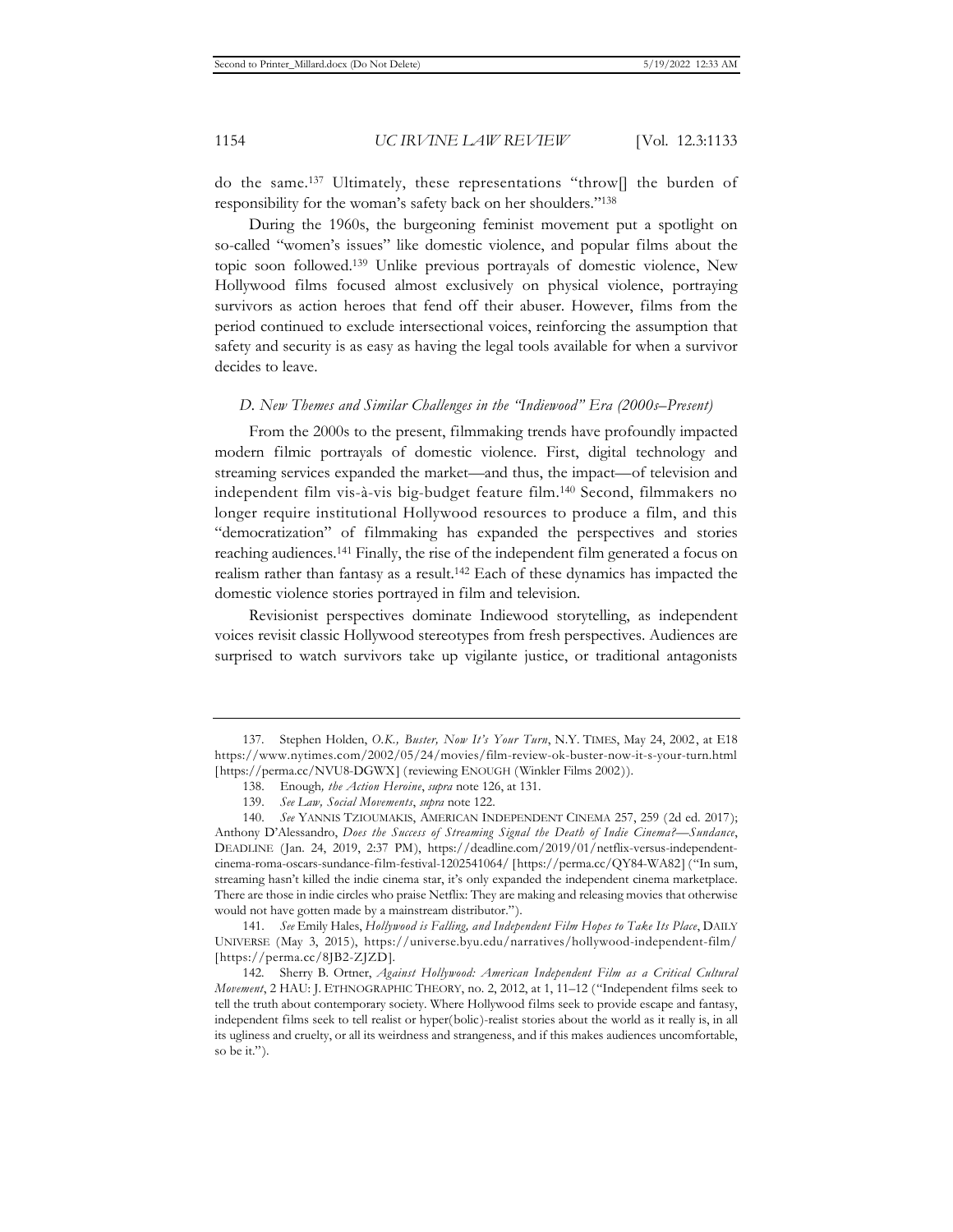transform into sympathetic characters.143 Admittedly, institutional Hollywood's big-budget smash hits continue to highlight stories about wealthy, white survivors along traditional gender norms; these well-funded stories dwarf historically marginalized narratives, produced independently on a shoestring budget.144 However, for the first time, viewers have been introduced to films that highlight the race- and class-based challenges facing domestic violence survivors.

*Precious* (2009) exemplifies the Indiewood filmmaker's commitment to portraying a marginalized narrative with harsh, unflinching honesty. *Precious*, based on the novel *Push* by Sapphire, does not pull any punches, compounding domestic violence with incest, poverty, and race. Unlike New Hollywood domestic violence representations, which pit a survivor against her abuser, Indiewood films pit a survivor against a system. Throughout the film, Claireece "Precious" Jones does not fight back against the parents that sexually, physically, and emotionally abuse her—rather, she determinedly "battles" systemic racism, poverty, illiteracy, and the public school system that abandons her.

In *Precious*, the audience witnesses its titular protagonist, a sixteen-year-old Black woman from Harlem, overcome an unceasing barrage of obstacles, from two incestuous rape-induced pregnancies to an HIV diagnosis. The film broke important ground for the portrayal of domestic violence in film because—exactly twenty years after Kimberlé Crenshaw first coined the term "intersectionality" in domestic violence literature—*Precious* afforded audiences the first unflinching portrait of the intersectional systems of oppression operating in abusive relationships.145 Admittedly, the film has been criticized as "offensive or injurious" because it purportedly "reproduces racial stereotypes of black pathology."146 On the one hand, "[v]iewers of *Precious* must take seriously the anxiety and distrust of African American critics and scholars, who argue that these depictions will only reinforce deeply embedded racist ideas about black family life, especially among

<sup>143.</sup> Examples include, I, TONYA (LuckyChap Entertainment 2017) (depicting a feminist revisionist biopic of once-infamous ice skater Tonya Harding), A VIGILANTE (MoviePass Films 2018) (starring Olivia Wilde as a domestic abuse survivor who avenges other survivors through vigilante justice), and the Netflix television show *You* (Alloy Entertainment 2018) (depicting the domestic violence abuser—rather than the survivor—as the television series' protagonist).

<sup>144.</sup> *See* Will Ashton, *Why* Big Little Lies *Costs Just as Much as* Game of Thrones *per Episode*, CINEMA BLEND (Sept. 2, 2019, 5:31 AM), https://www.cinemablend.com/television/2478941/whybig-little-lies-costs-just-as-much-as-game-of-thrones-per-episode [https://perma.cc/7ZZD-7LQE] (reporting that production for HBO's hit series *Big Little Lies* cost roughly \$14.5 million per episode); *Precious*, BOXOFFICEMOJO BY IMDBPRO, https://www.boxofficemojo.com/release/rl2875950593/ [https://perma.cc/R29C-PN7B] (last visited Apr. 2, 2022) (reporting that production for the independent film *Precious* cost roughly \$10 million).

<sup>145.</sup> *See* Kimberle Crenshaw, *Demarginalizing the Intersection of Race and Sex: A Black Feminist Critique of Antidiscrimination Doctrine, Feminist Theory and Antiracist Politics*, 1989 U.CHI.LEGAL F. 139.

<sup>146.</sup> Mia Mask, *The Precarious Politics of* Precious*: A Close Reading of Cinematic Text*, BLACK CAMERA: AN INT'L FILM J., Winter 2012, at 96, 97.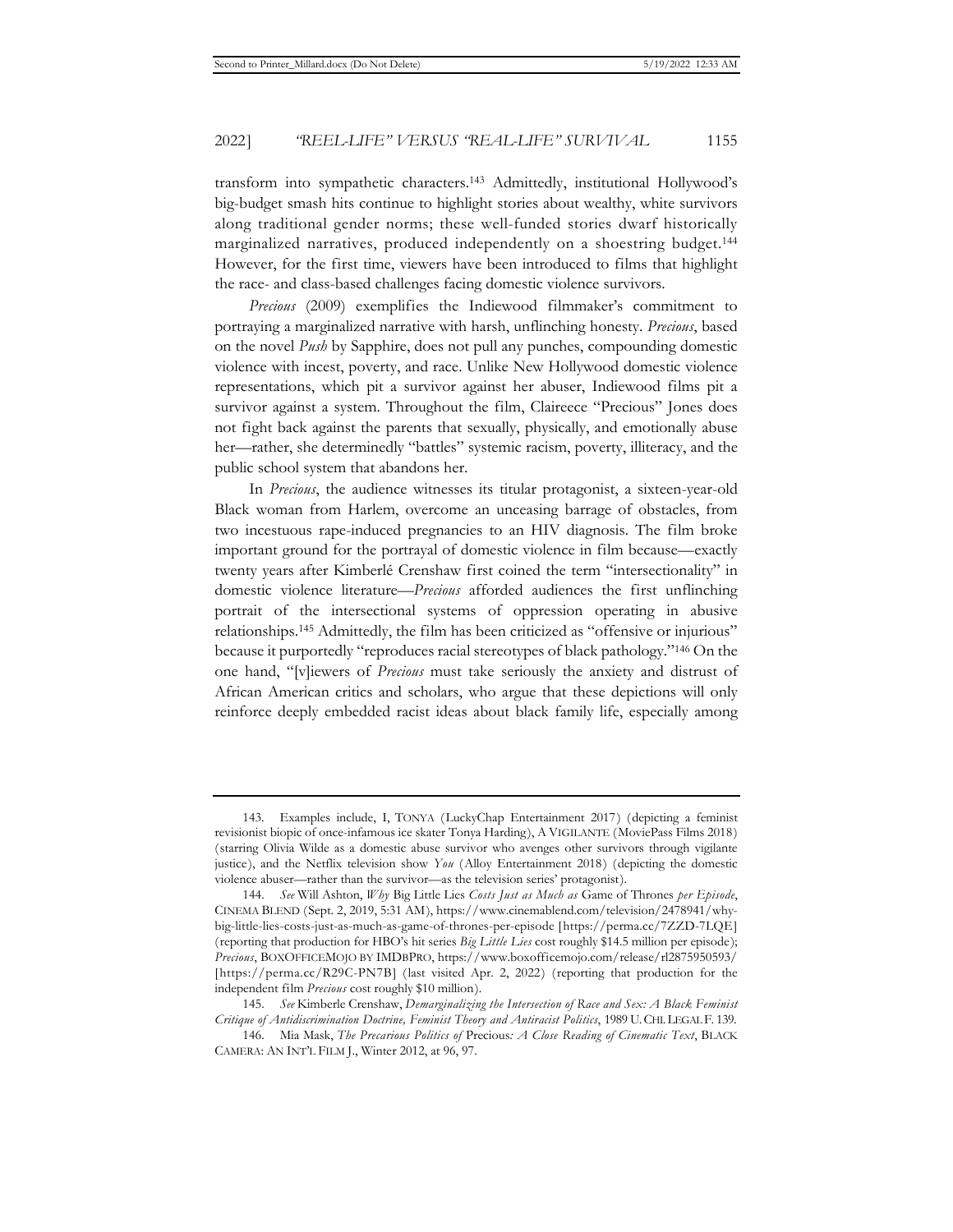white viewers."<sup>147</sup> On the other hand, ignoring intersectional domestic violence altogether may bear equally grave consequences.148

To the extent that the film explores the convergence of abuse, poverty, and race, it introduces audiences to "real-life" domestic violence as rooted in systemic political, racial, and economic issues of subordination and coercive control.<sup>149</sup> Audiences see that Precious, unlike Laura and her New Hollywood counterparts, lacks resources critical to a domestic violence survivor's long-term outcomes, namely, community support networks,<sup>150</sup> education and literacy,<sup>151</sup> or economic opportunities.152 Thus, audiences witness intersectional domestic violence that operates differently from the abuse experienced by similarly-situated white, middle- and upper-class victims.153 Unfortunately, marginalized voices are

148. *See Mapping the Margins*, *supra* note 97, at 1256–57 (In *The Color Purple*, Crenshaw reflects on problematic stereotypes and explains that "it is true that representations of Black violence—whether statistical or fictional—are often written into a larger script that consistently portrays Black and other minority communities as pathologically violent. The problem, however, is not so much the portrayal of violence itself as it is the absence of other narratives and images portraying a fuller range of Black experience. Suppression of some of these issues in the name of antiracism imposes real costs. Where information about violence in minority communities is not available, domestic violence is unlikely to be addressed as a serious issue").

149. *Id.* at 1245–46 (explaining that "the physical assault that leads women to [domestic violence] shelters is merely the most immediate manifestation of the subordination they experience" at the intersection of subordinating "systems of race, gender, and class domination"); *see also* Angela P. Harris, *Race and Essentialism in Feminist Legal Theory*, 42 STAN. L. REV. 581, 588, 595 (1990) (promoting "'nuance theory'" rather than monolithic "essentialism" (the attribution of a fixed, universal feminine essence to women) in feminist movements, which "seems to black women to be peculiar to women who are white, straight, and socioeconomically privileged").

150. *See* RENATE KLEIN, RESPONDING TO INTIMATE VIOLENCE AGAINST WOMEN: THE ROLE OF INFORMAL NETWORKS 12–13 (2012) ("Because informal third parties often are closer (physically, emotionally, or culturally) to victim and perpetrator than formal services, their actions are a significant aspect of intervention and prevention."); Jessica R. Goodkind, Tameka L. Gillum, Deborah I. Bybee & Cris M. Sullivan, *The Impact of Family and Friends' Reactions on the Well-Being of Women with Abusive Partners*, 9 VIOLENCE AGAINST WOMEN 347, 368 (2003) (reporting in a longitudinal study of 137 women that friends and family "offering women a place to stay and refraining from negative reactions" had the most significant impacts on survivors' well-being).

151. *Fifty Obstacles to Leaving*, *supra* note 125, at 22 ("Illiterate victims may be forced to rely on the literate batterer for everyday survival. A victim often finds that the batterer has forged her signature or forced her to sign for an array of consumer debts. Without the ability to read job applications, notices regarding rights, and other important correspondence, illiterate victims are more likely to remain unaware of resources.").

152. *See Law, Social Movements*, *supra* note 122, at 223–24 (contending that structural economic forces contribute to domestic violence); Deborah M. Weissman, *The Personal is Political—and Economic: Rethinking Domestic Violence*, 2007 BYU L. REV. 387, 389 (contending that global economic conditions contribute to violence against women); *see, e.g.*, Hara Estroff Marano, *Why They Stay: A Saga of Spouse Abuse*, PSYCH. TODAY, May 1, 1996, at 56, 59 (reporting the number one reason cited for returning to the abuser being lack of financial resources, and citing a comprehensive Texas study in which seventy-five percent of victims calling hotlines, emergency rooms, and shelters left their abusers at least five times previously).

153. *Mapping the Margins*, *supra* note 97, at 1246.

<sup>147.</sup> Michelle Jarman, *Cultural Consumption and Rejection of Precious Jones: Pushing Disability into the Discussion of Sapphire's "*Push*" and Lee Daniels's "*Precious,*"* FEMINIST FORMATIONS, Summer 2012, at 163, 167.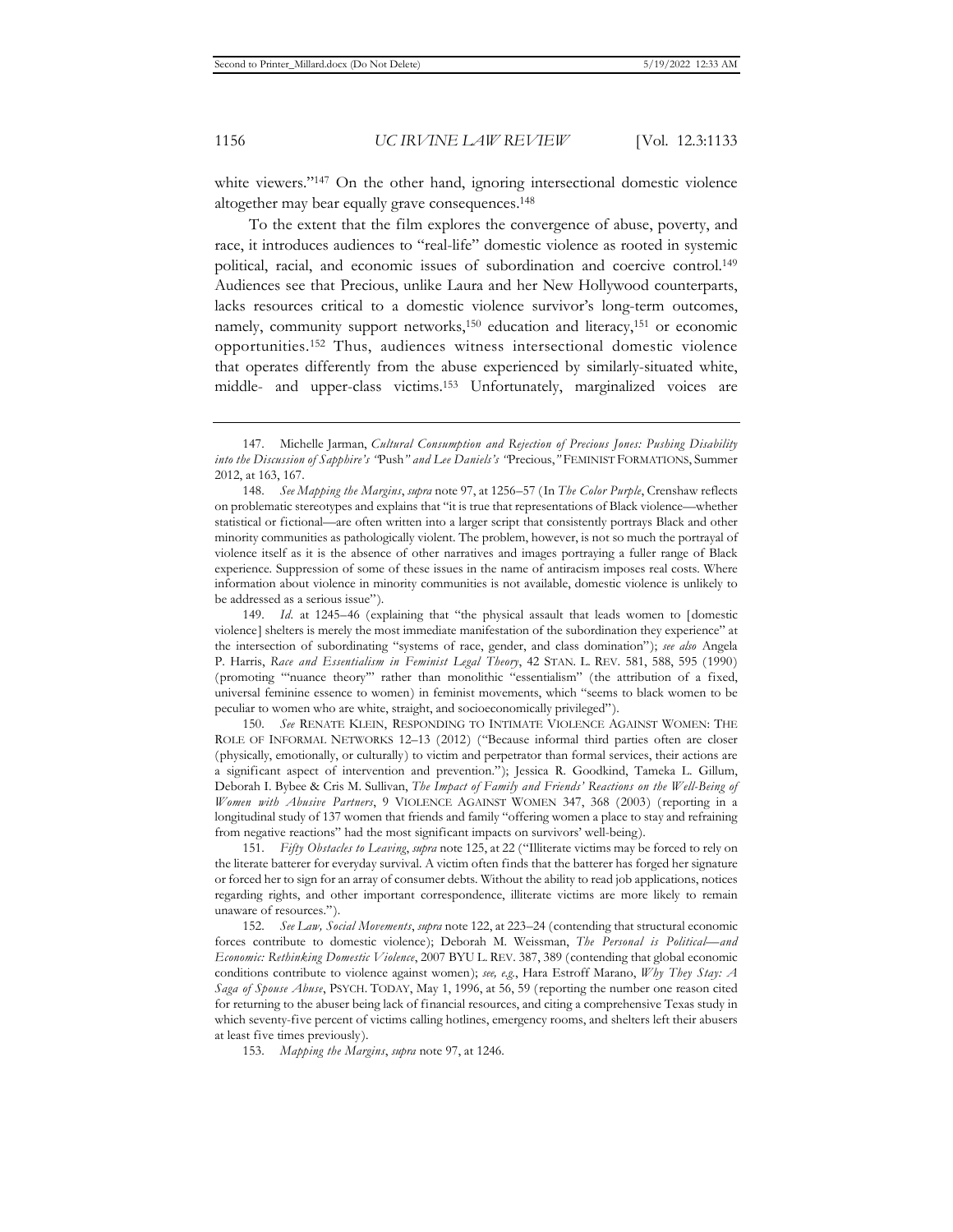continually excluded from institutional Hollywood writers' rooms, so *Precious* is the first and *only* notable film portraying a poor, Black domestic violence survivor.

Intersectional stories like *Precious* depict the primacy of the restorative approach to marginalized domestic violence survivors, particularly in its portrayal of social work and alternative education. Throughout the film, the oppressive "long-standing abuse [Precious] has endured" intertwines with illiteracy and "the appalling indifference . . . demonstrated by teachers and other adults throughout her life."154 Precious's path toward freedom from violence begins with admission into an alternative school, rather than with arrest or prosecution. Her teacher Ms. Rain characterizes education holistically, as "understanding the forces of oppression operating in one's life."155 Ms. Rain ultimately offers Precious much more than education—she welcomes Precious into her home, frantically calls local shelters, and secures Precious a halfway house where she can raise her children while securing her GED. Thus, Ms. Rain embodies the impact of extralegal support networks and institutional resources on a survivor's path to safety and security.

In stark contrast, *Push* (the novel *Precious* is based on) describes Precious's interactions with the police. After giving birth to her first child, Precious confesses to a nurse that her father and her child's father are one and the same. The nurse presumably notifies law enforcement, and the police arrive—but because Precious remains silent, nothing more is done on her behalf. Precious's failure to cooperate with the police is hardly uncharacteristic. Black women's hesitant engagement with law enforcement has been well-documented in qualitative and quantitative domestic violence studies.156

Precious's response to the police depicts a common tension between Black and Brown survivors and retributive anti-domestic violence policies. First, women of color are less likely to call the police to begin with,157 in part because arrests do not necessarily guarantee their future safety,158 and because their claims are less likely to be investigated or believed.159 Second, increased policing does not afford marginalized populations the "resources to establish secure lives with their children at home, at the workplace, or in their communities."160 Thus, retributive,

158. Janell D. Schmidt & Lawrence W. Sherman, *Does Arrest Deter Domestic Violence?*, 36 AM. BEHAV. SCIENTIST 601, 602 (1993) (arguing that arrests have, at best, a short-lived deterrent effect).

<sup>154.</sup> Jarman, *supra* note 147, at 172.

<sup>155.</sup> *Id.* at 175; PRECIOUS (Lee Daniels Entertainment, Smokewood Entertainment, Harpo Films & 34th Street Films 2009).

<sup>156.</sup> *See, e.g.*, Tyrone C. Cheng & Celia C. Lo, *Physical Intimate Partner Violence: Factors Related to Women's Contact with Police*, 50 J. COMPAR. FAM. STUD. 229, 231–32 (2019) (finding a positive correlation between reporting domestic violence to police and increased education, higher economic status, and increased age—and a significant negative correlation between reporting domestic violence to the police and minority ethnicity); Hanna, *supra* note 25, at 1880–81; *Mapping the Margins*, *supra*  note 97.

<sup>157.</sup> *Mapping the Margins*, *supra* note 97.

<sup>159.</sup> *Mapping the Margins*, *supra* note 97, at 1281.

<sup>160.</sup> Deborah M. Weissman, *Gender-Based Violence as Judicial Anomaly: Between "The Truly National and the Truly Local*,*"* 42 B.C. L. REV. 1081, 1133 (2001).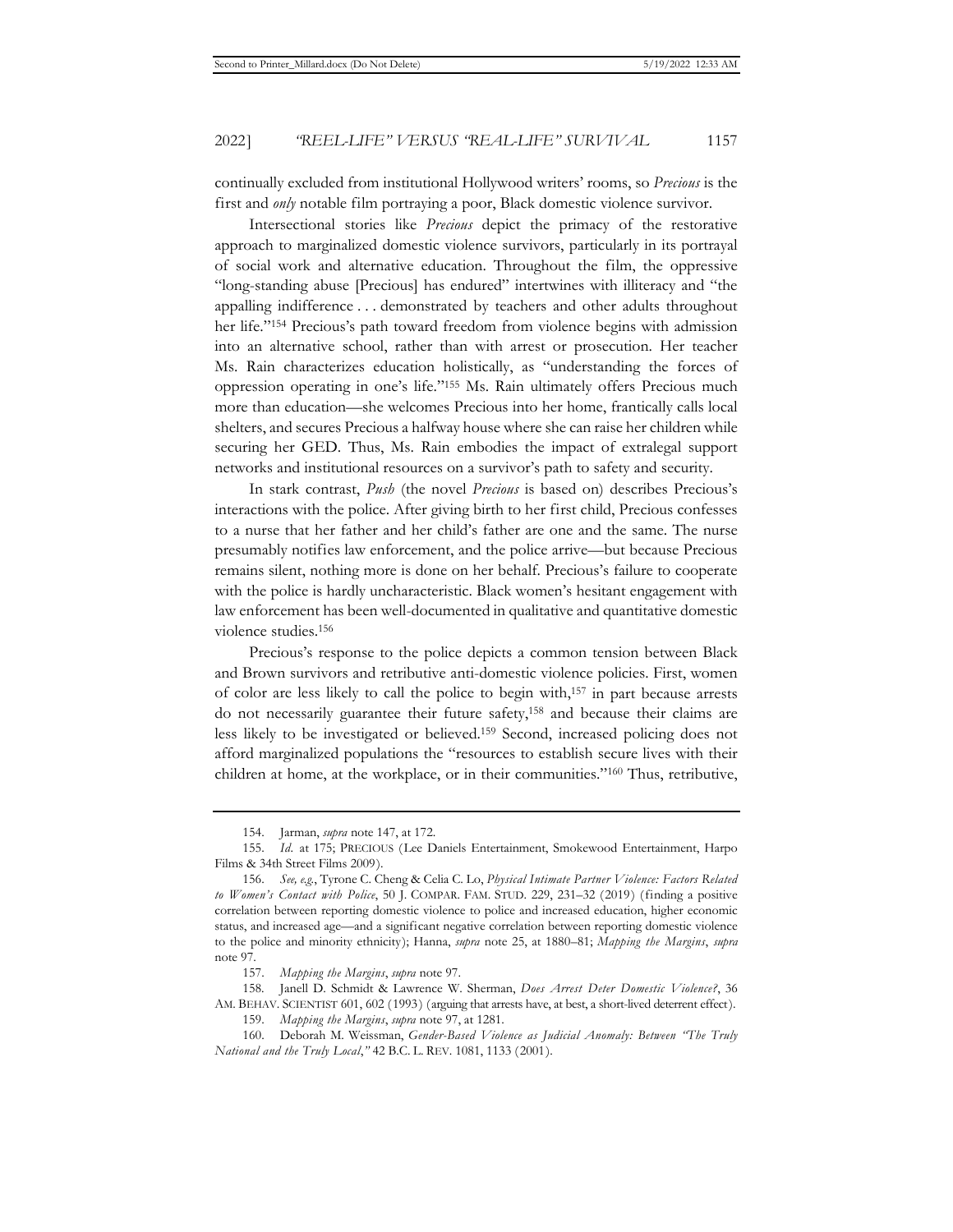tough-on-crime policies "internalize and perpetuate racial characterizations of victims and criminals" without supporting or protecting the survivors most likely to be abused.161 Although *Precious* depicts one Black domestic violence survivor's experience, her triumph introduces viewers to the restorative solutions that address the intersectional needs of many Black women at large.

*Precious* demonstrates that the most crucial remedies to survivors of color are often restorative and extralegal, targeting root causes of domestic violence rather than the crime itself.<sup>162</sup> Policing and criminalizing domestic violence, while facially worthy endeavors, do not support Precious's path to freedom from violence. Ultimately, alternative education and social services—not policing or prosecution—support Precious and survivors like her as they break free from the cycle of domestic violence. Unfortunately, Hollywood's systematic whitewashing has impacted popular understandings of domestic violence and, consequently, the legal rights and remedies afforded survivors. By excluding intersectional "real-life" narratives from predominately whitewashed "reel-life" stories, "advocates, lawyers, and judges" receive and perpetuate an "exclusionary narrative that prioritizes resources" for certain types of domestic violence victims.163 To date, the bulk of state funding and mainstream political support has supported retributive policies, rather than restorative ones.164 Grassroots organizations, in turn, are responsible for exploring alternative, community-based conceptions of accountability "that challenge the carceral status quo."165

The Irish film *Herself* (2020) reinforces themes that *Precious* introduced eleven years prior, namely, the challenges survivors face at the intersection of domestic violence and poverty, and survivors' common criticisms of the retributive justice system. The film is a modern-day parable depicting a young mother's attempt to build a house for herself and her daughters after leaving a marriage fraught with high-level physical violence.166 *Herself* drops the audience into the part of the cycle of violence where New Hollywood films typically end, during the final (and most

<sup>161.</sup> Aya Gruber, *The Feminist War on Crime*, 92 IOWA L. REV. 741, 798 (2007).

<sup>162.</sup> *Mapping the Margins*, *supra* note 97, at 1250 ("Women of color are differently situated in the economic, social, and political worlds. When reform efforts undertaken on behalf of women neglect this fact, women of color are less likely to have their needs met than women who are racially privileged. For example, counselors who provide rape crisis services to women of color report that a significant proportion of the resources allocated to them must be spent handling problems other than rape itself. Meeting these needs often places these counselors at odds with their funding agencies, which allocate funds according to standards of need that are largely white and middle-class.").

<sup>163.</sup> Margaret E. Johnson, *Redefining Harm, Reimagining Remedies, and Reclaiming Domestic Violence Law*, 42 U.C. DAVIS L. REV. 1107, 1163 (2009).

<sup>164.</sup> *See* Courtney Cross, *Reentering Survivors: Invisible at the Intersection of the Criminal Legal System and the Domestic Violence Movement*, 31 BERKELEY J. GENDER L. & JUST. 60, 101–02 (2016).

<sup>165.</sup> Kim, *supra* note 109, at 26.

<sup>166.</sup> Ann Hornaday, *An Abused Woman Finds 'Herself' in This Cinematic Parable of Empowerment*, WASH. POST (Jan. 6, 2021, 3:26 PM), https://www.washingtonpost.com/goingoutguide/ movies/herself-movie-review/2021/01/06/b88f56fa-4d40-11eb-a9d9-1e3ec4a928b9\_story.html [https://perma.cc/86EM-39H5].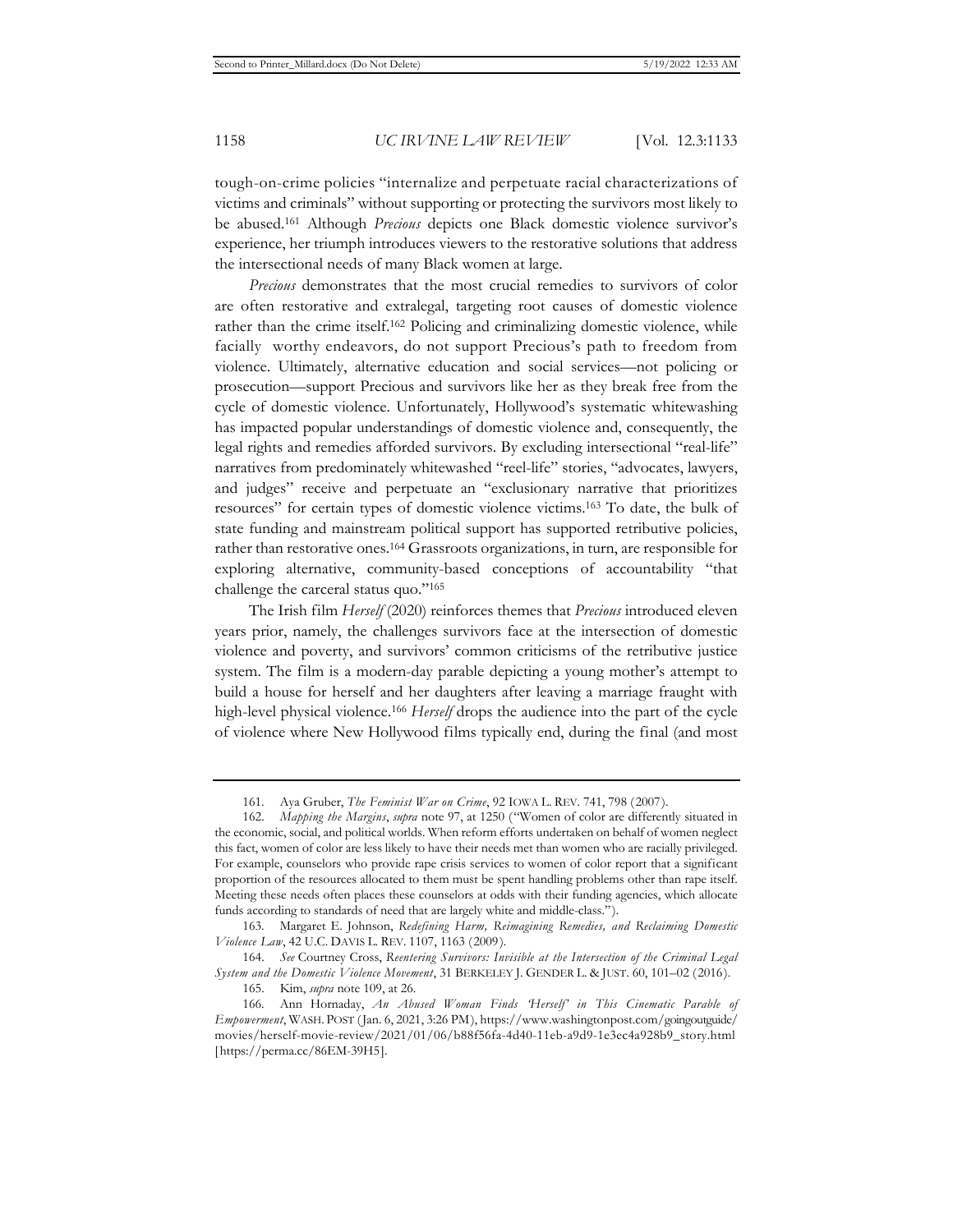dangerous)167 abusive episode that drives Sandra to leave her husband. The plot structure redirects audiences' attentions from the abusive relationship itself to the grueling path to freedom, which often takes place afterward.168 Thus, Sandra never physically fights her husband Gary on-screen—rather, she battles broken systems as she seeks safety for herself and her daughters.

The central conflict in *Herself* pits Sandra against the ineffective local housing authority. Throughout the film, Sandra juggles meetings with her social worker, school pickups and drop-offs, two minimum-wage jobs, divorce proceedings, and visitation schedules while struggling to secure long-term housing for herself and her daughters. Unfortunately, the housing authority demonstrates the same indifference as the public school system in *Precious*, as Sandra and her daughters wait for "salvation that never comes."169 So, Sandra decides to construct a house of her own, literally and metaphorically building a safe and secure future for herself and her daughters. Sandra enlists colleagues and acquaintances in her project, because (unsurprisingly) building a home is no easy task—especially while raising two daughters and coping with post-traumatic stress disorder and substance abuse (common side-effects of domestic violence).170 Sandra's support network, brought together in an unlikely serious of fortuitous events, supports her journey toward freedom from violence.

The fact that Sandra achieved survival with the help of a fortuitous, ragtag community network is as inspiring as it is troubling. The idea that help can come

<sup>167.</sup> The most fatal period for many survivors is the period during or immediately after separation. *See* Marian Duggan, *"Idealising" Domestic Violence Victims*, *in* REVISITING THE "IDEAL VICTIM": DEVELOPMENTS IN CRITICAL VICTIMOLOGY 159, 159 (Marian Duggan ed., 2018) (citing WORLD HEALTH ORG., WORLD REPORT ON VIOLENCE AND HEALTH (Etienne G. Krug, James A. Mercy, Linda L. Dahlberg, Antony B. Zwi & Rafael Lozano eds., 2002) ("Decades of feminist research has indicated . . . [that] for many women, leaving a violent partner increases their vulnerability and may result in the perpetrator's violence towards them becoming fatal.")).

<sup>168.</sup> Contrary to Lenore Walker's theories on "learned helplessness" and the three-stage cycle of violence, domestic violence is perhaps better understood as occurring in a long-term "cyclical sequence, rather than a linear fashion, and survivors will typically revisit earlier stages as they move toward 'maintenance.' Essentially, ending violence is a process." *See* Stoever, *supra* note 65, at 309.

<sup>169.</sup> Ella Kemp, *'*Herself' *Review: Clare Dunne Shines in an Urgent Drama About Domestic Violence*, NME (Oct. 17, 2020), https://www.nme.com/reviews/film-reviews/herself-review-2789755 [https://perma.cc/ME9D-Y277].

<sup>170.</sup> *Violence Prevention*, CTRS. FOR DISEASE CONTROL & PREVENTION, https:// www.cdc.gov/violenceprevention/intimatepartnerviolence/fastfact.html [https://perma.cc/A4AG-VZ5G] (last updated Nov. 2, 2021) (reporting depression, PTSD, smoking, and binge drinking as symptoms of intimate partner violence); Stephanie J. Woods, Rosalie J. Hall, Jacquelyn C. Campbell & Danielle M. Angott, *Physical Health and Posttraumatic Stress Disorder Symptoms in Women Experiencing Intimate Partner Violence*, 53 J. MIDWIFERY & WOMEN'S HEALTH 538, 538–39 (2008) (reporting a significant association between symptoms of post-traumatic stress disorder and intimate partner violence [defined as "physical, emotional, and sexual abuse, threats of violence, and risk of homicide"] in women); Kristina A. Hedtke, Kenneth J. Ruggiero, Monica M. Fitzgerald, Heidi M. Zinzow, Benjamin E. Saunders, Heidi S. Resnick & Dean G. Kilpatrick, *A Longitudinal Investigation of Interpersonal Violence in Relation to Mental Health and Substance Use*, 76 J. CONSULTING & CLINICAL PSYCH. 633, 633 (2008) (reporting that domestic violence exposure was strongly associated with increased risk of PTSD, depression, and substance use problems in a two-year longitudinal study).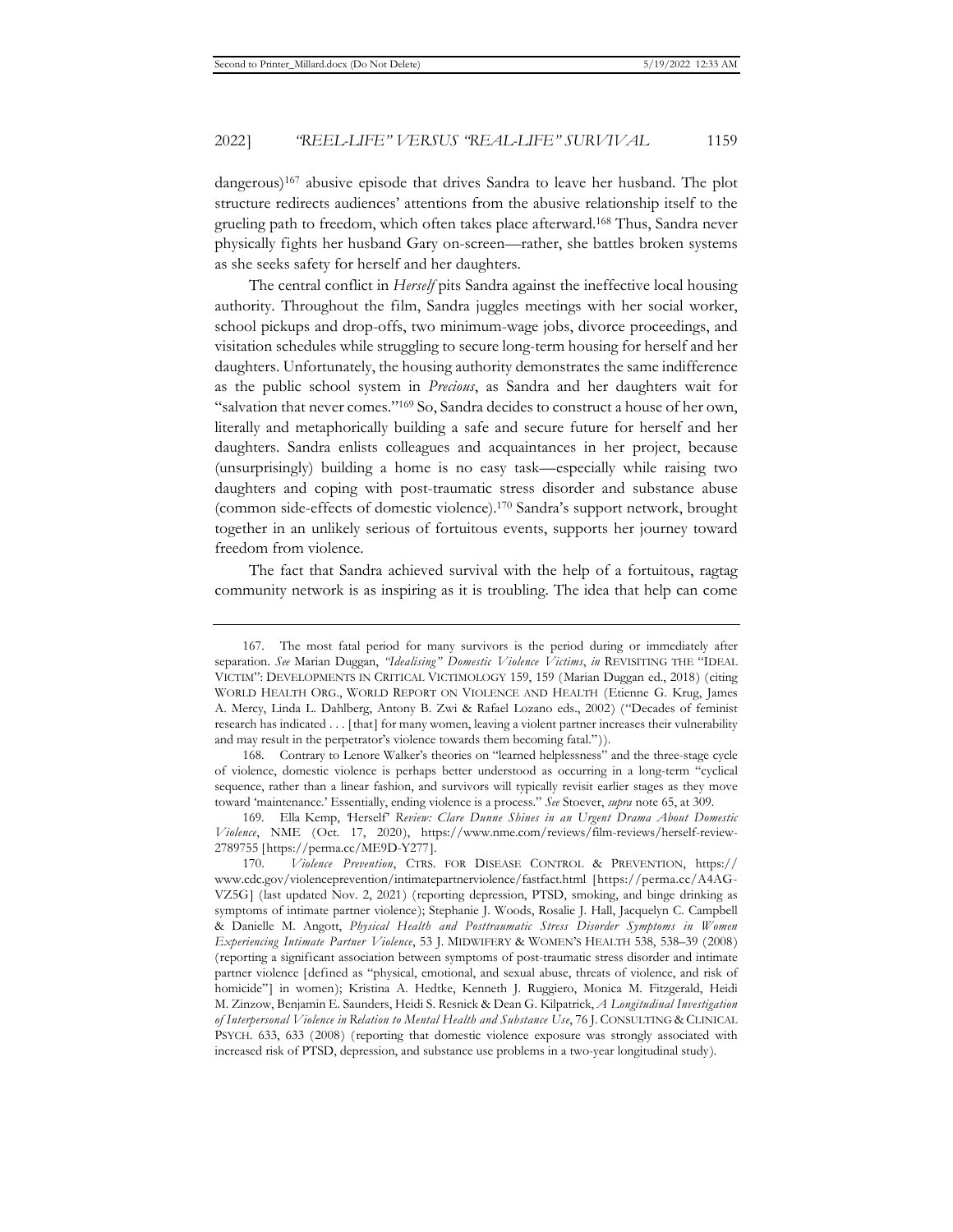from anywhere—from another mother on the playground or an elderly neighbor, for example—is inspiring. However, the thought that Sandra's survival resulted from pure, tenuous happenstance is equally unsettling. Some reviewers critique this plotline as far-fetched fable.171 In fact, this storyline underscores the statistical improbability of survival, even after "real-life" survivors flee their abusers.172 Often the path to survival is a long and difficult process.173 From the outset, survivors face a complex web of social and economic dimensions preventing them from leaving abusive relationships.174 Even after survivors seek shelter, common side-effects of domestic violence (substance abuse or criminal histories related to self-defense, for example) often bar survivors from crucial domestic violence resources.175 Thus, policies designed to protect victims prevent them from accessing resources crucial to long-term safety.

The film also depicts "real-life" domestic violence advocates' longstanding critiques of the retributive legal system. For example, during a contentious custody hearing,176 Sandra cries out, exasperated, "You still bring me in here, and you put me through this, sit me in the same room with him, ask me questions like 'Why

173. *See generally* Vicki A. Moss, Carol Rogers Pitula, Jacquelyn C. Campbell & Lois Halstead, *The Experience of Terminating an Abusive Relationship from an Anglo and African American Perspective: A Qualitative Descriptive Study*, 18 ISSUES MENTAL HEALTH NURSING 433 (1997).

174. JEFFREY FAGAN, NAT'L INST. OF JUST., THE CRIMINALIZATION OF DOMESTIC VIOLENCE: PROMISES AND LIMITS 3, 28–29 (1996) (describing the unique dimensions of domestic violence that prevent retributive control, such as the "strong emotional ties between victims and assailants" and economic interdependence between the parties).

<sup>171.</sup> Jake Coyle & Associated Press, *Heartfelt Without Being Sentimental, '*Herself*' Traces an Irish Mom's Path Out of Abuse*, CHI. SUN TIMES (Jan. 8, 2021, 5:30 AM), https://chicago.suntimes.com/ 2021/1/8/22219829/herself-review-amazon-prime-video-clare-dunne-movie-phyllida-lloyd [https:// perma.cc/6AQF-7LU3] ("A warm spirit of neighborly goodwill grows as everyone pitches in, which [one character] attributes to the old Irish term of '*meitheal*.' That may sound like a feel-good, made-for-the-movies tale, and '*Herself*' does indeed conjure an air of fable.").

<sup>172.</sup> Barbara J. Hart, *National Estimates and Facts About Domestic Violence*, NCADV VOICE, Winter 1989, at 12 (estimating that a domestic violence survivor is seventy-five percent more likely to be murdered when she tries to flee or has fled than when she stays).

<sup>175.</sup> *See* Patty Neal Dorian, *So Who's Left?*, OFF OUR BACKS: WOMEN'S NEWSJOURNAL, Oct. 2001, at 24, 24 (explaining, from practical professional experience working in domestic violence shelters, that "the list of 'we don't shelter those women' just keeps growing: women with substance abuse issues, homeless women, women with mental illnesses, women who are HIV-positive, women who won't attend parenting classes, women with physical disabilities, women who don't want protective orders, [and] women who won't submit to drug tests and searches").

<sup>176.</sup> Unfortunately for Sandra and "real-life" domestic violence survivors like her, attempts to shield children under the protection of CPO's often backfires. "[R]esearch shows that batterers are more likely to fight for custody, and when they fight, they are more likely to receive custody . . . . Battered mothers must also contend with 'friendly parent' provisions when they bring custody cases[,]" which "require courts to consider which parent will be more likely to foster continuing, meaningful contact between the children and the other parent." When survivors (understandably) are reluctant to "foster continuing contact (based on [their] experiences with the batterer as spouse and parent)," this "unfriendly" behavior undermines their chances of securing custody and protection for their children. Goodmark, *supra* note 23, at 28–29.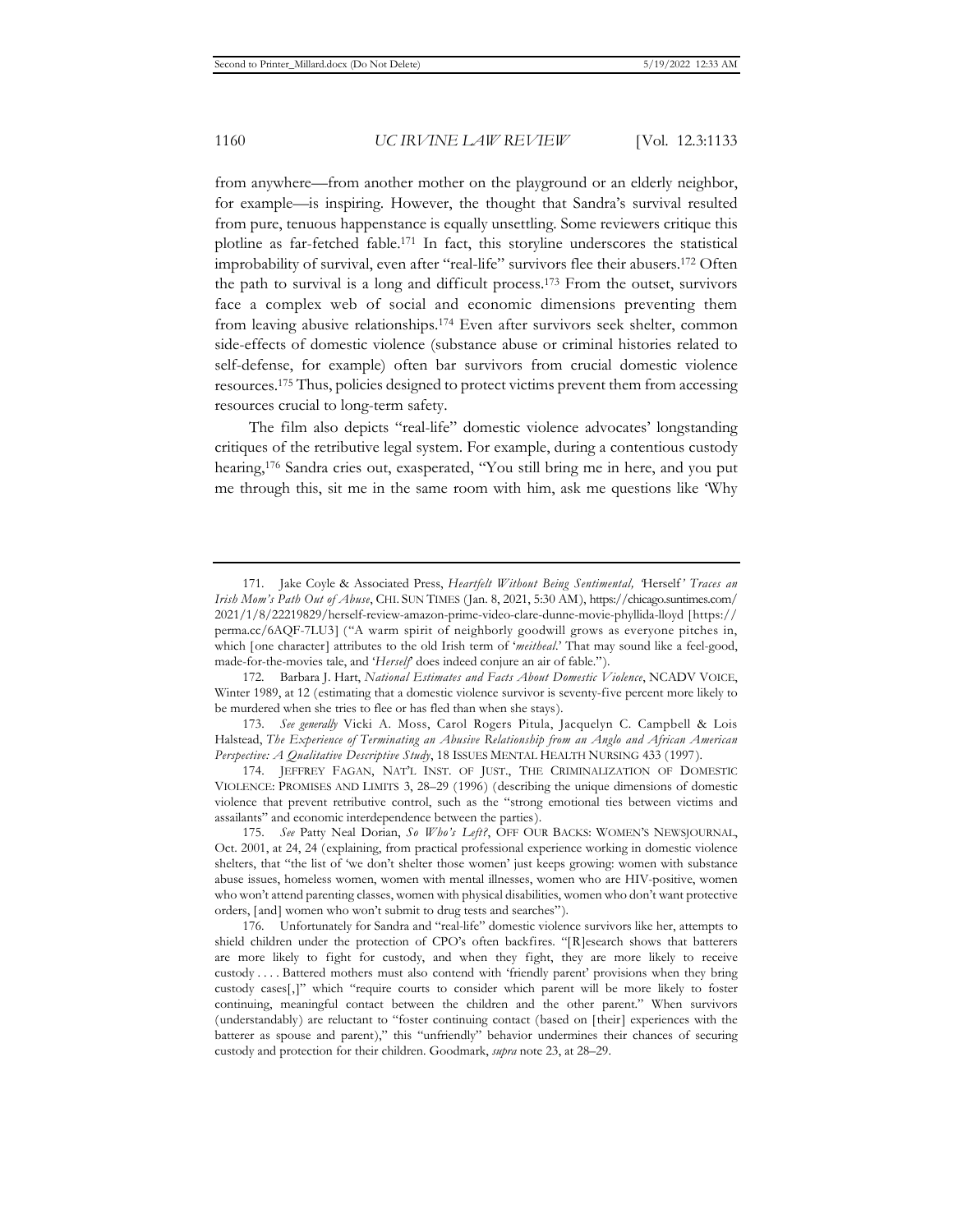didn't you leave him?'"177 She pauses for a steadying breath, before declaring, "But you never ask, 'Why didn't he stop?'"178 In the filmic narrative, Sandra is simply testifying before a family court judge; but in the cultural function that a film represents, Sandra is testifying to the legal community as well. Although legislative standards and remedies differ slightly in statewide criminal and civil domestic violence statutes, the legal process is historically adversarial rather than restorative.179 Unfortunately, every foundation of this adversarial legal system threatens survivors with re-traumatization and psychological harm.180 Sandra's "reel-life" experience forces audiences, advocates, and judges to recognize the inherent pitfalls in this adversarial system. Her story also invites legislators to consider restorative, trauma-informed policies more likely to effectuate survivors' long-term safety and security.

Ultimately, *Herself* and *Precious* demonstrate the power that film represents: the ability to transport viewers from their physical reality, to force audiences to question expectations, shape attitudes, and to envision a legal system different and better than what is known and familiar. The rise of independent film has introduced new voices into modern popular cultural understanding. These previously marginalized perspectives and realistic stories promote a restorative—rather than retributive—trauma-informed legal system to effectuate safety and security for domestic violence survivors.

#### CONCLUSION—A CALL TO ACTION

Hollywood has dramatized or romanticized domestic violence in each American filmmaking period, from Classical Hollywood and Gothic Romance, to New Hollywood and the Indiewood era. Each filmmaking period reflects and informs popular cultural conceptions of domestic abuse. Because domestic violence occurs primarily behind closed doors,<sup>181</sup> commercial films are the primary source of public understanding about the issue.182 As such, these cultural conceptions reflect and inform the legal rights and remedies afforded survivors. Thus, writers, directors, and producers wield immense responsibility in their artistic representation of "real-life" facts within "reel-life" narratives.

<sup>177.</sup> HERSELF (Element Pictures, BBC Films, Merman Films, British Film Institute & Screen Ireland 2020).

<sup>178.</sup> *Id.*

<sup>179.</sup> *See* FERRARO, *supra* note 34.

<sup>180.</sup> *See* Epstein & Goodman, *supra* note 93, at 424 ("The more a police officer or judge appears to doubt a survivor's credibility, the more likely she is to feel upset, destabilized, or even (re)traumatized."); *see also* Melanie Randall, *Restorative Justice and Gendered Violence? From Vaguely Hostile Skeptic to Cautious Convert: Why Feminists Should Critically Engage with Restorative Approaches to Law*, 36 DALHOUSIE L.J. 461, 469 (2013).

<sup>181.</sup> Conner, *supra* note 95, at 183; Aiken & Murphy, *supra* note 83.

<sup>182.</sup> DIANE L. SHOOS, *Introduction: Representing Domestic Violence, Regalvanizing the Revolution*, *in* DOMESTIC VIOLENCE IN HOLLYWOOD FILM: GASLIGHTING, *supra* note 71, at 1, 14.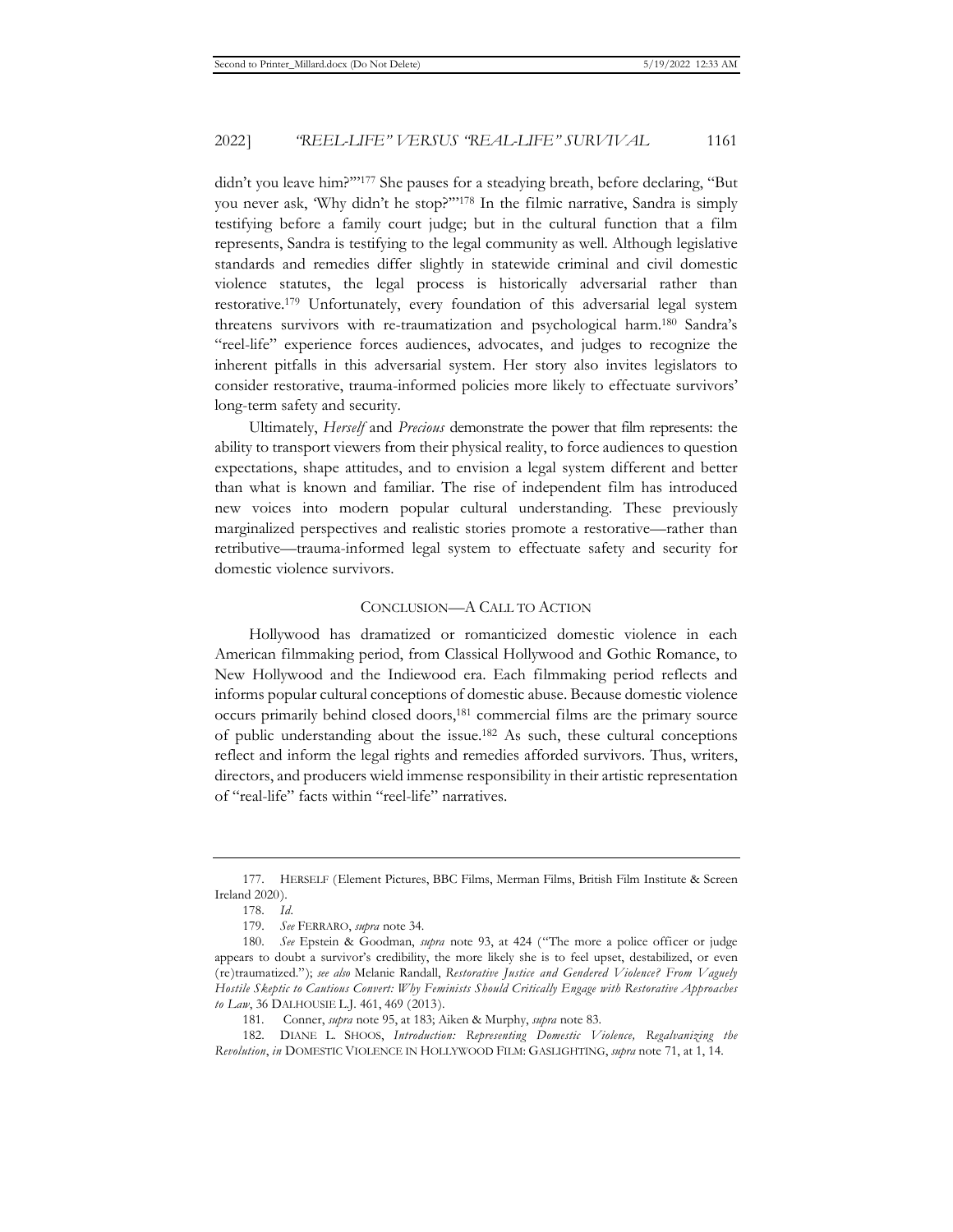Despite the relative promise "Indiewood" films have demonstrated in efforts to depict "real-life" survivors in "reel-life" domestic violence stories, the mainstream media still primarily excludes marginalized populations from popular narratives. For example, audiences have not watched a mainstream movie depicting male or LGBT domestic violence survivors' experiences to date. This reflects and reinforces the myth that domestic violence is perpetrated exclusively by heterosexual men against heterosexual women,<sup>183</sup> even as studies show that abuse in LGBT relationships takes place at the same rate<sup>184</sup> (or at even higher rates)<sup>185</sup> as it does in same-sex relationships. These heteronormative domestic violence narratives reflect and inform criminal domestic violence statutes and CPOs, which have traditionally excluded LGBT survivors from their legal protections.<sup>186</sup> For every experience that Hollywood has whitewashed from its domestic violence narratives, there is a community particularly underserved by the existing retributive, anti-domestic violence legal framework. For instance, immigrant,<sup>187</sup> poor,<sup>188</sup> homeless,<sup>189</sup> and previously incarcerated<sup>190</sup> survivors victimized by domestic violence are particularly underserved by current domestic violence law. This lack

<sup>183.</sup> *See* XAVIER L. GUADALUPE-DIAZ, TRANSGRESSED: INTIMATE PARTNER VIOLENCE IN TRANSGENDER LIVES 9–10 (2019) (describing the prevailing view held by family violence scholars that "violence [is] a heterosexually cisgender phenomenon" within a "larger patriarchal power structure that constructed women as property in marriage, along with a legal system that supported or tolerated this view").

<sup>184.</sup> Shannon Little, Note, *Challenging Changing Legal Definitions of Family in Same-Sex Domestic Violence*, 19 HASTINGS WOMEN'S L.J. 259, 260–61 (2008).

<sup>185.</sup> ADAM M. MESSINGER, LGBTQ INTIMATE PARTNER VIOLENCE: LESSONS FOR POLICY, PRACTICE, AND RESEARCH 5 (2017); Alexander Camacho, SUBSTANCE ABUSE & MENTAL HEALTH SERVS. ADMIN., TOP HEALTH ISSUES FOR LGBT POPULATIONS INFORMATION & RESOURCE KIT C–3 (2012), https://www.lgbtagingcenter.org/resources/pdfs/TopHealthIssuesforLGBTPopulationsKit.pdf [https://perma.cc/J5G8-VXTA].

<sup>186.</sup> *See* GABRIELLE D. SHIRLEY, NETWORK FOR PUB. HEALTH L., DOMESTIC VIOLENCE PROTECTIONS ISSUE BRIEF: STATUS OF PROTECTIONS IN THE U.S. FOR VICTIMS OF DOMESTIC VIOLENCE IN SAME-SEX RELATIONSHIPS (2019), https://www.networkforphl.org/wp-content/ uploads/2019/12/Issue-Brief-Status-of-Protections-in-the-U.S.-for-Victims-of-Domestic-Violencein-Same-Sex-Relationships.pdf [https://perma.cc/5745-D3DZ] (regarding the legal status of protections—or lack thereof—afforded lesbian, bisexual, or transgender survivors in the United States); *see also* Phillip Sylvester, Note, *Arming America's Most Dangerous Abusers: How Domestic Violence Laws Have Failed the LGBTQIA Community*, 11 DREXEL L. REV. 783, 808–819 (2019) (summarizing the legal domestic violence resources limited to same-sex survivors).

<sup>187.</sup> *See* Sarah M. Wood, Note, *VAWA's Unfinished Business: The Immigrant Women Who Fall Through the Cracks*, 11 DUKE J. GENDER L. & POL'Y 141 (2004) (regarding legal rights and remedies—or the lack thereof—afforded women who are immigrants).

<sup>188.</sup> *See* WOMEN'S INST. FOR LEADERSHIP DEV. FOR HUM. RTS., THE TREATMENT OF WOMEN OF COLOR UNDER U.S. LAW (2001), http://www.wildforhumanrights.org/pdfs/ treatmentwomen.pdf [http://web.archive.org/web/20051030072118/http://

www.wildforhumanrights.org/pdfs/treatmentwomen.pdf] (regarding legal rights and remedies—or the lack thereof—afforded women of color experiencing poverty).

<sup>189.</sup> *See* Anne R. Roschelle, *Our Lives Matter: The Racialized Violence of Poverty Among Homeless Mothers of Color*, 32 SOCIO. F. 998 (2017) (regarding legal rights and remedies—or the lack thereof—afforded women of color experiencing homelessness).

<sup>190.</sup> *See* Cross, *supra* note 164, at 118–19.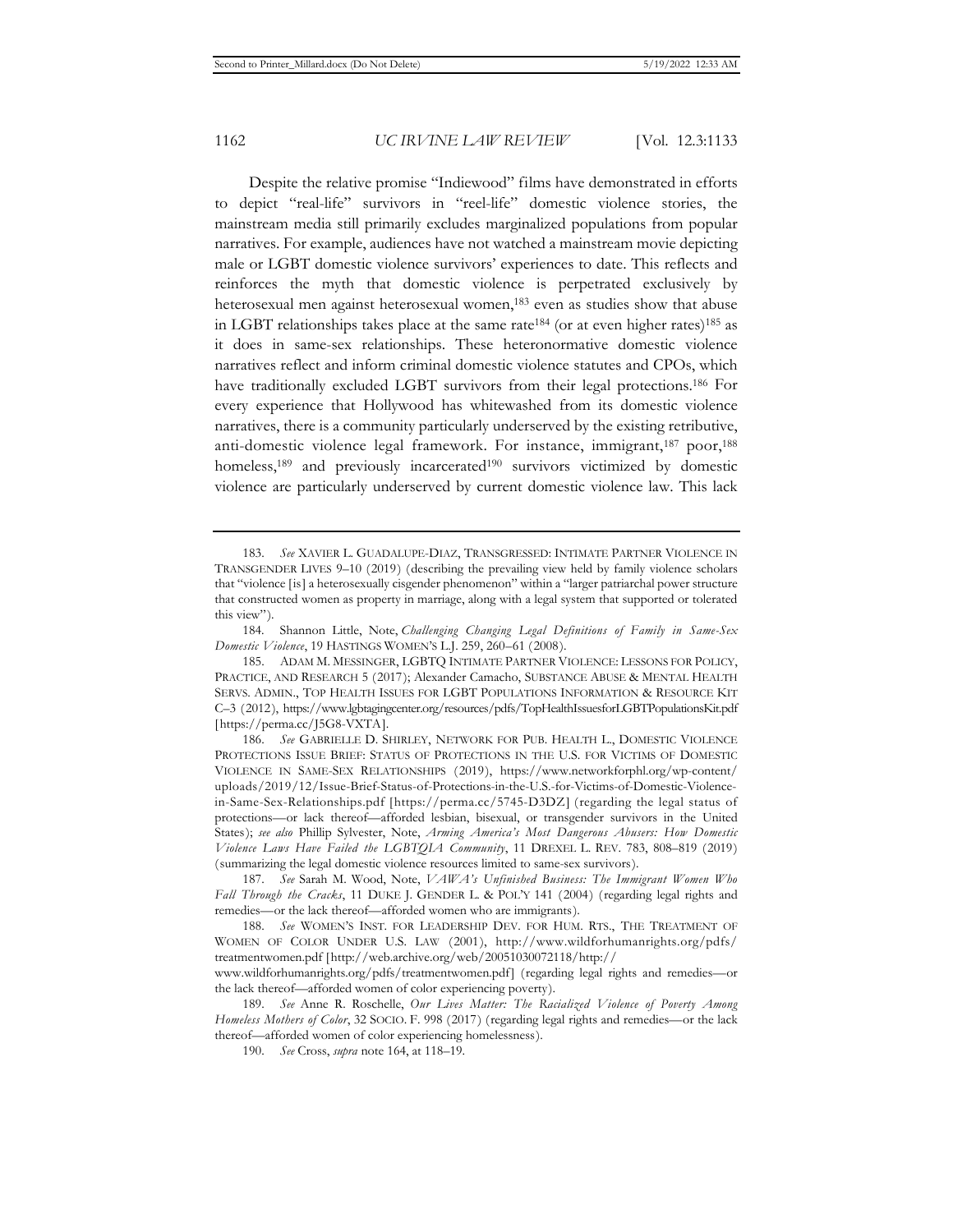of legal protection is influenced and reflected by the lack of representation on the silver screen.

Further, since the Classical Hollywood period, feature films have framed domestic violence as isolated acts of physical or sexual violence, as opposed to a broader relationship defined by coercion and control. Although these narratives have increasingly adopted feminist and post-feminist themes, they persistently undermine survivors' outcomes.191 First, the focus on physical violence rather than coercion and control has stalled legislation that addresses broader conceptions of domestic violence, except for recently enacted CPO statutes in Hawaii and California.192 Second, these one-dimensional "reel-life" portrayals permit "real-life" abusers to justify ongoing emotional abuse by distinguishing themselves from more dramatic, made-for-the-movies representations of physical or sexual violence.193 Third, films focusing on physical or sexual violence do not alert family, friends, and support networks to the more subtle symptoms of emotional, financial, or reproductive abuse. These perceptions of domestic abuse as an isolated, violent incident—rather than an ongoing relationship characterized by coercion and control—underpin retributive statutes that fail to account for "the reality of [survivors'] lives" and lived experiences.194

Finally, Hollywood rarely depicts the legal, financial, or emotional repercussions that survivors face after leaving their abuser or defending themselves. For example, films like *Sleeping with the Enemy* or *Enough* rarely include a postscript where Laura Burney or Slim are convicted of murder or manslaughter for defending themselves.195 Except for *Herself*, audiences have not seen the economic consequences for a survivor whose abuser financially supports her.196 Audiences have never witnessed the immigration consequences for a survivor who must choose between remaining in the United States or staying with her abuser.197 Notably, each of these unintended consequences could be mitigated or eliminated by a community-centered, restorative approach.198

At present, neither Hollywood nor the legal community have fully upheld their responsibility to effectuate safer outcomes for survivors. Though Indiewood has come close, many survivors' faces and experiences are unfamiliar to mainstream audiences. These limited perspectives have promoted limited retributive solutions

<sup>191.</sup> *Sleeping with the Enemy*, *supra* note 117, at 64–65.

<sup>192.</sup> CAL. FAM. CODE § 6320(c) (West 2021); HAW. REV. STAT. § 431:10-217.5 (2021).

<sup>193.</sup> DIANE L. SHOOS, *Conclusion: Safe Haven and Ideological Gaslighting*, *in* DOMESTIC VIOLENCE IN HOLLYWOOD FILM: GASLIGHTING, *supra* note 71, at 160.

<sup>194.</sup> *See* C. Quince Hopkins, Mary P. Koss & Karen J. Bachar, *Applying Restorative Justice to Ongoing Intimate Violence: Problems and Possibilities*, 23 ST. LOUIS U. PUB. L. REV. 289, 292 (2004).

<sup>195.</sup> *See generally* Alafair S. Burke, *Rational Actors, Self-Defense, and Duress: Making Sense, Not Syndromes, out of the Battered Woman*, 81 N.C. L. REV. 211 (2002).

<sup>196.</sup> Hanna, *supra* note 25, at 1881 (recounting the reasons women who lack financial resources are particularly vulnerable to domestic violence).

<sup>197.</sup> *Mapping the Margins*, *supra* note 97, at 1246–47 (recounting the reasons immigrant women of color are particularly vulnerable to domestic violence).

<sup>198.</sup> *See* Goodmark, *supra* note 24, at 71; Hopkins, Koss & Bachar, *supra* note 194, at 290–91.